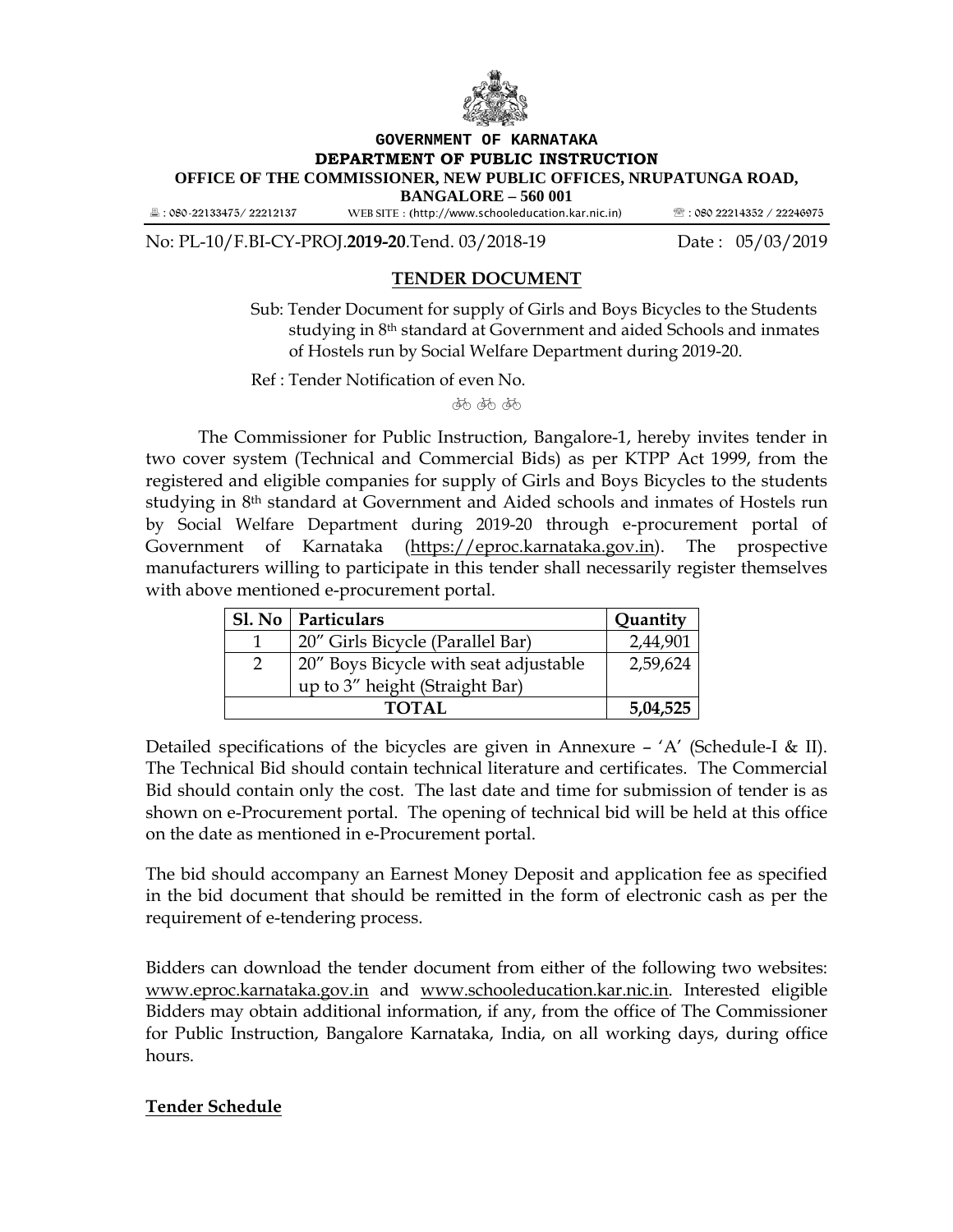| Date of commencement of downloading of $\vert 05/03/2019 \vert$ |                            |
|-----------------------------------------------------------------|----------------------------|
| bidding document                                                |                            |
| Date of pre-bid meeting                                         | $01/04/2019$ 11.30 A.M.    |
| Last date and time to submit tender                             | $03/05/2019$ upto 5.00 P.M |
| documents                                                       |                            |
| Time and date of opening of technical bids                      | 08/05/2019 11.30 A.M.      |
| Time and date of opening of financial bids                      | $17/05/2019$ 11.30 A.M     |

**Late bids**: The website will not accept any bid after the deadline for submission of bids. The CPI will not accept any hardcopy of the bid by the bidder for the reason that the purchaser was not able to apply the bid through website due to delay in the submission through website.

# **I - ELIGIBILITY CRITERIA:**

- i. The bidder should be a company/firm registered under the Companies Act/ Partnership Act and any other relevant Act and a manufacturer of Bi-Cycles with ISO 9001 certificate valid till December-2019, who must have manufactured, tested and supplied Bi-Cycles with type and specifications detailed in Annexure A.
	- The compliance to this requirement should be supported by:
		- a. Certificate of Registration issued under the Companies Act / Partnership Act and any other relevant Act by the competent authority.
		- b. ISO 9001 Certificate issued by the competent authority/agency.
- ii. The bidder should have the minimum installed production capacity of 50,000 (Fifty Thousand only) Bi-Cycles per month.
	- The compliance to this requirement should be supported by the certificate issued by a competent Government authority.
- iii. The bidder should have supplied average quantity of 2.50 Lakhs Bicycles per annum in the past 3 years.
	- The bidder should furnish the information on all past supplies and satisfactory performance, in the proforma under Annexure-C supported by consolidated statement of production and sales Certified by Auditor for each year to be uploaded online. Also the supply order copies with respect to Government supplies should be submitted online.
- iv. The bidder should have average Annual Turn–over of atleast Rs.75 Crores (Seventy Five Crores only) from manufacturing and sales of Bi-Cycles in the past three years.
	- The compliance to this requirement should be supported by consolidated statement of Turnover Certified by Auditor for each year which should be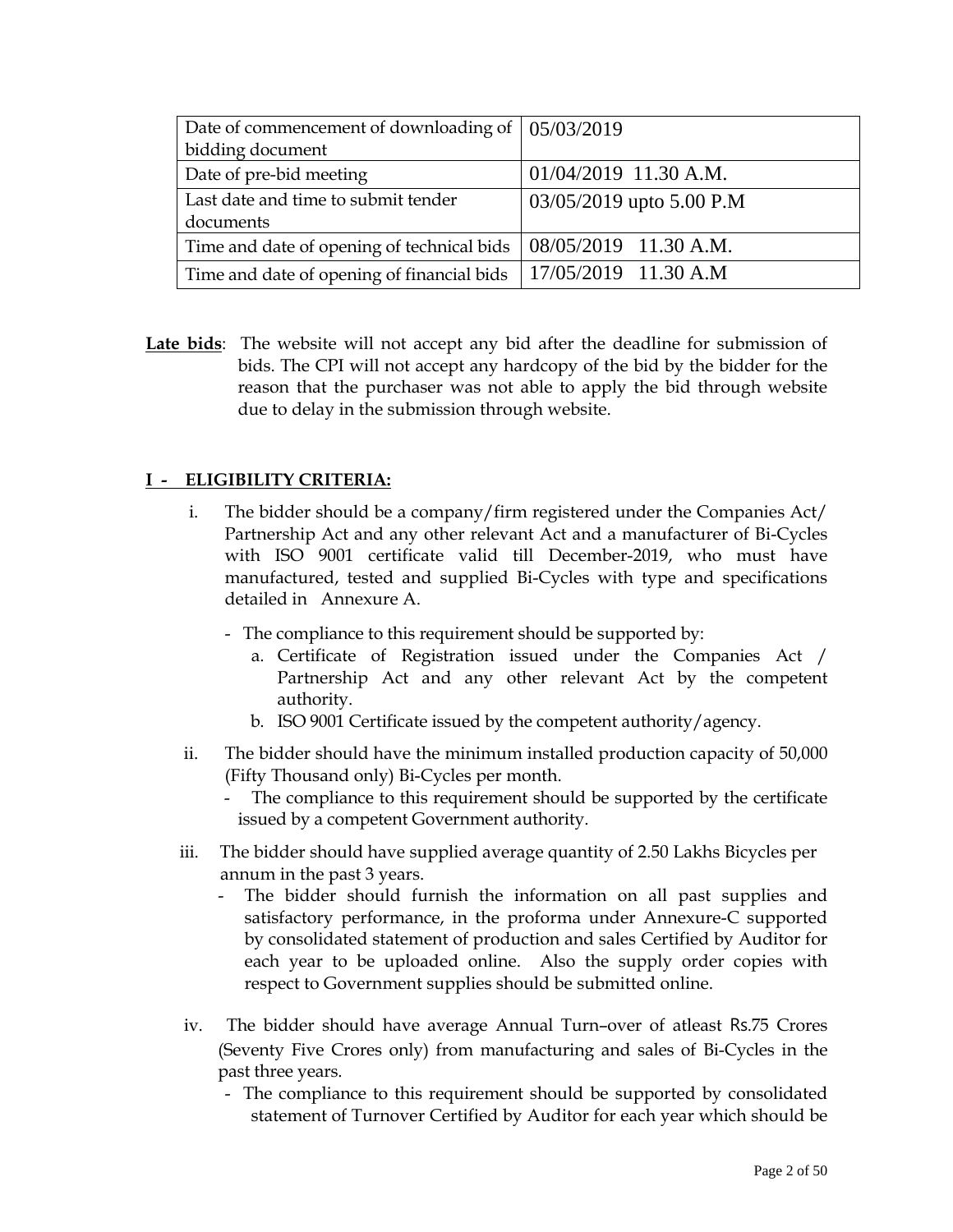uploaded online and hard copy of Annual Report of the company for the past three years should be submitted to the office before last date and time of submission of Tender mentioned in the document.

v. The main components should mandatorily have IS Certifications as detailed in Annexure A. The Supplier should not outsource the main components i.e. frame and fork.

## **II - Documents to be enclosed** : **a. with Technical Bid**:

- (i) (1) For bid quantity above 1.5 Lakh bicycles: EMD of Rs 1.75 crore out of which Rs. 50 Lakh shall be paid online and bank guarantee will be submitted for the balance Rs 1.25 crore.
	- (2) For bid quantities upto 1.5 lakh bicycles: EMD of Rs.87.50 Lakhs out of which Rs. 25 lakh shall be paid online and bank guarantee will be submitted for the balance Rs.62.50 Lakhs.

Online payment shall be made in any one of the following 04 modes:- (a) Credit Card, (b) Direct Debit, (c) National Electronic Fund Transfer (NEFT) and (d) Over The Counter (epayment document is available on website) and balance of Rs.1.25 Crores (One Crores Twenty Five Lakhs only) or Rs.62.50 Lakhs (Sixty Two Lakhs Fifty Thousand only) shall be submitted by way of Bank Guarantee (in the standard format maintained by the bank itself) drawn on any Nationalised/Scheduled Bank. The Original Bank Guarantee should be submitted to this office on or before the last date & time fixed to submit tender document.

The EMD will remain valid for a period of 180 days from the date of submission of Tender. Unsuccessful Bidder's bid securities will be discharged / returned as early as possible.

The EMD may be forfeited if a Bidder

(i) withdraws his tender during the period of tender validity specified by the Bidder on the Tender Form;

## Or

(ii) does not accept the correction of arithmetical errors resulting in discrepancy between unit price and total price (unit price multiplied by Quantity)

#### Or

- (iii) in case of a successful bidder, if the Bidder fails to furnish performance security.
- (ii) Copies of original documents defining the constitution or legal status, place of registration and principle place of business of the company with a firm with ISO 9001 certification, etc.
- (iii) Valid Factory license issued by appropriate authority.
- (iv) A Brief write-up, backed with adequate data, explaining his available capacity and experience (both technical and commercial) for the manufacture and supply of the required bi-cycles within the specified time of completion after meeting all their current commitments, in the pro-forma given in Annexure-D.
- (v) The bidder should clearly confirm that all the facilities exist in his factory for inspection and testing and these will be made available to the Purchaser or his representative for inspection.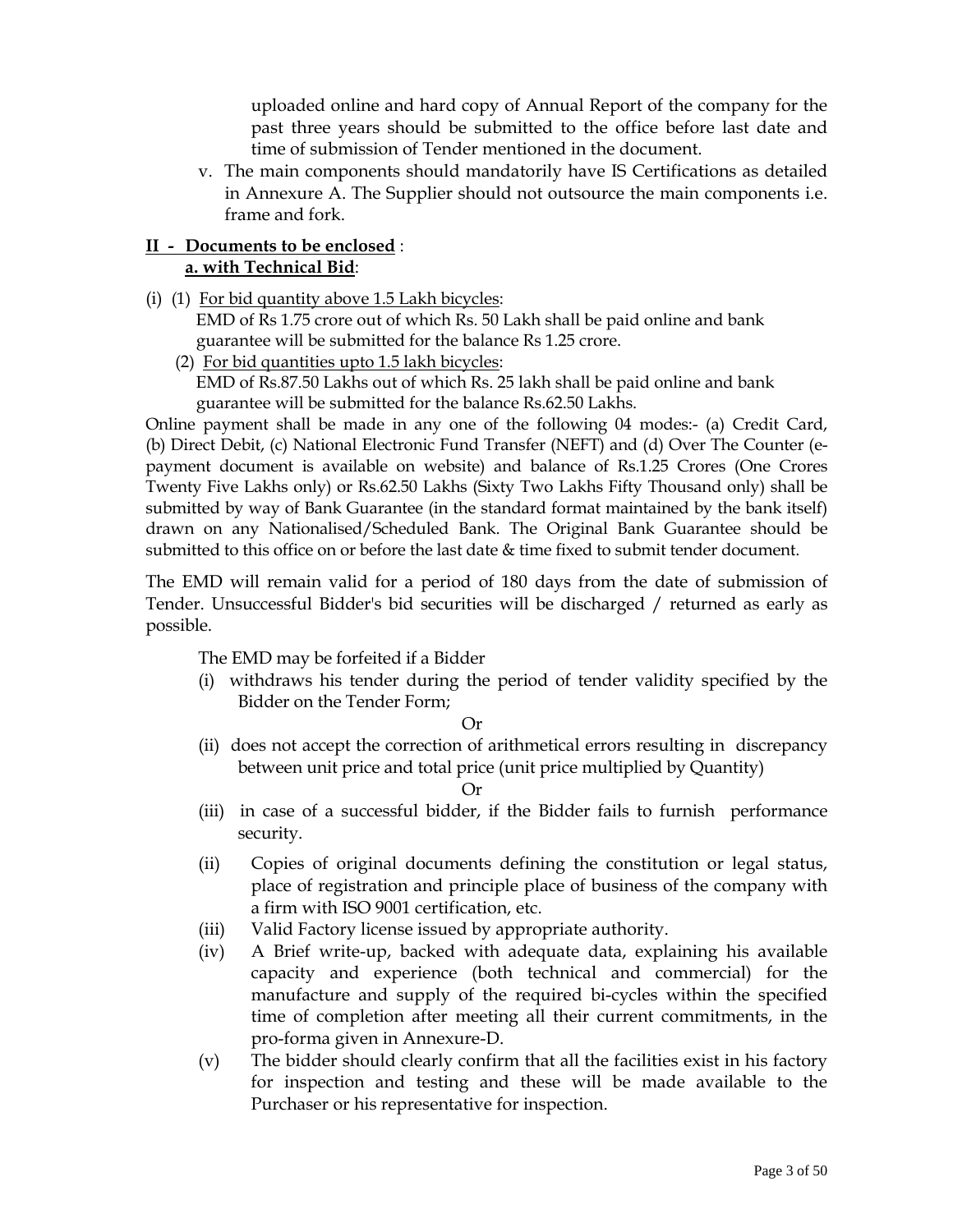- (vi) Reports on financial standing of the Bidder such as profit and loss accounts, containing bad debts, gross profits & gross expenditure, depreciation, net profit/net loss, Balance sheet containing movable and immovable assets, Gross Depreciation and Net Sundry Debtors/ Sundry Creditor, Deposits and Reserves and outstanding loan and other liabilities, excess profits/loss miscellaneous deposits/liabilities and auditor's report for the past three years, i.e., 2015-16, 2016-17, 2017-18 and 2018-19(provisional) bankers certificate, etc., - that means, submission of consolidated statement certified by auditors should be uploaded through online and hard copy of detailed balance sheets with all annexure, schedules should be submitted to the office before last date and time of submission of tender mentioned in the document.
- (vii) The bidder should submit the undertaking that the firm is not blacklisted by any Govt./Quasi- Government.
- (viii) Similar Projects executed / implemented and work experience (completion of one similar project to an extent of 80% of the cost of the project)
- (ix) Technical specification / data sheet / compliance
- (x) Tender processing fee should be remitted through electronic cash.
- (xi) Income Tax Registration Certificate along with returns for last 3 years
- (xii) Sales Tax Registration Certificate along with returns for last 3 years

## **(b) with Financial Bid:**

 Only commercial quote as per Annexure-E shall be quoted through e-procurement portal only.

## **III – INSTRUCTIONS TO BIDDERS (ITB)**

## **A. Introduction**

## 1**. Eligible Bidders**

- 1.1 Bidders should not be associated, or have been associated in the past, directly or indirectly, with a firm or any of its affiliates which have been engaged by the Purchaser to provide consulting services for the preparation of the design, specifications, and other documents to be used for the procurement of the goods to be purchased under this Invitation of Bids.
- 1.2 Bidders shall not be under a declaration of ineligibility for corrupt and fraudulent practices issued by the Government of Karnataka

## **2. Cost of Bidding**

2.1 The bidder shall bear all costs associated with the preparation and submission of its bid, and The Commissioner for Public Instruction, Bangalore, hereinafter referred to as "The Purchaser", will in no case be responsible or liable for these costs, regardless of the conduct or outcome of the bidding process.

## **B. The Bidding Documents**

**3. Content of Bidding Documents**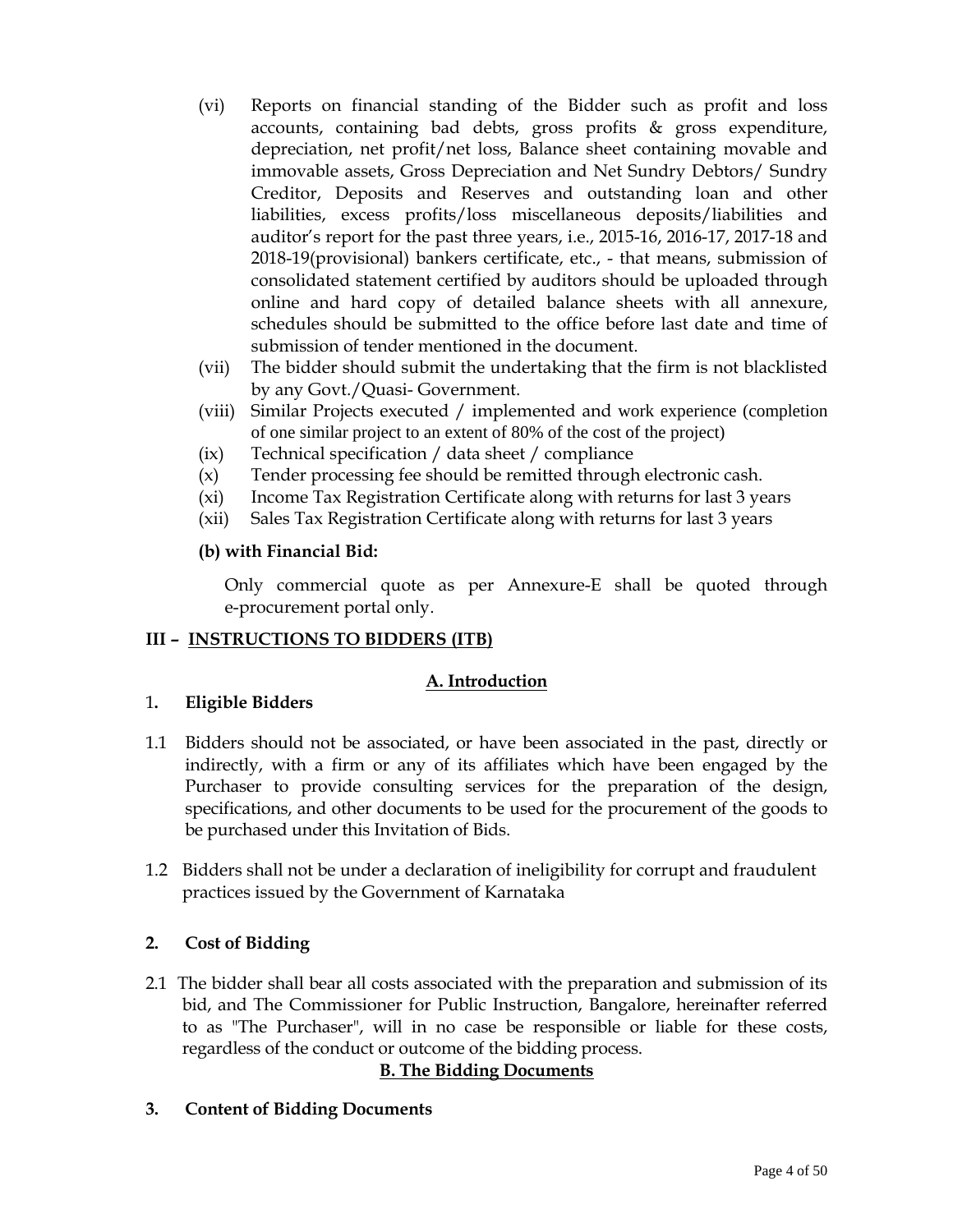- 3.1 The goods required, bidding procedures and contract terms are prescribed in the bidding document. In addition to the Invitation for Bids, the bidding document includes:
	- (a) Instruction to Bidders (ITB) ;
	- (b) General Conditions of Contract (GCC) ;
	- (c) Special Conditions of Contract (SCC) ;
	- (d) Schedule of Requirements;
	- (e) Technical Specifications;
	- (f) Qualification Criteria;
	- (g) Bid Form and Price Schedules;
	- (h) Bid Security ;
	- (i) Contract Form;
	- (j) Performance Security Form;
	- (k) Performance Statement and;
	- (l) Capability Statement.
- 3.2 The Bidder is expected to examine all instructions, forms, terms, and specifications in the bidding document. Failure to furnish all information required by the bidding document or submission of a bid not substantially responsive to the bidding document in every respect will be at the Bidder's risk and may result in rejection of its bid.

#### **4. Clarification of Bidding Documents**

4.1 A prospective Bidder requiring any clarification of the bidding document may notify the Purchaser through e-procurement website or e-mail or in writing or by telex or cable or fax at the Purchaser's mailing address indicated in the Invitation for Bids. The Purchaser will respond and post the reply on e-procurement website along with pre-bid meeting proceedings. Any queries after pre-bid meeting shall not be entertained.

#### **5. Amendment of Bidding Documents**

- 5.1 At any time prior to the deadline for submission of bids, the Purchaser may, for any reason, whether at its own initiative or in response to a clarification requested by a prospective bidder, modify the bidding documents by amendment.
- 5.2 Any such amendment/corrigendum shall be posted on e-procurement website only and no other communication shall be made to any firm in this regard.
- 5.3 In order to allow prospective bidders reasonable time in which to take the amendment into account in preparing their bids, the Purchaser, at its discretion, may extend the deadline for the submission of bids.

#### **C. Preparation of Bids**

**6. Language of Bid**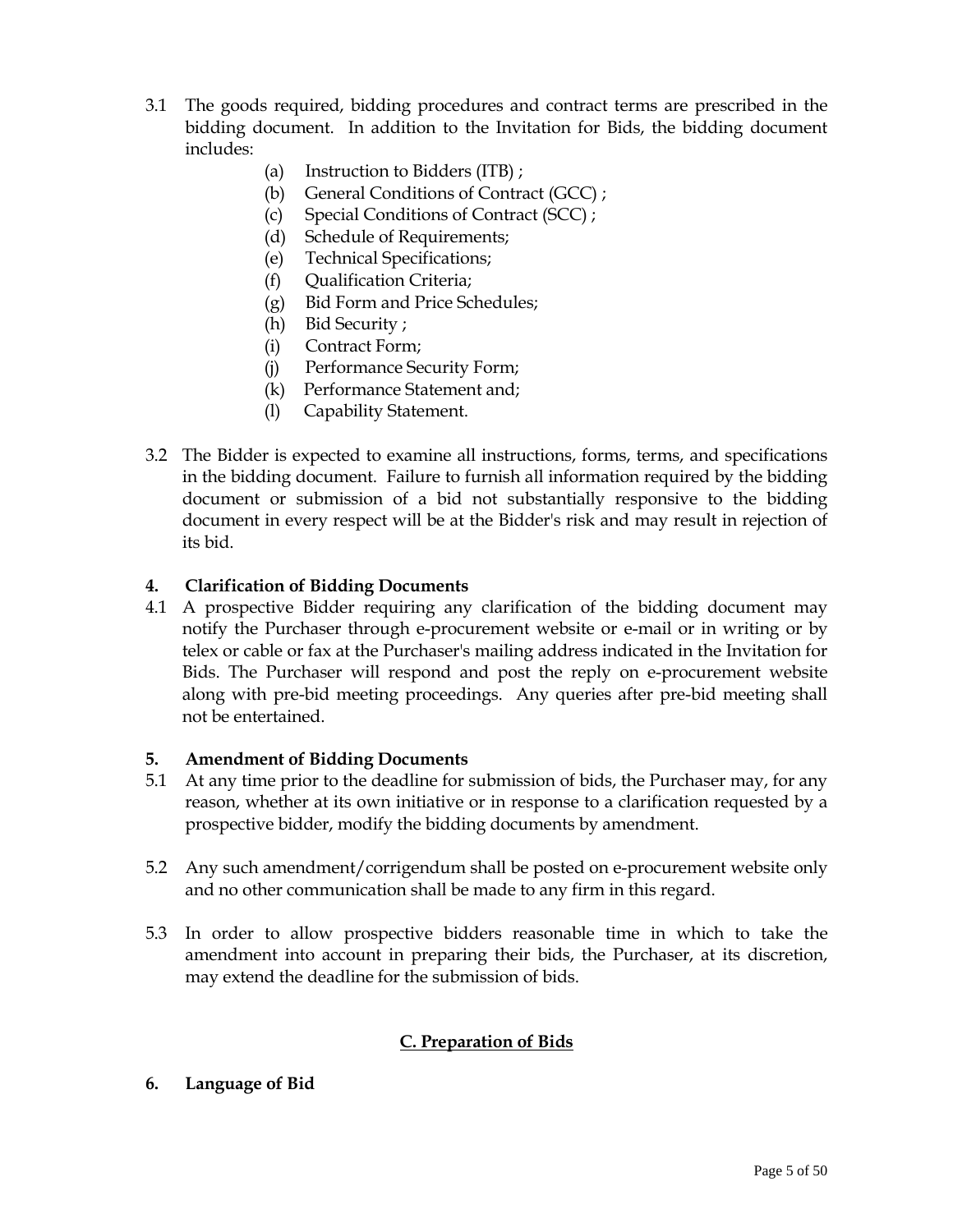6.1 The bid prepared by the Bidder, as well as all correspondence and documents relating to the bid exchanged by the Bidder and the Purchaser shall be written in English language. Supporting documents and printed literature furnished by the Bidder may be in another language provided they are accompanied by an accurate translation of the relevant passages in the English language in which case, for purposes of interpretation of the Bid, the translation shall govern.

## **7. Documents Comprising the Bid**

- 7.1 The bid prepared by the Bidder shall comprise the following components:
	- (a) A Bid Form and a Price Schedule completed in accordance with ITB Clauses 8,  $9 & 10$ .
	- (b) Documentary evidence established in accordance with ITB Clause 11 that the Bidder is eligible to bid and is qualified to perform the contract if its bid is accepted.
	- (c) Documentary evidence established in accordance with ITB Clause 12 that the goods and ancillary services to be supplied by the Bidder are eligible goods and services and conform to the bidding documents; and
	- (d) Bid security furnished in accordance with ITB Clause 13.

## **8. Bid Form**

8.1 The Bidder shall complete the Bid Form and the appropriate Price Schedule furnished in the bidding document, indicating the goods to be supplied, a brief description of the goods, and their country of origin, quantity and prices.

## **9. Bid Prices**

- 9.1 The Bidder shall indicate in the Price Schedule the unit prices and total bid prices of the goods it proposes to supply under the Contract.
- 9.2 Prices indicated in the Price Schedule shall be entered separately in the following manner:
	- (i) the price of the goods, quoted (ex-works, ex-factory, ex-showroom, exwarehouse, or off-the-shelf, as applicable), all duties and sales and other taxes already paid or payable .
		- a. On components and raw material used in the manufacture or assembly of goods quoted ex-works or ex-factory; or
		- b. On the previously imported goods of foreign origin quoted ex-showroom, ex-warehouse or off-the-shelf.
	- (ii) any Indian duties, sales and other taxes which will be payable on the goods if this Contract is awarded;
	- (iii) the price for inland transportation, insurance and other local costs incidental to delivery of the goods to their final destination;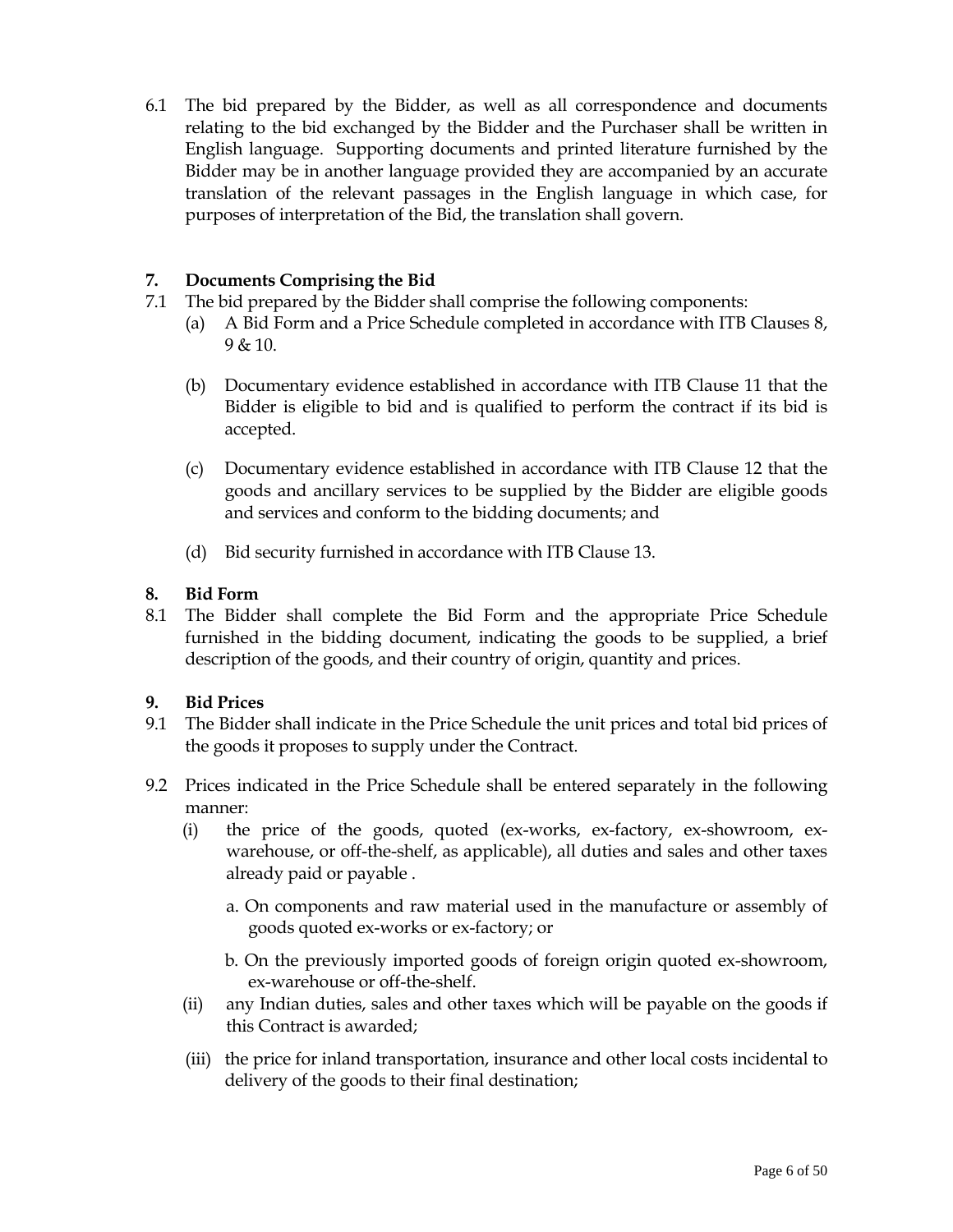- (iv) the price of other incidental services listed in Clause 4 of the Special Conditions of Contract and warranty as indicated in GCC Clause 14.
- 9.3 The Bidder's separation of the price components in accordance with ITB Clause 9.2 above will be solely for the purpose of facilitating the comparison of bids by the Purchaser and will not in any way limit the Purchaser's right to contract on any of the terms offered.
- 9.4 Fixed Price. Prices quoted by the Bidder shall be fixed during the Bidder's performance of the Contract and not subject to variation on any account. A bid submitted with an adjustable price quotation will be treated as non-responsive and rejected, pursuant to ITB Clause 22.

## **9A. Bid Quantity**

**9A.1** The bidder should offer a minimum quantity of 75,000 (seventy five thousand) bicycles subject to maximum of 25% of the installed annual capacity of production of Bicycles.

**9A.2** The Bidder should be ready to supply Bicycles to any part of the State. There is no choice to indicate any preferred district or block.

## **10. Bid Currencies**

10.1 Prices shall be quoted in Indian Rupees:

#### **11. Documents Establishing Bidder's Eligibility and Qualifications**

- 11.1 Pursuant to ITB Clause 7, the Bidder shall furnish, as part of its bid, documents establishing the Bidder's eligibility to bid and its qualifications to perform the Contract if its bid is accepted.
- 11.2 The documentary evidence of the Bidder's eligibility to bid shall establish to the Purchaser's satisfaction that the Bidder, at the time of submission of its bid, is an eligible bidder.
- 11.3 The documentary evidence of the Bidder's qualifications to perform the Contract if its bid is accepted, shall establish to the Purchaser's satisfaction:
	- (a) that the Bidder has the financial, technical, and production capability necessary to perform the Contract and meets the criteria outlined in the Eligibility Criteria specified in Section-I. To this end, all Bids submitted shall include the following information
		- (1) The legal status, place of registrations and principal place of business of the Company/firm/Partnership etc.

## **12. Documents Establishing Goods' Eligibility and Conformity to Bidding Documents**

12.1 Pursuant to ITB Clause 7, the Bidder shall furnish, as part of its bid, documents establishing the eligibility and conformity to the bidding documents of all goods and services which the Bidder proposes to supply under the contract.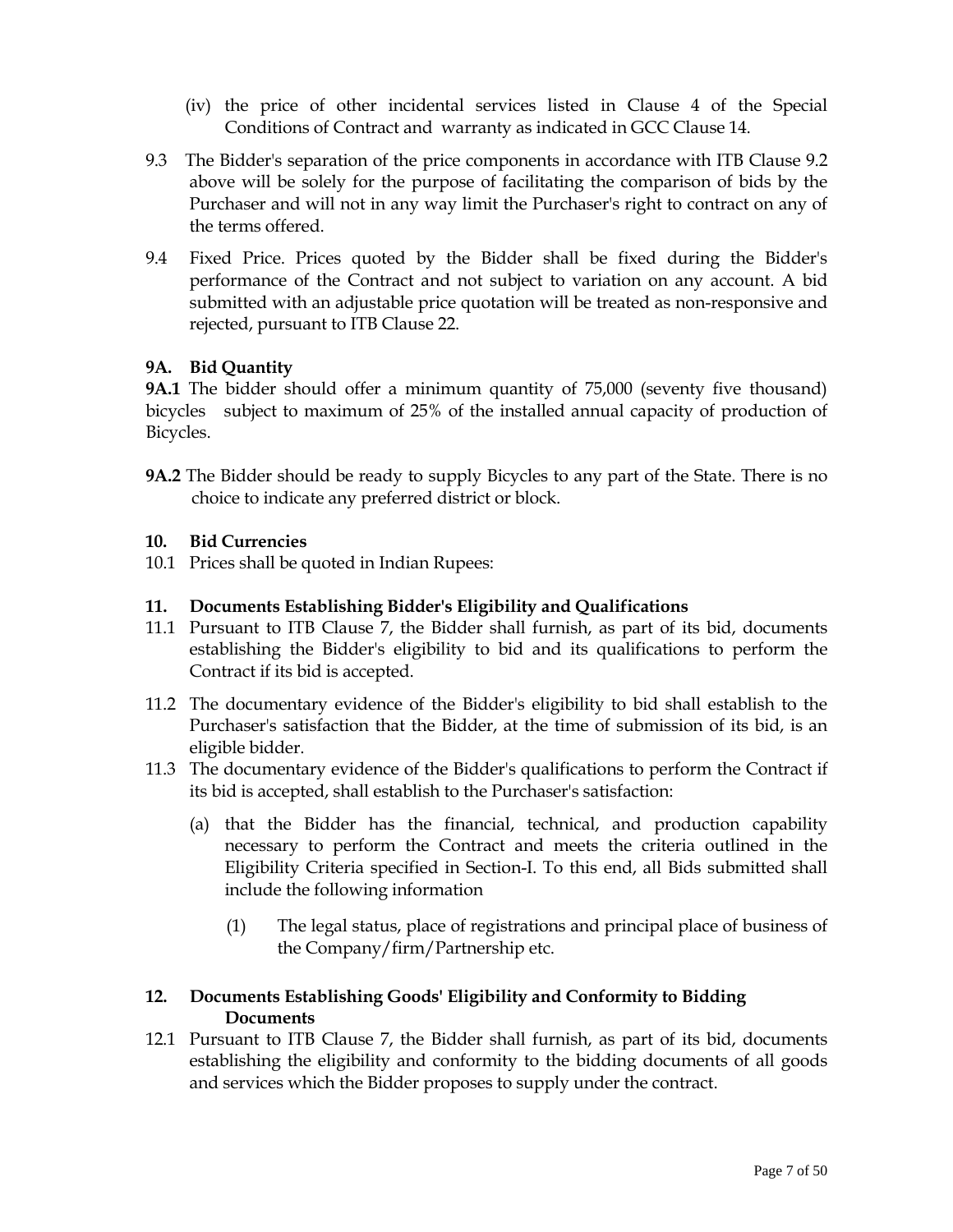- 12.2 The documentary evidence of conformity of the goods and services to the bidding document may be in the form of literature, drawings and data, and shall consist of :
	- (a) a detailed description of the essential technical and performance characteristics of the goods ;
	- (b) a list giving full particulars, including available sources and current prices, of spare parts, special tools, etc., necessary for the proper and continuing functioning of the goods for a period of six years, following commencement of the use of the goods by the Purchaser;
	- (c) an item-by-item commentary on the Purchaser's Technical Specifications demonstrating substantial responsiveness of the goods and services to those specifications or a statement of deviations and exceptions to the provisions of the Technical Specifications;
- 12.3 For purposes of the commentary to be furnished pursuant to ITB Clause 12.2(c) above, the Bidder shall note that standards for workmanship, material and equipment, and references to brand names or catalogue numbers designated by the Purchaser in its Technical Specifications are intended to be descriptive only and not restrictive. The Bidder may substitute alternative standards, brand names and/or catalogue numbers in its bid, provided that it demonstrates to the Purchaser's satisfaction that the substitutions ensure substantial equivalence to those designated in the Technical Specifications.

## **13. Bid Security**

- 13.1 Pursuant to ITB Clause 7, the Bidder shall furnish, as part of its bid, a bid security in the amount as specified in Annexure-B : Schedule of Requirements.
- 13.2 The bid security is required to protect the Purchaser against the risk of Bidder's conduct which would warrant the security's forfeiture, pursuant to ITB Clause 13.7.
- 13.3 The Bid Security shall be credited to the account of Centre for e-governance.
	- a. through credit card
	- b. internet banking
	- c. National Electronic Fund Transfer
	- d. Remittance over the counter in the selected branches of ICICI Bank in Bangalore

The supplier/contractor's bid will be evaluated only on confirmation of receipt of the payment (EMD) in the GoK's central pooling a/c held at ICICI Bank

EMD amount will have to be submitted by the supplier/contractor taking into account the following conditions:

a. **(1) For bid quantity above 1.5 Lakh bicycles:- EMD of Rs 1.75 crores (One Crores**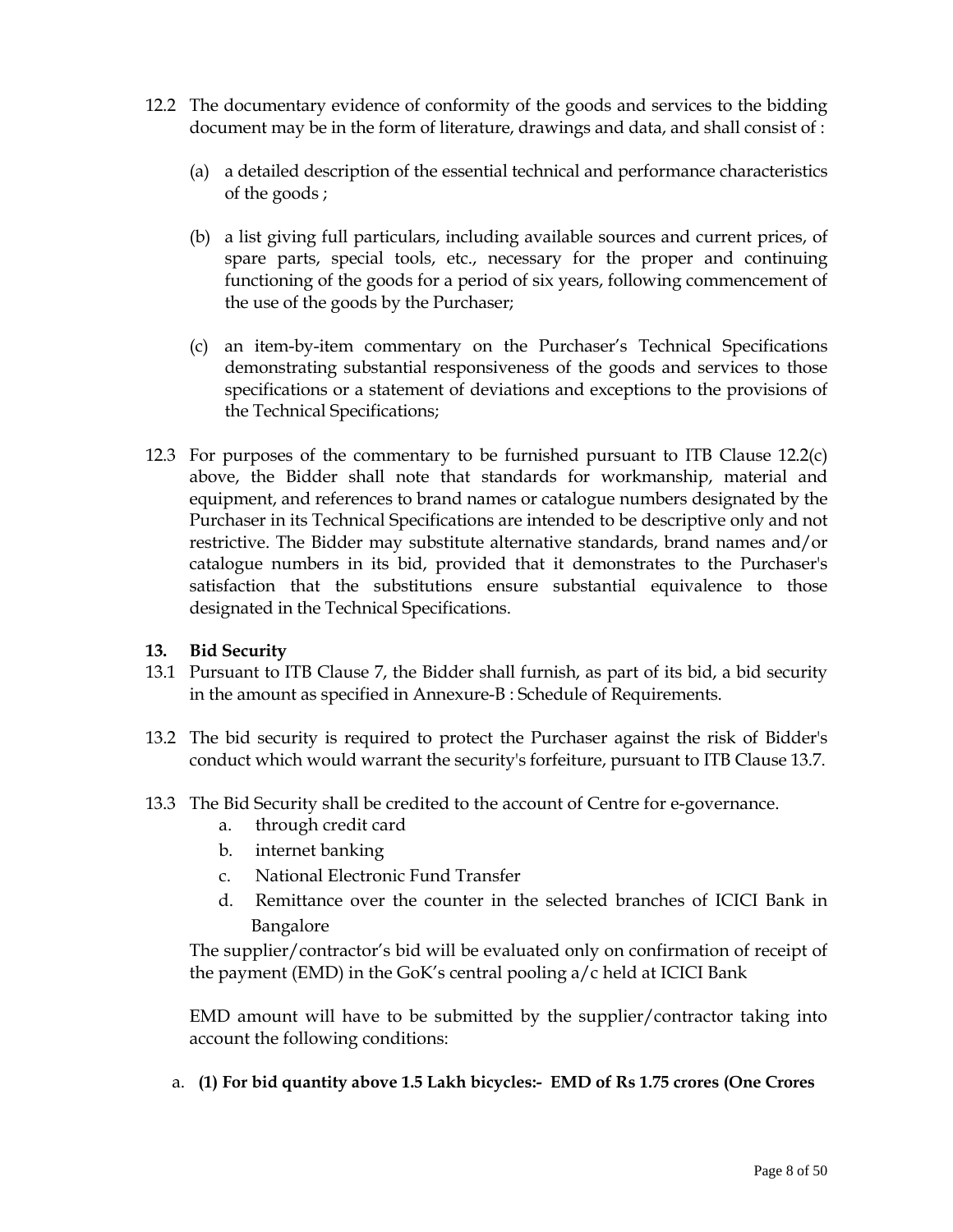**Seventy Five Lakhs only)** out of which Rs. 50 Lakh (Fifty Lakhs only) shall be paid online through any of the following 04 modes:- (a) Credit Card, (b) Direct Debit, (c) National Electronic Fund Transfer (NEFT) and (d) Over The Counter (e-payment document is available on website) and balance of Rs. 1.25 Crores (One Crores Twenty Five Lakhs only) shall be submitted by way of Bank Guarantee (in the standard format maintained by the bank itself) drawn on any Nationalised Bank.

**(2) For bid quantities upto 1.5 lakh bicycles:- EMD of Rs.87.50 Lakhs (Eighty Seven Lakhs and Fifty Thousend only)** out of which Rs. 25 lakh (Twenty Five Lakhs only) shall be paid online through any of the following 04 modes:- (a) Credit Card, (b) Direct Debit, (c) National Electronic Fund Transfer (NEFT) and (d) Over The Counter (e-payment document is available on website) and balance of Rs.62.50 Lakhs (Sixty Two Lakhs and Fifty Thousand only) shall be submitted by way of Bank Guarantee (in the standard format maintained by the bank itself) drawn on any Nationalised Bank.

The Original Bank Guarantee should be submitted to this office on or before the last date & time fixed to submit tender document.

- b. The EMD obtained in the form of Bank Guarantee at the time of submitting of tenders will be returned to the unsuccessful bidders. Further the Bank Guarantee in respect of accepted bidders along with 2nd lowest bidder obtained at the time of submission of tenders will also be returned or adjusted towards the 5% of Bank Guarantee on total value of the goods supplied or as the case may be.
- 13.4 Any bid not secured in accordance with ITB Clauses 13.1 and 13.3 above will be rejected by the Purchaser as non-responsive, pursuant to ITB Clause 20.
- 13.5 Unsuccessful bidder's bid security will be discharged/returned through e-transfer of funds as promptly as possible but not later than 30 days after the expiration of the period of bid validity prescribed by the Purchaser, pursuant to ITB Clause 14.
- 13.6 The successful Bidder's bid security will be discharged upon the Bidder signing the Contract, pursuant to ITB Clause 28, and furnishing the performance security, pursuant to ITB Clause 29.
- 13.7 The bid security may be forfeited:
	- (a) If a Bidder withdraws its bid during the period of bid validity specified by the Bidder on the Bid Form; or
	- (b) in case of a successful Bidder, if the Bidder fails:
		- (i) to sign the Contract in accordance with ITB Clause 28; or
		- (ii) to furnish performance security in accordance with ITB Clause 29.

#### **14. Period of Validity of Bids**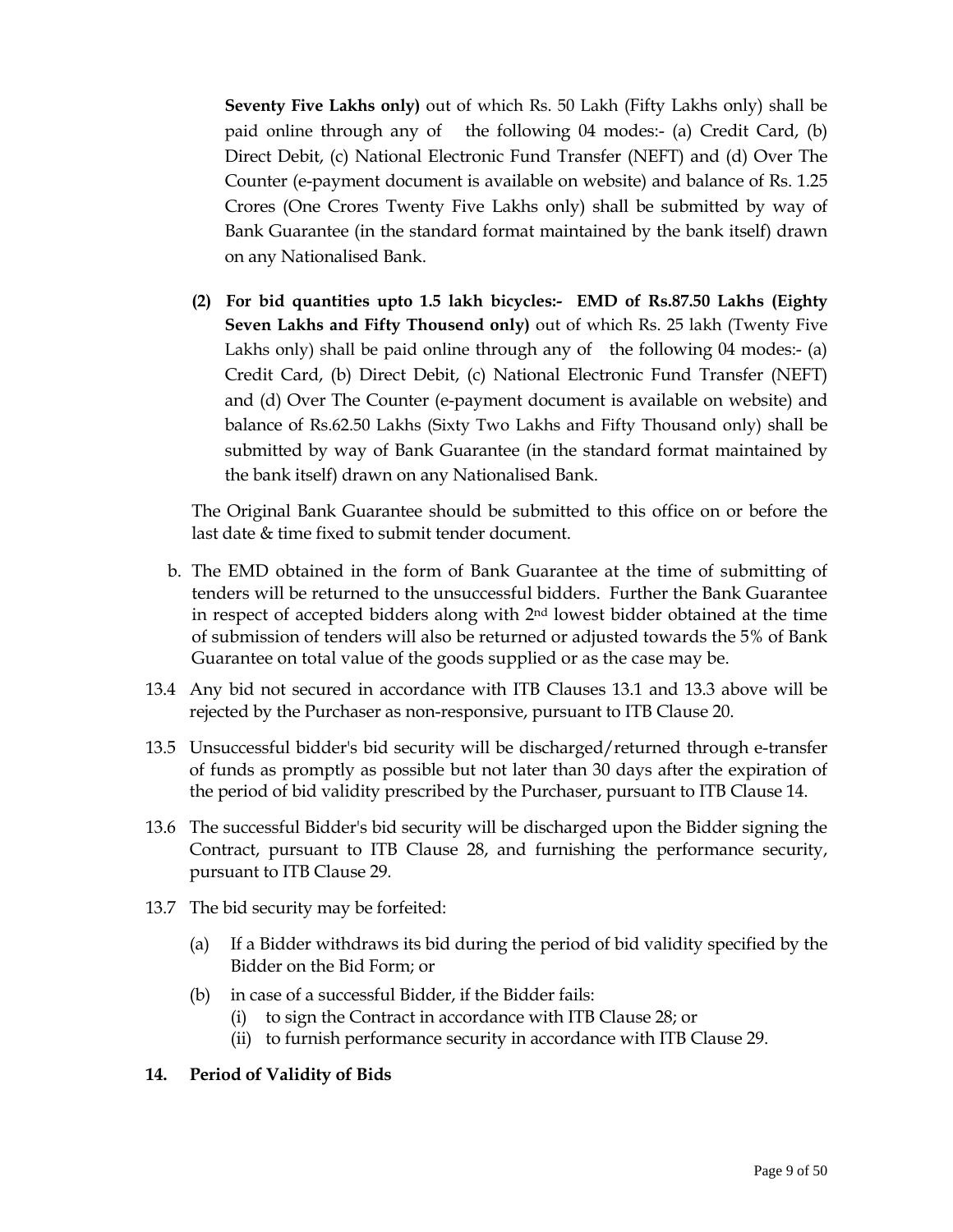- 14.1 Bids shall remain valid for 90 days after the date of bid opening prescribed by the Purchaser, pursuant to ITB Clause 15. A bid valid for a shorter period shall be rejected by the Purchaser as non-responsive.
- 14.2 In exceptional circumstances, the Purchaser may solicit the Bidder's consent to an extension of the period of validity. The request and the responses thereto shall be made in writing (or by cable or telex or fax). The bid security provided under ITB Clause 13 shall also be suitably extended. A Bidder may refuse the request without forfeiting its bid security. A Bidder granting the request will not be required nor permitted to modify its bid.

#### **15. Format and Signing of Tender**  Deleted

## **16. Submission of Bids :**

- 16.1 Bidders satisfying the prequalification and financial conditions specified in this Request For Proposal (RFP) and willing to execute the contract in conformity with the RFP may submit their Pre-qualification and Financial bids in formats through e-procurement process only along with requisite EMD amount. Bids sent by any other mode like in person, Post, Telex or Fax or e-mail will be rejected.
- **17.1** The pre-qualification bid should accompany an Earnest Money Deposit as mentioned in 'Annexure-B' which should be remitted in the form of electronic cash as per the requirement of e-tendering process.
- 17.2 EMD will be refunded to all the unsuccessful bidders on finalisation of the award of the contract and to the successful bidder on successful completion of the contract obligation.

# **18. Late Bids**

The website will not accept any bid after the deadline for submission of bids. The Commissioner for Public Instruction will not accept any hardcopy of the bid by the bidder for the reason that the purchaser was not able to apply the bid through website due to delay in the submission through website.

## **19. Modification and Withdrawal of Bids**

- 19.1 The Bidder may modify or withdraw its bid submitted through e-procurement process only before the final date and time scheduled for bid submission. No bid may be modified subsequent to the deadline for submission of bids.
- 19.2 No bid may be withdrawn in the interval between the deadline for submission of bids and the expiration of the period of bid validity specified by the Bidder on the bid form. Withdrawal of a bid during this interval may result in the Bidder's forfeiture of its bid security, pursuant to ITB Clause 13.7.

# **E. Bid Opening and Evaluation of Bids**

## **20. Opening of Bids by the Purchaser**

20.1 The purchaser will open and evaluate the technical bid of the Bidder, through e-Procurement process. TECHNICAL BID will be opened through e-procurement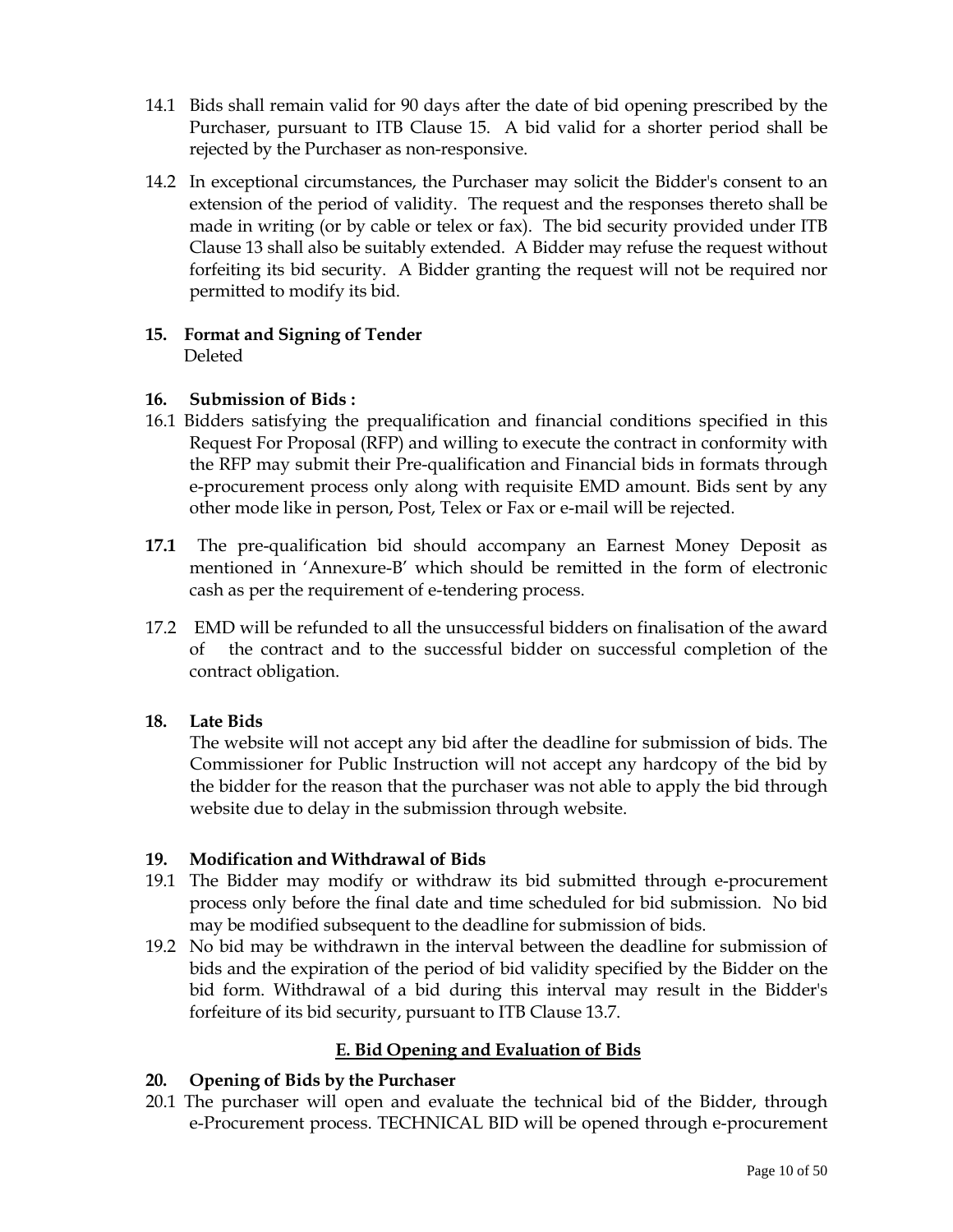process on date mentioned in section-I above. The date on which COMMERCIAL BID will be opened through e-procurement process only, will be intimated to the qualified bidders by the Purchaser through Telephone/ Fax /Post /Telegram /Phonogram /Courier or E-mail.

- 20.2 If there is any discrepancy in the unit rate quoted for each item and the total rates, the rates quoted viz, 'unit rate' will prevail. If there is difference in the total price computed in e–procurement portal as per the unit rates quoted for each item, those computed in words shall only be considered as the final rate of the bidder. The Purchaser will prepare minutes of the Bid opening and will circulate them to all the bidders by uploading the same to e-procurement website.
- 20.2 The Purchaser will prepare minutes of the bid opening.

#### **21. Clarification of Bids**

21.1 During evaluation of bids, the Purchaser may, at its discretion, ask the Bidder for a clarification of its bid. The request for clarification and the response shall be in writing and no change in prices or substance of the bid shall be sought, offered or permitted.

#### **22. Preliminary Examination**

- 22.1 The Purchaser will examine the bids to determine whether they are complete, whether any computational errors have been made, whether required sureties have been furnished, whether the attached documents have been properly signed, and whether the bids are generally in order.
- 22.2 Arithmetical errors will be rectified on the following basis. If there is a discrepancy between the unit price and the total price that is obtained by multiplying the unit price and quantity, the unit price shall prevail and the total price shall be corrected. If the supplier does not accept the correction of errors, its bid will be rejected. If there is a discrepancy between words and figures, the amount in words will prevail.
- 22.3 The Purchaser may waive any minor informality or non-conformity or irregularity in a bid which does not constitute a material deviation, provided such a waiver does not prejudice or affect the relative ranking of any Bidder.
- 22.4 Prior to the detailed evaluation, pursuant to ITB Clause 21, the Purchaser will determine the substantial responsiveness of each bid to the bidding documents. For purposes of these Clauses, a substantially responsive bid is one which conforms to all the terms and conditions of the bidding documents without material deviations. Deviations from, or objections or reservations to critical provisions such as those concerning Performance Security (ITB Clause 29). Warranty (GCC Clause 14), Force Majeure (GCC Clause 24), Limited liability (GCC Clause 29) Applicable law (GCC Clause 31) and Taxes & Duties (GCC Clause 33) will be deemed to be a material deviation. The Purchaser's determination of a bid's responsiveness is to be based on the contents of the bid itself without recourse to extrinsic evidence.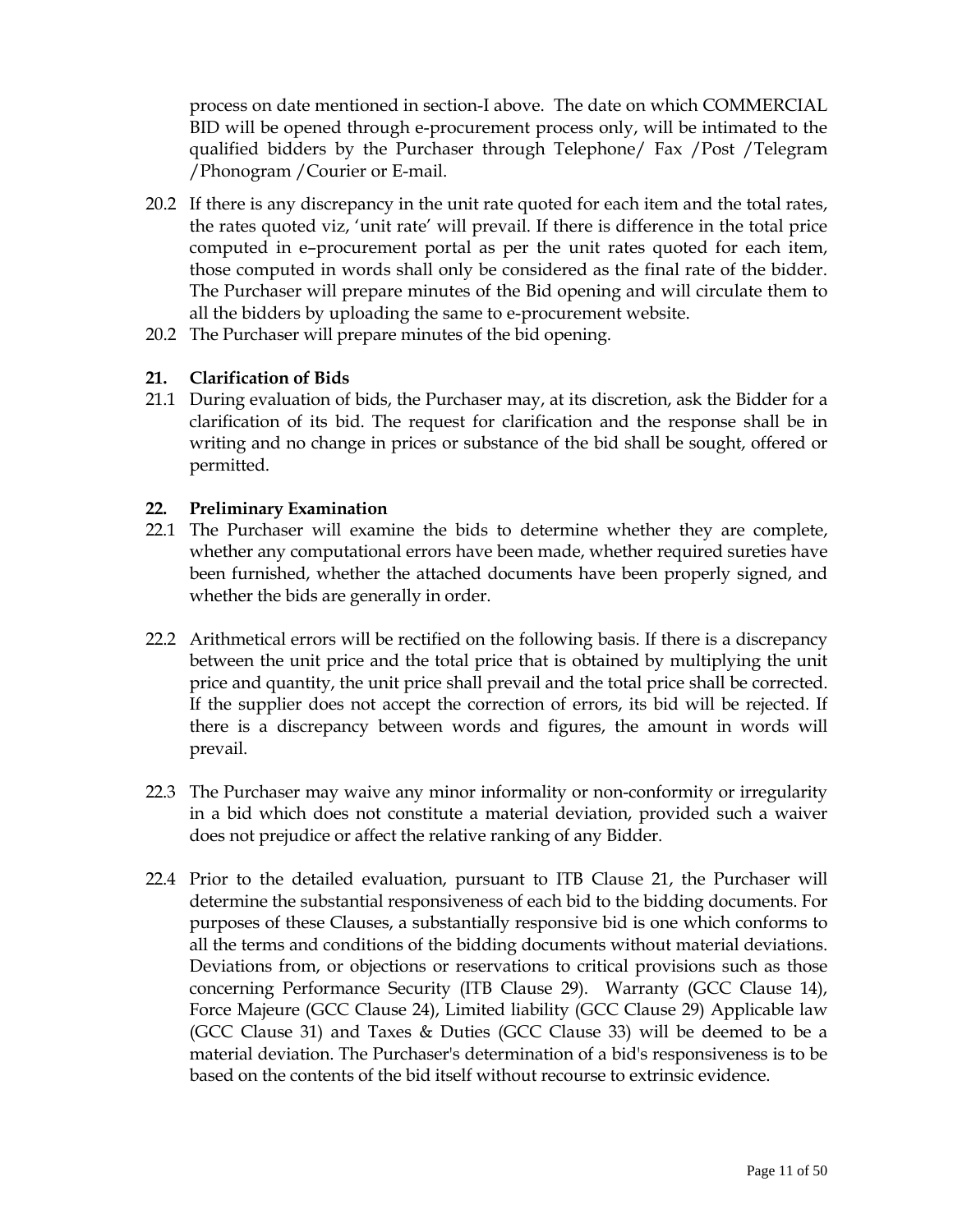22.5 If a bid is not substantially responsive, it will be rejected by the Purchaser and may not subsequently be made responsive by the Bidder by correction of the nonconformity.

## **23. Evaluation and Comparison of Bids**

- 23.1 The Purchaser will evaluate and compare the bids which have been determined to be substantially responsive, pursuant to ITB Clause 20.
- 23.2 The Purchaser's evaluation of a bid will exclude and not take into account:
	- (a) in the case of goods manufactured in India or goods of foreign origin already located in India, sales and other similar taxes, which will be payable on the goods if a contract is awarded to the Bidder;
	- (b) any allowance for price adjustment during the period of execution of the Contract, if provided in the bid.
- 23.3 The Purchaser's evaluation of a bid will take into account, in addition to the bid price (Ex-factory/ex-warehouse/off-the-shelf price of the goods offered from within India, such price to include all costs as well as duties and taxes paid or payable on components and raw material incorporated or to be incorporated in the goods, and Excise duty on the finished goods, if payable) and price of incidental services, the following factors, in the manner and to the extent indicated in ITB Clause 21.4 and in the Technical Specifications:
	- (a) cost of inland transportation, insurance and other costs within India incidental to the delivery of the goods to their final destination;
	- (b) delivery schedule offered in the bid;
	- (c) deviations in payment schedule from that specified in the Special Conditions of Contract;
	- (d) the availability in India of spare parts and after-sales services for the equipment offered in the bid; and
- 23.4 Pursuant to ITB Clause 21.3, one or more of the following evaluation methods will be applied:
	- (a) *Inland Transportation, ex-factory/from port-of-entry, Insurance and Incidentals***:**
		- (i) Inland transportation, insurance and other incidentals for delivery of goods to the final destination as stated in ITB Clause 9.2 (iii). The above costs will be added to the bid price.
	- (b) *Delivery Schedule***:** 
		- (i) Delivery schedule:

The supply of properly assembled bicycles to the schools/Hostel should be completed within 120 days from issue of Letter of Intent (LOI) and the following schedule shall be adhered to.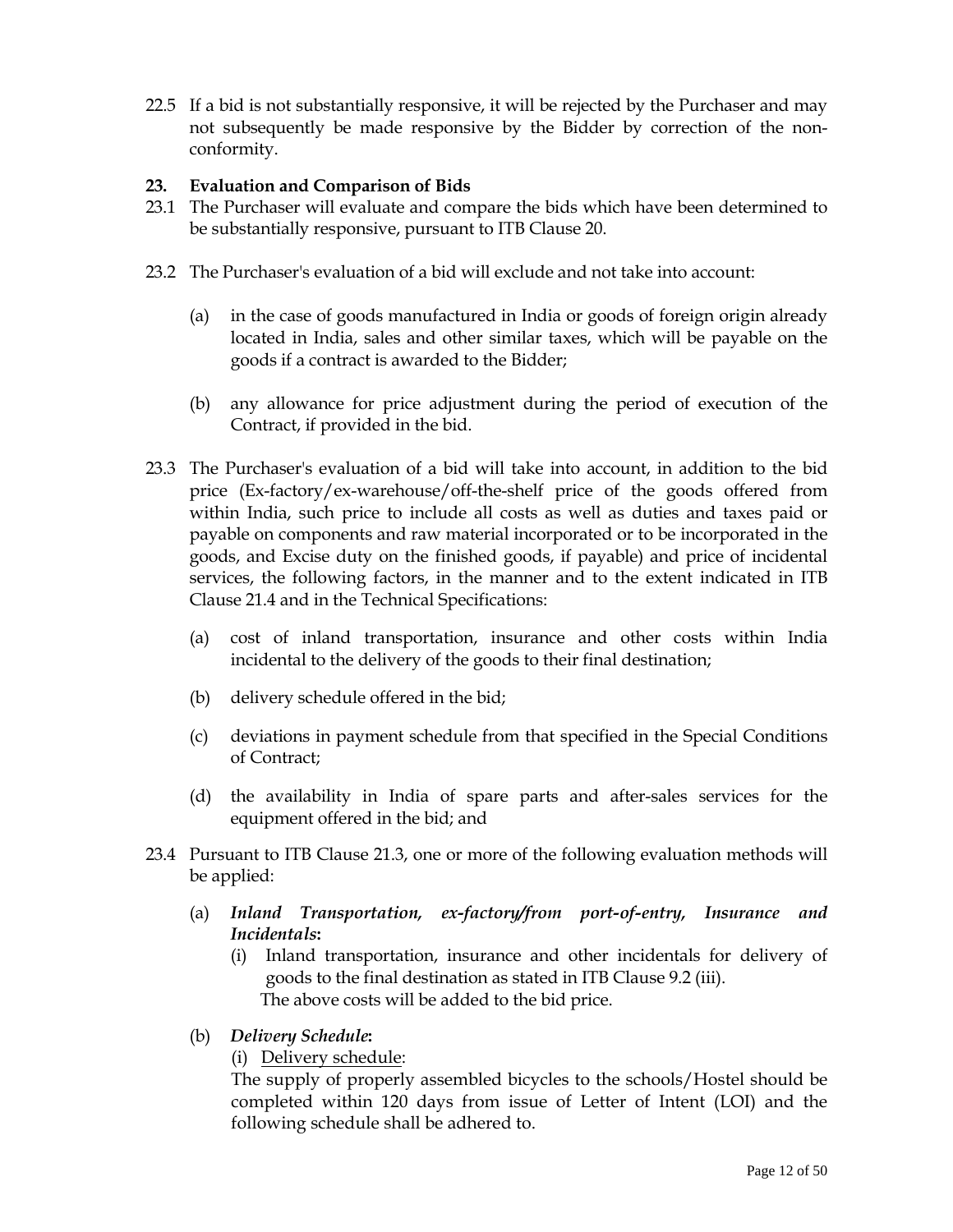(ii) Supply Order :

Letter of Intent (LOI) means as soon as the purchaser (Tender Inviting Authority) accepts offer of the successful bidder, the successful bidder will be intimated through a letter of intent accepting the offer and asking the successful bidder to sign the agreement within 7 days of receipt of LOI. The agreement will be in line with the tender conditions. Upon signing the agreement the Detailed Supply Order will be issued with all the conditions mentioned in detail as per the tender. Failing to respond to LOI or delay in signing agreement will be construed as non-responsiveness of bidder and will be dealt with as per clause 29.2 of III-Instruction to bidder of tender document.

(iii) In case of delay in the supply of the goods a Late Delivery (LD) charges will be levied in pursuant with GCC clause 22 as penalty.

## (c) *Deviation in Payment Schedule***:**

 The Special Conditions of Contract stipulate the payment schedule offered by the Purchaser. If a bid deviates from the schedule and if such deviation is considered acceptable to the Purchaser, the bid will be evaluated by calculating interest earned for any earlier payments involved in the terms outlined in the bid as compared to those stipulated in this invitation, at a rate of 18 percent per annum. (Commercial Bank rate of interest plus 2%).

## **24. Contacting the Purchaser**

- 24.1 Subject to ITB Clause 19, no Bidder shall contact the Purchaser on any matter relating to its bid, from the time of the bid opening to the time the Contract is awarded. If the bidder wishes to bring additional information to the notice of the purchaser, it should do so in writing.
- 24.2 Any effort by a Bidder to influence the Purchaser in its decisions on bid evaluation, bid comparison or contract award may result in rejection of the Bidder's bid.

# **F. Award of Contract**

## **25. Post qualification**

- 25.1 In the absence of prequalification, the Purchaser will determine to its satisfaction whether the Bidder that is selected as having submitted the lowest evaluated responsive bid meets the criteria specified in ITB Clause 11.3 (b) and is qualified to perform the contract satisfactorily.
- 25.2 The determination will take into account the Bidder's financial, technical and production capabilities. It will be based upon an examination of the documentary evidence of the Bidder's qualifications submitted by the Bidder, pursuant to ITB Clause 11, as well as such other information as the Purchaser deems necessary and appropriate.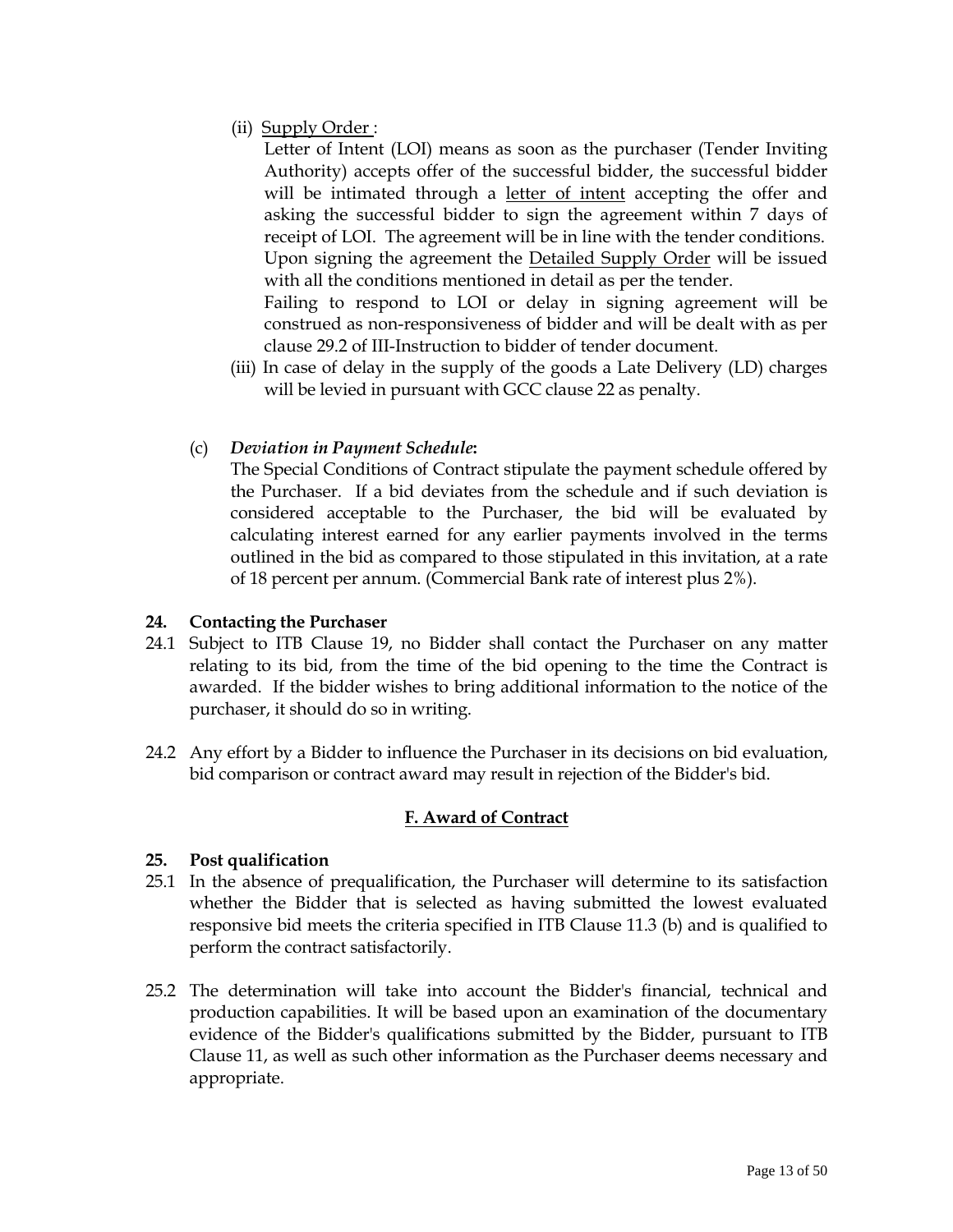25.3 An affirmative determination will be a prerequisite for award of the Contract to the Bidder. A negative determination will result in rejection of the Bidder's bid, in which event the Purchaser will proceed to the next lowest evaluated bid to make a similar determination of that Bidder's capabilities to perform the contract satisfactorily.

## **26. Award Criteria**

- 26.1 Subject to ITB Clause 26, the Purchaser will award the Contract to the successful Bidder whose bid has been determined to be substantially responsive and has been determined as the lowest evaluated bid, provided further that the Bidder is determined to be qualified to perform the Contract satisfactorily.
- 26.2 In the case where the quantity offered or 25% of the installed capacity, whichever is lower, at the lowest price is less than the total quantity required, the Purchaser after placing orders with the lowest evaluated bidder for the quantity offered by such bidder or 25% of the installed capacity, whichever is lower, subject to the ability to supply, negotiate with the next lowest bidders in strict ascending order of evaluated price and require to match the price offered by the lowest evaluated bidder and place orders until the entire quantity required is ordered.
- 26.3 The L-1 Bidder shall not claim from the Purchaser that the entire quantity of the goods shall be procured from him. He shall not question or raise a dispute as to the propriety and decision of the Purchaser in apportioning the bulk quantity of the procurement as specified in sub clause 24.2 above.

## **27. Purchaser's right to vary Quantities at Time of Award**

27.1 The Purchaser reserves the right at the time of Contract award or subsequently to increase or decrease by up to 25 percent the quantity of goods and services originally specified in the Schedule of Requirements (rounded off to the next whole number) without any change in unit price or other terms and conditions.

## **28. Purchaser's Right to Accept Any Bid and to Reject Any or All Bids**

- 28.1 The Purchaser reserves the right to accept or reject any bid, and to annul the bidding process and reject all bids at any time prior to award of Contract, without assigning any reason whatsoever and without thereby incurring any liability to the affected Bidder or bidders or any obligation to inform the affected Bidder or bidders of the grounds for the Purchaser's action.
- 28.2 The purchaser has the right to award whole quantity to one responsive bidder or award the contract on parts to more number of responsive bidders.

## **29. Notification of Award**

- 29.1 Prior to the expiration of the period of bid validity, the Purchaser will notify the successful bidder(s) in writing by registered letter or by cable or telex or fax, to be confirmed in writing by registered letter, that its bid has been accepted.
- 29.2 The notification of award will constitute the formation of the Contract.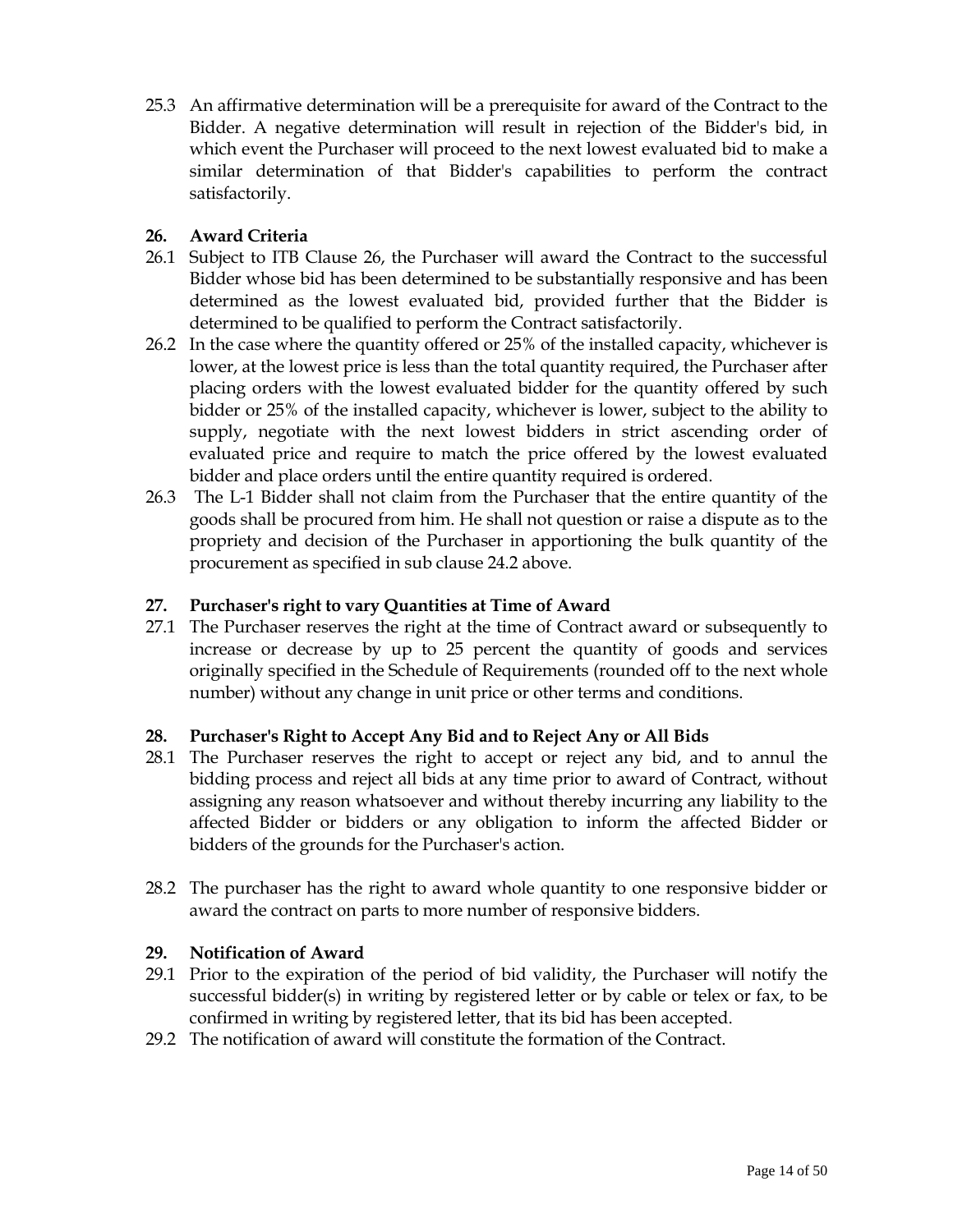- 29.3 Upon the successful Bidder's furnishing of performance security pursuant to ITB Clause 29, the Purchaser will promptly notify each unsuccessful Bidder and will discharge its bid security, pursuant to ITB Clause 13.
- 29.4 If, after notification of award, a Bidder wishes to ascertain the grounds on which its Bid was not selected, it should address its request to the Purchaser. The Purchaser will promptly respond in writing to the unsuccessful Bidder

## **30. Signing of Contract**

- 30.1 At the same time as the Purchaser notifies the successful bidder that its bid has been accepted, the Purchaser will send the bidder the Contract Form provided in the bidding documents, incorporating all agreements between the parties.
- 30.2 Within 7 days of receipt of the Contract Form, the successful bidder shall sign and date the Contract and return it to the Purchaser.

#### **31. Performance Security**

- 31.1 Within 7 days of the receipt of notification of award from the Purchaser, the successful Bidder shall furnish the performance security in accordance with the Conditions of Contract, in the Performance Security Form provided in the bidding documents or in another form acceptable to the Purchaser.
- 31.2 Failure of the successful bidder to comply with the requirement of ITB Clause 28.2 or ITB Clause 29.1 shall constitute sufficient grounds for the annulment of the award and forfeiture of the bid security, in which event the Purchaser may make the award to the next lowest evaluated bidder or call for new bids.

#### **32. Corrupt or Fraudulent Practices**

- 32.1 The Government requires that the Bidders/ Suppliers/ Contractors under Bankfinanced contracts, observe the highest standard of ethics during the procurement and execution of such contracts. In pursuance of this policy of the Government:
	- (a) defines, for the purposes of this provision, the terms set forth as follows :
		- (i) "corrupt practice" means the offering, giving, receiving or soliciting of any thing of value to influence the action of a public official in the procurement process or in contract execution; and
		- (ii) "fraudulent practice" means a misrepresentation of facts in order to influence a procurement process or the execution of a contract to the detriment of the Borrower, and includes collusive practice among Bidders (prior to or after bid submission) designed to establish bid prices at artificial non-competitive levels and to deprive the Borrower of the benefits of free and open competition;
	- (b) will reject a proposal for award if it determines that the Bidder recommended for award has engaged in corrupt or fraudulent practices in competing for the contract in question;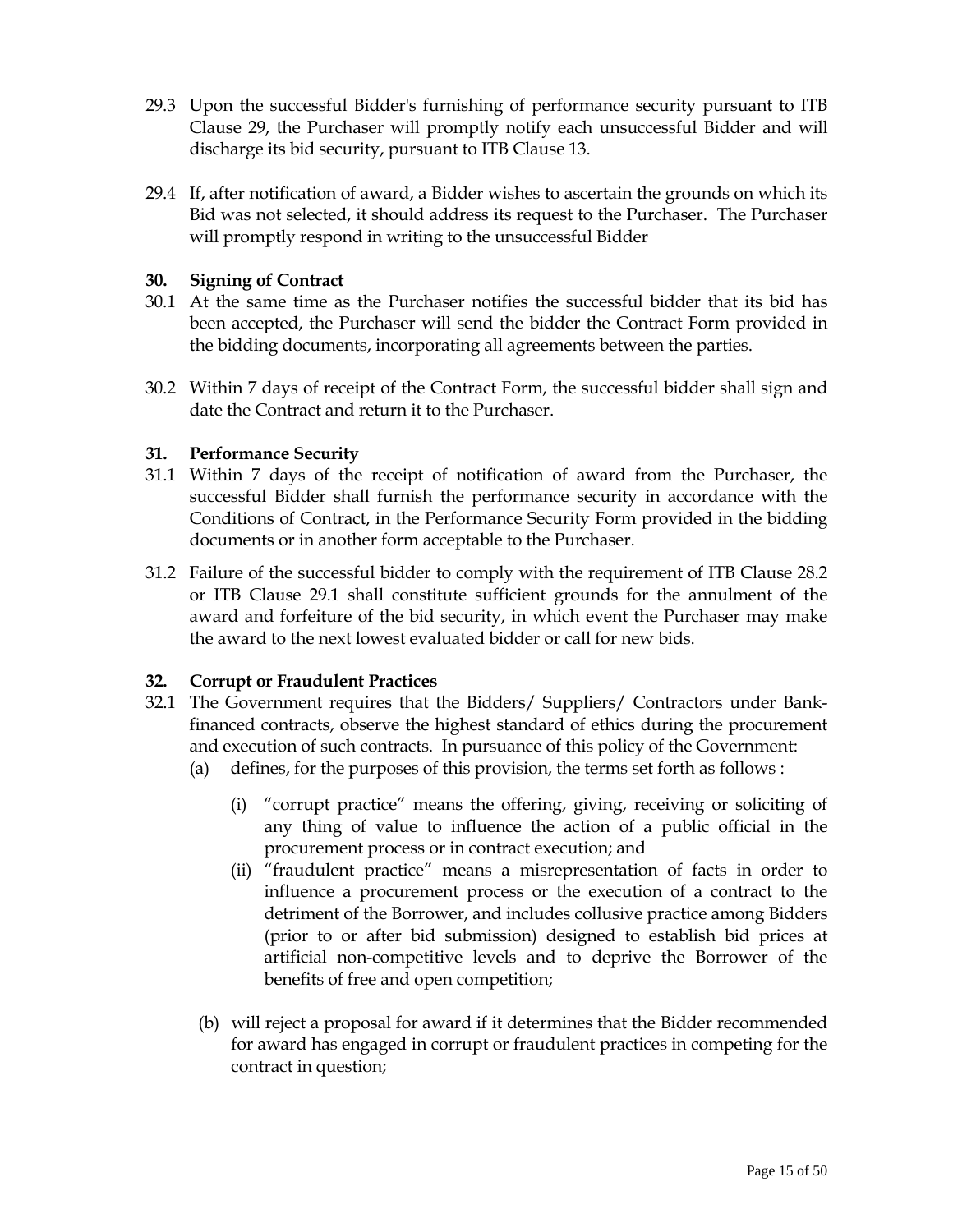- (c) will declare a firm ineligible, either indefinitely or for a stated period of time, to be awarded a Bank-financed contract if it at any time determines that the firm has engaged in corrupt or fraudulent practices in competing for, or in executing, a Bank-financed contract.
- 32.2 Furthermore, Bidders shall be aware of the provision stated in sub-clause 4.4 and sub-clause 23.1 of the General Conditions of Contract.

## **IV: GENERAL CONDITIONS OF CONTRACT**

#### **General Conditions of Contract**

#### **1. Definitions**

- 1.1 In this Contract, the following terms shall be interpreted as indicated:
	- (a) "The Contract" means the agreement entered into between the Purchaser and the Supplier, as recorded in the Contract Form signed by the parties, including all the attachments and appendices thereto and all documents incorporated by reference therein;
	- (b) "The Contract Price" means the price payable to the Supplier under the Contract for the full and proper performance of its contractual obligations;
	- (c) "The Goods" means all the equipment, machinery, and/or other materials which the Supplier is required to supply to the Purchaser under the Contract;
	- (d) "Services" means services ancillary to the supply of the Goods, such as transportation and insurance, and any other incidental services, such as installation, commissioning, provision of technical assistance, training and other obligations of the Supplier covered under the Contract;
	- (e) "GCC" means the General Conditions of Contract contained in this section.
	- (f) "SCC" means the Special Conditions of Contract.
	- (g) "The Purchaser" means the organization purchasing the Goods, as named in SCC.
	- (h) "The Purchaser's country" is the country named in SCC.
	- (i) "The Supplier" means the individual or firm supplying the Goods and Services under this Contract.
	- (j) "The Government" means the Government of Karnataka State.
	- (k) "The Project Site", where applicable, means the place or places named in SCC.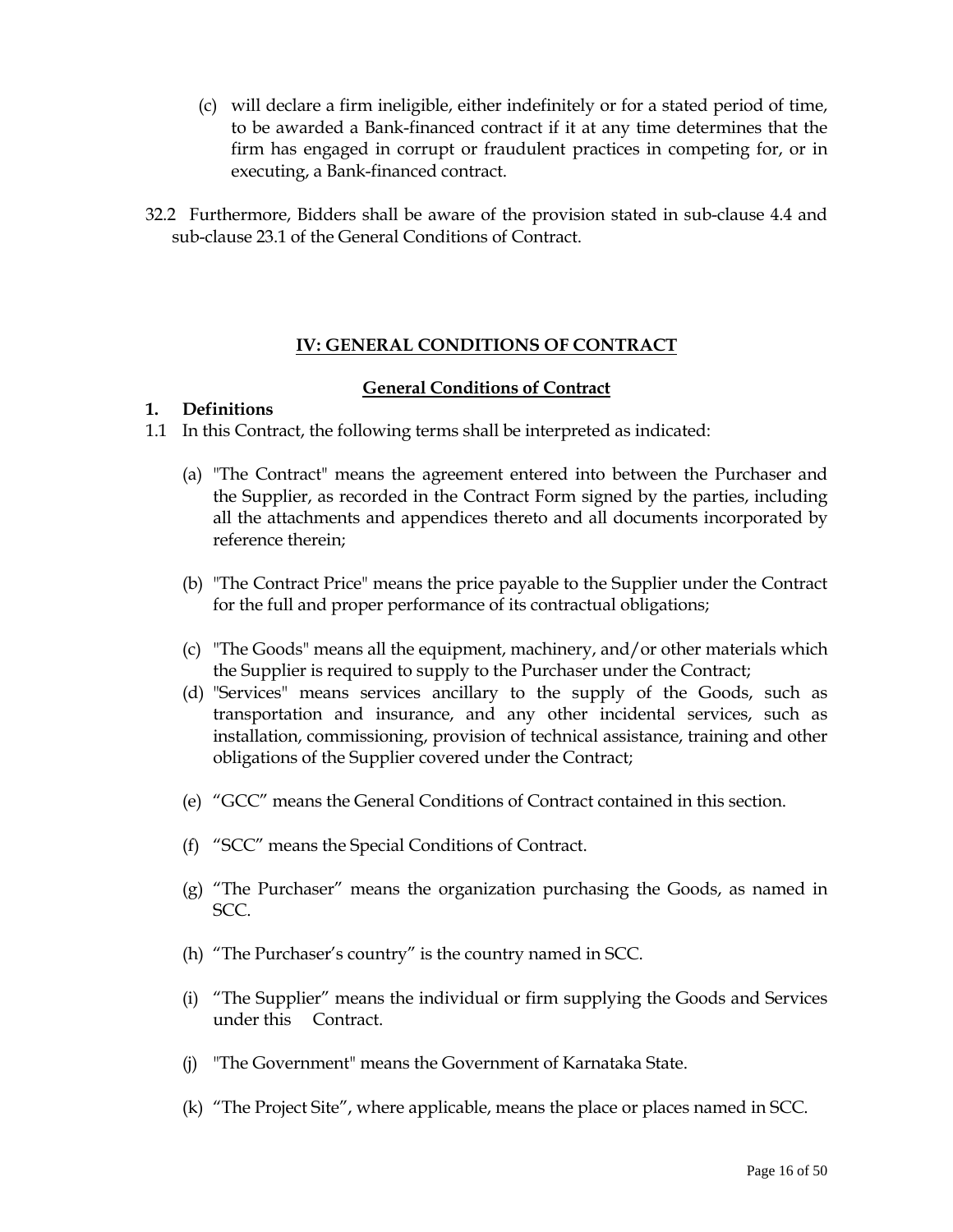(l) "Day" means calendar day.

# **2. Application**

2.1 These General Conditions shall apply to the extent that they are not superseded by provisions in other parts of the Contract.

## **3. Country of Origin**

3.1 The goods supplied under this contract shall confirm to the standards mentioned in the Technical Specifications, and, when no applicable standard is mentioned, to the authoritative standard appropriate to the Goods' country of origin and such standard shall be latest issued by the concerned institution.

#### **4. Use of Contract Documents and Information**

- 4.1 The Supplier shall not, without the Purchaser's prior written consent, disclose the Contract, or any provision thereof, or any specification, plan, drawing, pattern, sample or information furnished by or on behalf of the Purchaser in connection therewith, to any person other than a person employed by the Supplier in performance of the Contract. Disclosure to any such employed person shall be made in confidence and shall extend only so far as may be necessary for purposes of such performance.
- 4.2 The Supplier shall not, without the Purchaser's prior written consent, make use of any document or information enumerated in GCC Clause 4.1 except for purposes of performing the Contract.
- 4.3 Any document, other than the Contract itself, enumerated in GCC Clause 4.1 shall remain the property of the Purchaser and shall be returned (in all copies) to the Purchaser on completion of the Supplier's performance under the Contract if so required by the Purchaser.
- 4.4 The supplier shall permit the Government to inspect the Supplier's accounts and records relating to the performance of the Supplier and to have them audited by auditors appointed by Government if so required by the Government.

#### **5. Patent Rights**

5.1 The Supplier shall indemnify the Purchaser against all third-party claims of infringement of patent, trademark or industrial design rights arising from use of the Goods or any part thereof in India.

#### **6. Performance Security**

6.1 Within 7 days of receipt of the Letter of Intent, the supplier shall furnish Performance Security to the purchase for an amount of 5% of the contract value, valid up to 60 months after the date of completion of performance obligations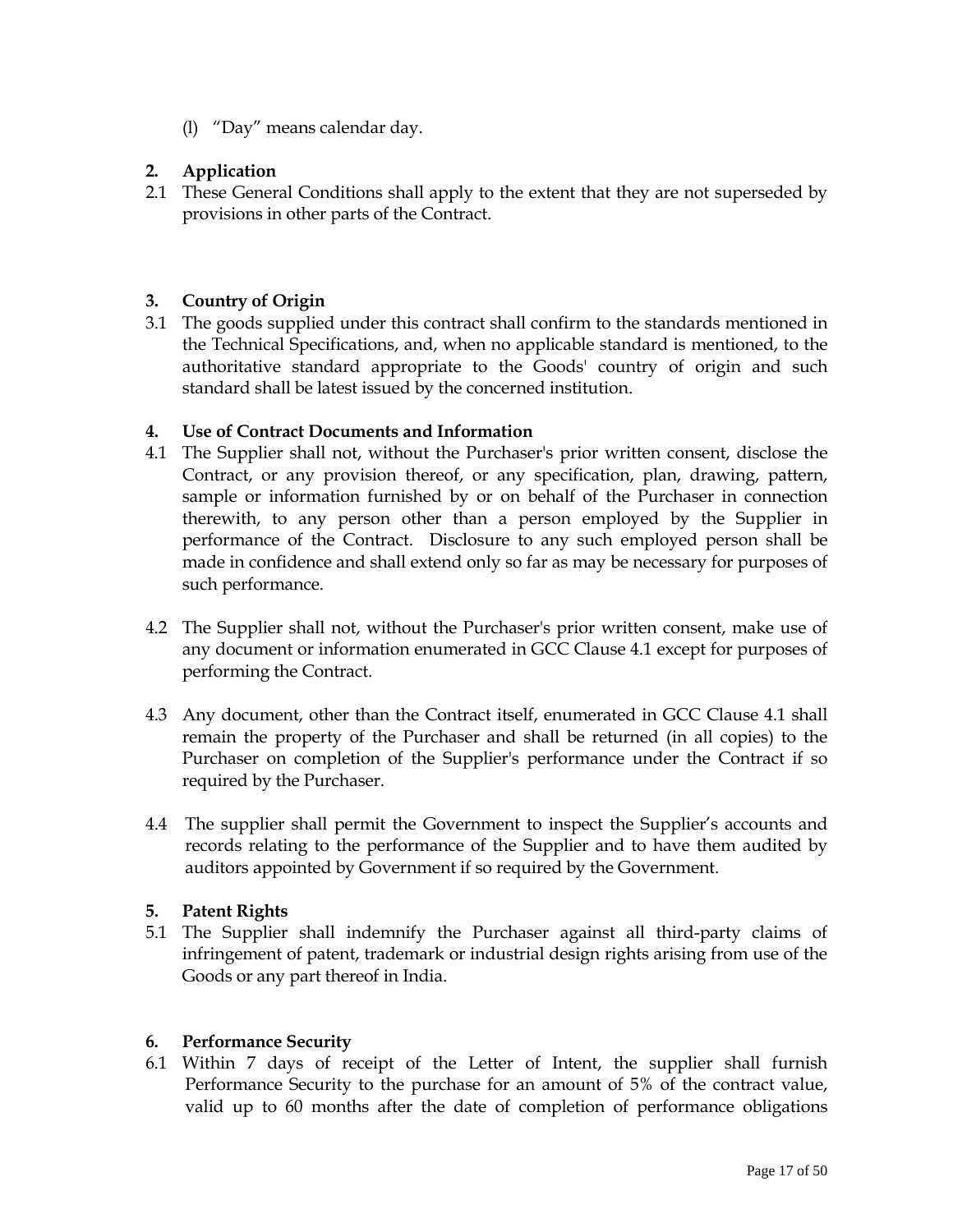including warranty obligations. In the event of any correction of defects or replacement of defective material during the warranty period, the warranty for the corrected/replaced material shall be extended to a further period of 60 months and the Performance Bank Guarantee for proportionate value shall be extended accordingly.

- 6.2 The proceeds of the performance security shall be payable to the purchaser as compensation for any loss resulting from the supplier's failure to complete its obligations under the contract.
- 6.3 The Performance Security shall be denominated in India Rupees and shall be in form of Bank Guarantee or irrevocable letter of Credit, issued by a Nationalised/Schedule bank in the form provided in the tender documents or another form acceptable to the purchaser.
- 6.4 The Performance Security will be discharged by the Purchaser and returned to the supplier not later than 60 days following the date of completion of the suppliers performance obligations, including any Warranty obligations, under the contract.
- 6.5 In the event of any contract amendment, the Supplier shall, within 15 days of receipt of such amendment, furnish the amendment to the Performance Security, rendering the same valid for the duration of the Contract as amended.

## **7. Inspections and Tests**

- 7.1 The Purchaser or its representative shall have the right to inspect and/or to test the bicycles including its parts for their conformity to the Contract specifications at no extra cost to the Purchaser. SCC and the Technical Specifications shall specify what inspections and tests the Purchaser requires and where they are to be conducted. The Purchaser shall notify the Supplier in writing in a timely manner of the identity of any representatives retained for these purposes.
- 7.2 The inspections and tests may be conducted at the facility of a third party nominated by the Purchaser or on the premises of the Supplier or its subcontractor(s), at point of delivery and/or at the final destination. If conducted on the premises of the Supplier or its subcontractor(s), all reasonable facilities and assistance, including access to drawings and production data - shall be furnished to the inspectors at no charge to the Purchaser.
- 7.2.1 The Purchaser shall have right to conduct any test including pre supplies and post supplies Crash Test at no cost to the Purchaser. The supplier shall bear the all costs.
- 7.2.2 The purchaser also reserve to right to conduct post supplies test and any liability arising shall be borne by the supplier.
- 7.3 Purchaser reserves the right to Inspect & to conduct the quality Test of Bicycles in 3 or 4, 3rd Party testing centers as selected by the purchaser as follows:
	- (a) At the time of production, quality inspection will be conducted by selecting one cycle per 100 (One Hundred) cycles.
	- (b) Samples will be selected by the  $3<sup>rd</sup>$  Party Agency before the supply at the rate of one cycle per 2500 (Two Thousand Five Hundred) cycles for the crash test.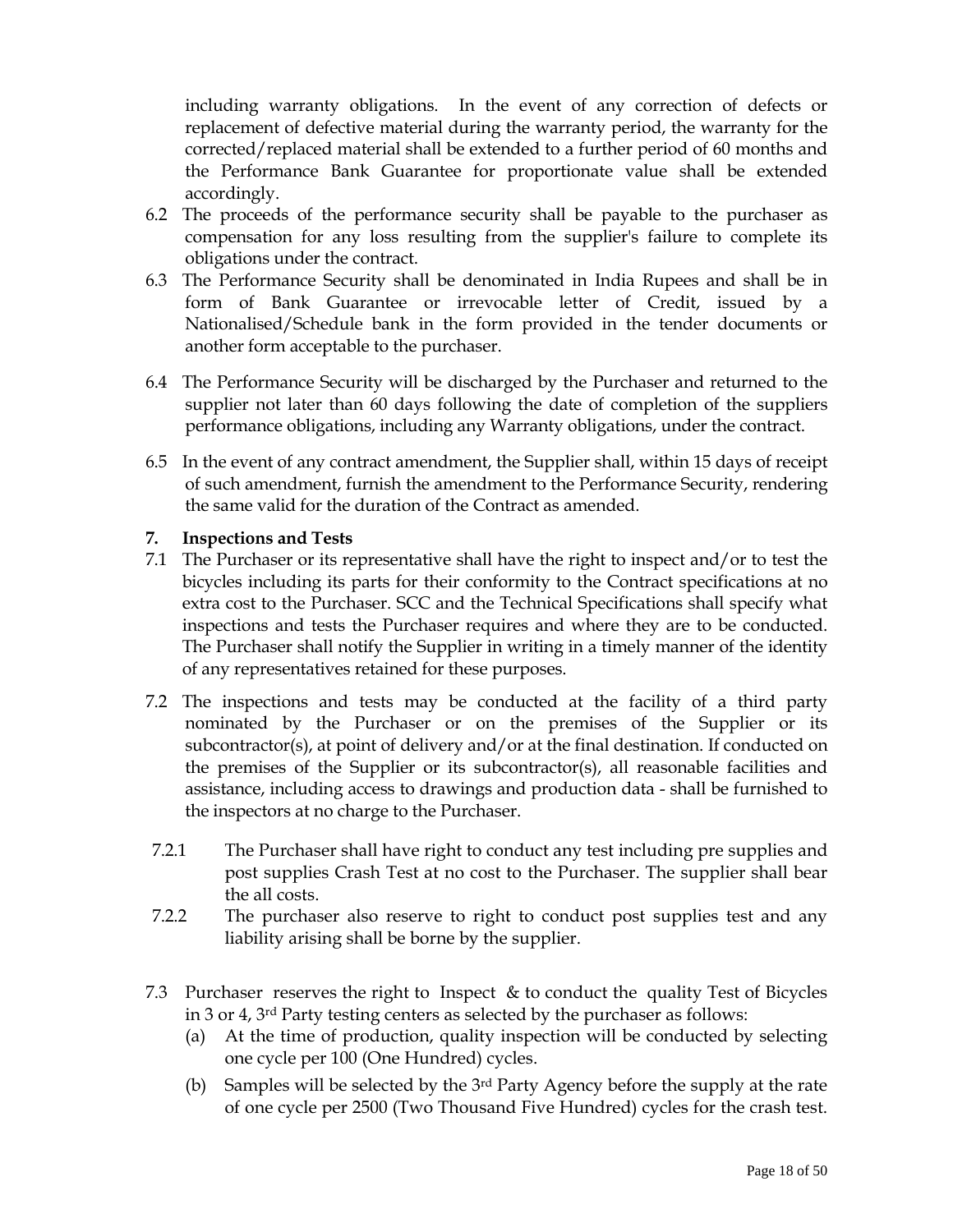The agency will seal the sample. It will be responsibility of the supplier to deliver the selected and sealed samples to the testing facility of the 3<sup>rd</sup> Party Agency.

- (c) Samples may also be selected by the 3rd Party Agency or the Purchaser after the supply at the rate of one cycle per 12500 (Twelve Thousand Five Hundred) cycles for the crash test. The purchaser will seal the sample. It will be responsibility of the supplier to deliver the selected and sealed samples to the testing facility of the 3rd Party Agency. The cost of the test and samples will be borne by the supplier.
- 7.4 Should any inspected or tested Goods fail to conform to the specifications, the Purchaser may reject the goods and the Supplier shall either replace the rejected Goods or make alterations necessary to meet specification requirements free of cost to the Purchaser.
- 7.5 The Purchaser's right to inspect, test and, where necessary, reject the Goods after the Goods' arrival at Project Site shall in no way be limited or waived by reason of the Goods having previously been inspected, tested and passed by the Purchaser or its representative prior to the Goods shipment.
- 7.6 Nothing in GCC Clause 7 shall in any way release the Supplier from any warranty or other obligations under this Contract.
- 7.7 Manuals and Drawings
	- 7.7.1 Before the goods and equipment are taken over by the Purchaser, the Supplier shall supply operation and maintenance manuals together with drawings of the goods and equipment. These shall be in such detail as will enable the Purchaser to operate, maintain, adjust and repair all parts of the equipment as stated in the specifications.
	- 7.7.2 The manuals and drawings shall be in the ruling language (English) and in such form and numbers as stated in the contract.
	- 7.7.3 Unless and otherwise agreed, the goods and equipment shall not be considered to be completed for the purpose of taking over until such manuals and drawings have been supplied to the Purchaser.
- 7.8 The purchaser reserves the right to constitute technical committee to inspect the manufacturing unit during the production period without intimation, to examine the quality of Bi-Cycles. The suppliers should provide the production schedule and also to submit relevant certificates issued in respect of their manufacturing unit by the competent authority.
- 7.9 Acceptance Certificates:
	- 7.9.1 On successful completion of acceptability test, receipt of deliverables etc, and after the purchaser is satisfied with the working of bi-cycle, the acceptance certificate signed by the supplier and the representative of the purchaser will be issued. The date on which such certificate is submitted to the office shall be deemed to be the date of receipt of the bi-cycle.
- **8. Packing**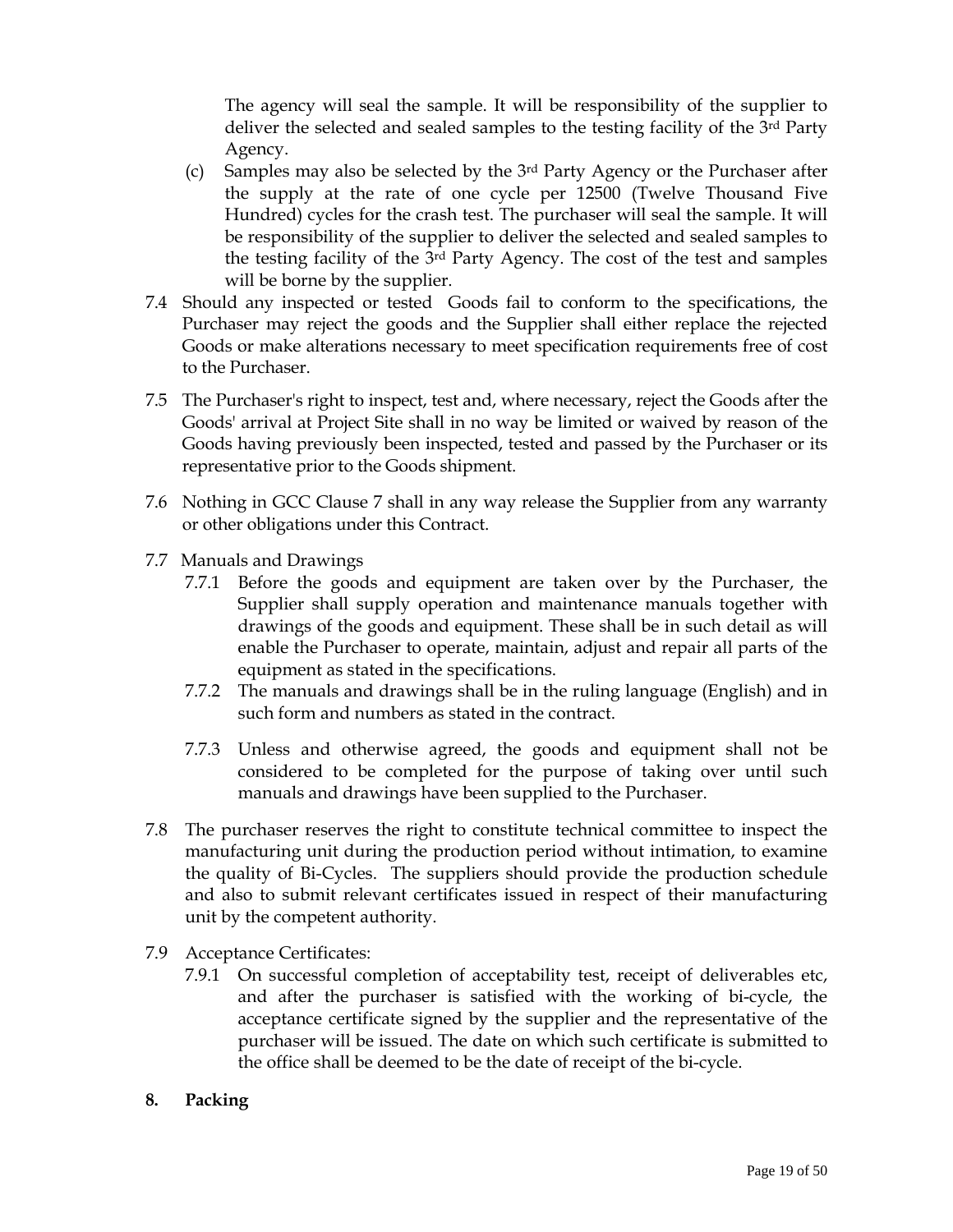- 8.1 The Supplier shall provide such packing of the Goods as is required to prevent their damage or deterioration during transit to their final destination as indicated in the Contract. The packing shall be sufficient to withstand, without limitation, rough handling during transit and exposure to extreme temperatures, salt and precipitation during transit and open storage. Packing case size and weights shall take into consideration, where appropriate, the remoteness of the Goods' final destination and the absence of heavy handling facilities at all points in transit.
- 8.2 The packing, marking and documentation within and outside the packages shall comply strictly with such special requirements as shall be provided for in the Contract including additional requirements, if any, specified in SCC and in any subsequent instructions ordered by the Purchaser.
- 8.3 Packing Instructions : The Supplier will be required to make separate packages for each Consignee and markings be made at appropriate place.

## **9. Delivery and Documents**

9.1 Delivery of the Goods shall be made by the Supplier in accordance with the terms specified by the Purchaser in the Notification of Award. The details of shipping and/or other documents to be furnished by the supplier are specified in SCC.

## **10. Insurance**

10.1 The Goods supplied under the Contract shall be fully insured in Indian Rupees against loss or damage incidental to manufacture or acquisition, transportation, storage and delivery. For delivery of goods at site, the insurance shall be obtained by the supplier in an amount equal to 110% of the value of the goods from "Warehouse to warehouse" (Final destinations) on "All Risks" basis including War risks and Strikes.

# **11. Transportation**

11.1 Where the Supplier is required under the Contract to transport the Goods to a specified place of destination within India defined as Project site, transport to such place of destination in India including insurance, as shall be specified in the Contract, shall be arranged by the Supplier, and the related cost shall be included in the Contract Price.

## **12. Incidental Services**

- 12.1 The supplier may be required to provide any or all of the following services, including additional services, if any, specified in SCC:
	- (a) performance or supervision of the on-site assembly and/or start-up of the supplied Goods;
	- (b) furnishing of tools required for assembly and/or maintenance of the supplied Goods;
	- (c) furnishing of detailed operations and maintenance manual for each appropriate unit of supplied Goods;
	- (d) performance or supervision or maintenance and/or repair of the supplied Goods, for a period of time agreed by the parties, provided that this service shall not relieve the Supplier of any warranty obligations under this Contract; and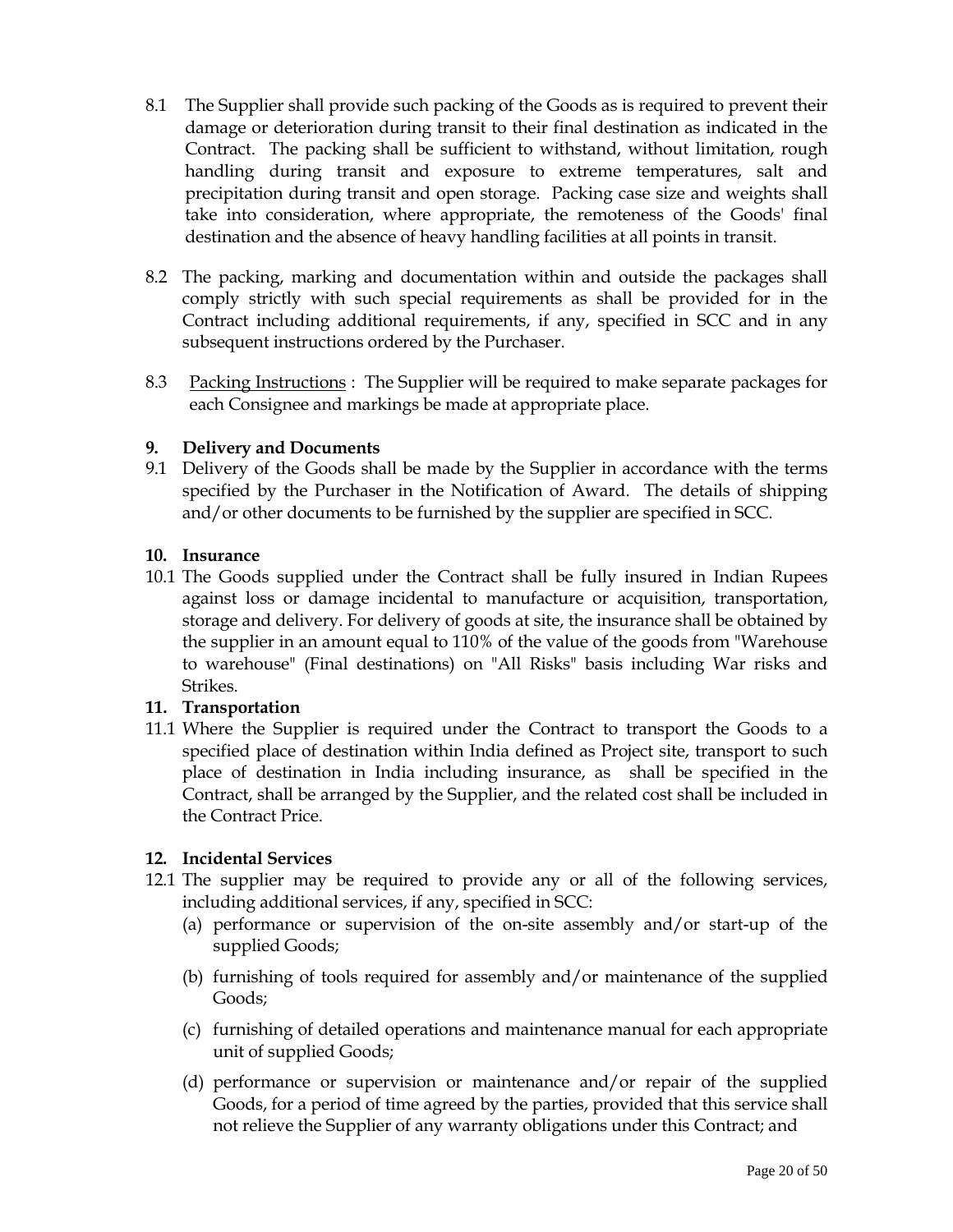12.2 Prices charged by the Supplier for incidental services, if not included in the Contract Price for the Goods, shall be agreed upon in advance by the parties and shall not exceed the prevailing rates charged for other parties by the Supplier for similar services.

#### **13. Spare Parts**

- 13.1 As specified in the SCC, the Supplier may be required to provide any or all of the following materials, notifications, and information pertaining to spare parts manufactured or distributed by the Supplier:
	- (a) such spare parts as the Purchaser may select to purchase from the Supplier, providing that this selection shall not relieve the Supplier of any warranty obligations under the Contract; and
	- (b) In the event of termination of production of the spare parts:
		- (i) advance notification to the Purchaser of the pending termination, in sufficient time to permit the Purchaser to procure needed requirements; and
		- (ii) following such termination, furnishing at no cost to the Purchaser, the blueprints, drawings and specifications of the spare parts, if requested.
- 13.2 The supplier shall carry sufficient inventories to assure ex-stock supply of spares for the Goods supplied.

#### **14. Warranty**

- 14.1 The Supplier warrants that the Goods supplied under this Contract are new, unused, of the most recent or current models and that they incorporate all recent improvements in design and materials unless provided otherwise in the Contract. The Supplier further warrants that all Goods supplied under this Contract shall have no defect arising from design, materials or workmanship (except when the design and/or material is required by the Purchaser's Specifications) or from any act or omission of the Supplier, that may develop under normal use of the supplied Goods in the conditions prevailing in the country of final destination.
- 14.2 This warranty shall remain valid for 60 months after the Goods or any portion thereof as the case may be, have been delivered and accepted at the final destination indicated in the Contract, or for 60 months after the date of receipt of goods whichever period concludes earlier. The supplier shall, in addition, comply with the performance and/or consumption guarantees specified under the contract. If for reasons attributed to the supplier, these guarantees are not attained in whole or in part, the supplier shall at its discretion either;
	- (a) make such changes, modifications, and/or additions to the goods or any part thereof as may be necessary in order to attain the contractual guarantees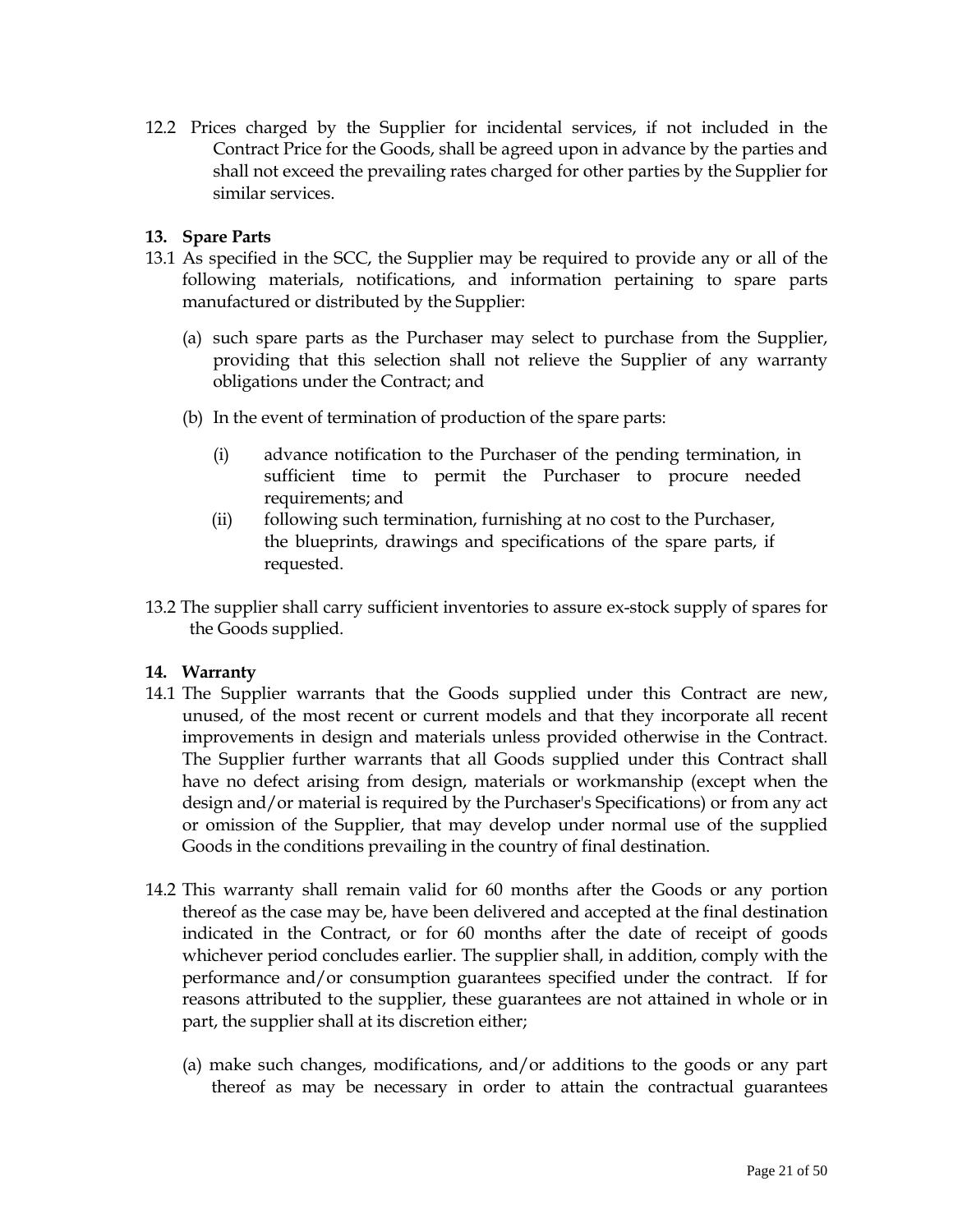specified in the contract at its own cost and expense and to carry out further performance test in accordance with SCC4

OR

- (b) pay liquidated damages to the Purchaser with respect to the failure to meet the contractual guarantees. The rate of these liquidated damages shall be as specified in the technical Specifications.
- 14.3 The Purchaser shall promptly notify the Supplier in writing of any claims arising under this warranty.
- 14.4 "Upon receipt of such notice, the Supplier, within the period specified in SCC, repair or replace the defective goods or parts thereof, free of cost at the ultimate destination. The Supplier shall take over the replaced parts/goods at the time of their replacement. No claim whatsoever shall lie on the Purchaser for the replaced parts/goods thereafter.
- 14.5 If the Supplier, having been notified, fails to remedy the defect(s) within 7 (Seven) days, the Purchaser may proceed to take such remedial action as may be necessary, at the Supplier's risk and expense and without prejudice to any other rights which the Purchaser may have against the Supplier under the Contract.
- 14.6 The Warranty cost will be 5% of the value of the contract which shall be submitted by way of Bank Guarantee which is valid up to 5 years.
- 14.7 The supplier should organize a free servicing camp for refitting / overhaul the bicycles supplied at cluster level within 3 months from the date of supply. Supplier can organize the further servicing camp every year for which he may charge minimum nominal charges for the service conducted.
- 14.8 The supplier shall provide list of service centers of his company at district/taluk level in Karnataka State.

## **15. Payment**

- 15.1 The method and conditions of payment to be made to the Supplier under this Contract shall be specified in the SCC.
- 15.2 The Supplier's request(s) for payment shall be made to the Purchaser in writing, accompanied by an invoice describing, as appropriate, the Goods delivered and the Services performed, and by documents, submitted pursuant to GCC Clause 9, and upon fulfillment of other obligations stipulated in the contract.
- 15.3 Payments shall be made promptly by the Purchaser but in no case later than Sixty (60) days after submission of the invoice or claim by the Supplier.
- 15.4 Payment shall be made in Indian Rupees.
- 15.5 The warranty cost will be returned back to the supplier after completion of warranty period after deducting the penalty if any, as per the bid document.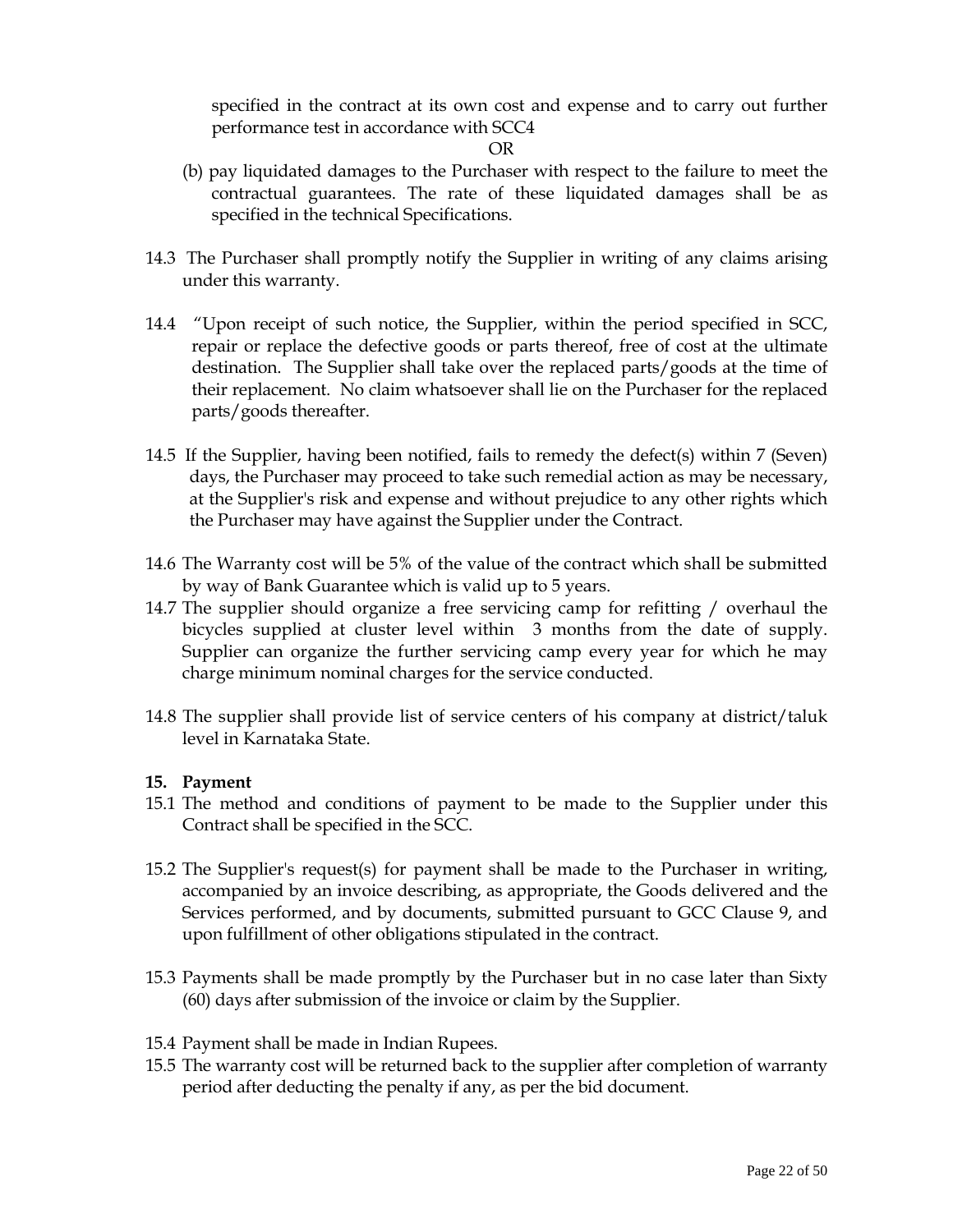## **16. Prices**

16.1 Prices payable to the supplier as stated in the contract shall be fixed during the performance of the contract.

## **17. Change Orders**

- 17.1 The Purchaser may at any time, by written order given to the Supplier pursuant to GCC Clause 31, make changes within the general scope of the Contract in any one or more of the following:
	- (a) drawings, designs, or specifications, where Goods to be furnished under the Contract are to be specifically manufactured for the Purchaser;
	- (b) the method of shipping or packing;
	- (c) the place of delivery; and/or
	- (d) the Services to be provided by the Supplier.
- 17.2 If any such change causes an increase or decrease in the cost of, or the time required for, the Supplier's performance of any provisions under the Contract, an equitable adjustment shall be made in the Contract Price or delivery schedule, or both, and the Contract shall accordingly be amended. Any claims by the Supplier for adjustment under this clause must be asserted within thirty (30) days from the date of the Supplier's receipt of the Purchaser's change order.

#### **18. Contract Amendments**

18.1 Subject to GCC Clause 17, no variation in or modification of the terms of the Contract shall be made except by written amendment signed by both the parties.

## **19. Assignment**

19.1 The Supplier shall not assign, in whole or in part, its obligations to perform under the Contract, except with the Purchaser's prior written consent.

## **20. Subcontracts**

20.1 The Supplier shall not subcontract the award in full or partially under this Contract. Sub contract shall be only for bought out items and sub assemblies.

## **21. Delays in the Supplier's Performance**

- 21.1 Delivery of the Goods and performance of the Services shall be made by the Supplier in accordance with the time schedule specified by the Purchaser in the Schedule of Requirements.
- 21.2 If at any time during performance of the Contract, the Supplier or its subcontractor(s) should encounter conditions impeding timely delivery of the Goods and performance of Services, the Supplier shall promptly notify the Purchaser in writing of the fact of the delay, its likely duration and its cause(s). As soon as practicable after receipt of the Supplier's notice, the Purchaser shall evaluate the situation and may, at its discretion, extend the Supplier's time for performance with or without liquidated damages, in which case the extension shall be ratified by the parties by amendment of the Contract.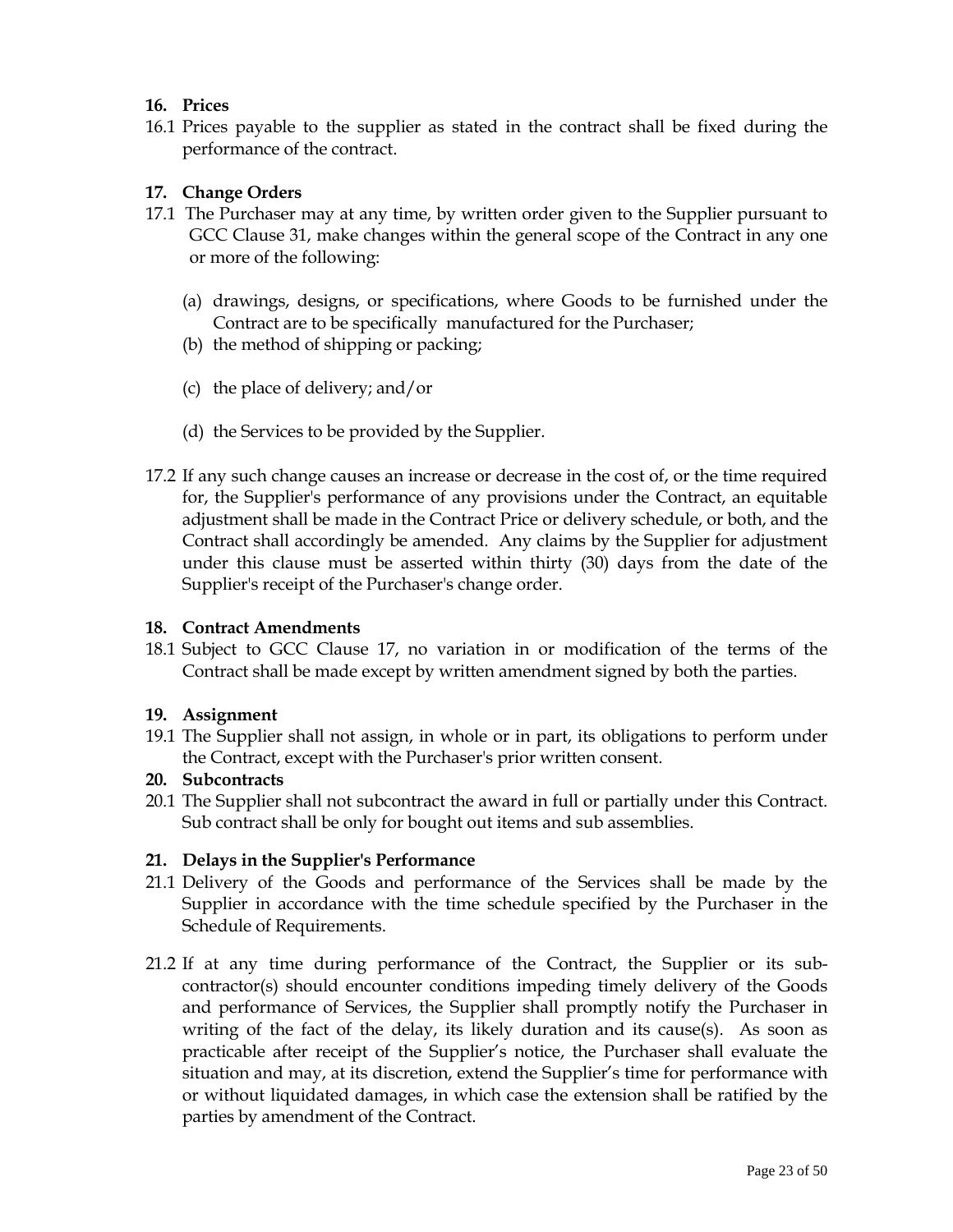21.3 Except as provided under GCC Clause 24, a delay by the Supplier in the performance of its delivery obligations shall render the Supplier liable to the imposition of liquidated damages pursuant to GCC Clause 23, unless an extension of time is agreed upon pursuant to GCC Clause 21.2 without the application of liquidated damages.

## **22. Liquidated Damages**

- 22.1 Subject to GCC Clause 24, if the Supplier fails to deliver any or all of the Goods or to perform the Services within the period(s) specified in the Contract, the Purchaser shall, without prejudice to its other remedies under the Contract, deduct from the Contract Price as liquidated damages. In case of delay in the supply of the goods Liquidated Damages of 1% per week and up to a maximum of 5%, of the value of the goods supplied with delay will be charged as penalty. Or delay until actual delivery or performance up to maximum deduction of 10% of the contract price, once the maximum reached the purchaser may consider termination of the contract.
- 22.2 Even after 120 days, if the supplier fails to supply the goods as per terms and conditions it will be treated as dies-non.

## **23. Termination for Default**

- 23.1 The Purchaser may, without prejudice to any other remedy for breach of contract, by written notice of default sent to the Supplier, terminate the Contract in whole or part:
	- (a) if the Supplier fails to deliver any or all of the Goods within the period(s) specified in the Contract, or within any extension thereof granted by the Purchaser pursuant to GCC Clause 21;

or

- (b) If the Supplier fails to perform any other obligation(s) under the Contract.
- (c) If the Supplier, in the judgment of the Purchaser has engaged in corrupt or fraudulent practices in competing for or in executing the Contract.

For the purpose of this Clause :

 "Corrupt practice" means the offering, giving, receiving or soliciting of any thing of value to influence the action of a public official in the procurement process or in contract execution.

 "fraudulent practice" means a misrepresentation of facts in order to influence a procurement process or the execution of a contract to the detriment of the Borrower, and includes collusive practice among Bidders (prior to or after bid submission) designed to establish bid prices at artificial non-competitive levels and to deprive the Borrower of the benefits of free and open competition.

23.2 In the event the Purchaser terminates the Contract in whole or in part, pursuant to GCC Clause 24.1, the Purchaser may procure, upon such terms and in such manner as it deems appropriate, Goods or Services similar to those undelivered, and the Supplier shall be liable to the Purchaser for any excess costs for such similar Goods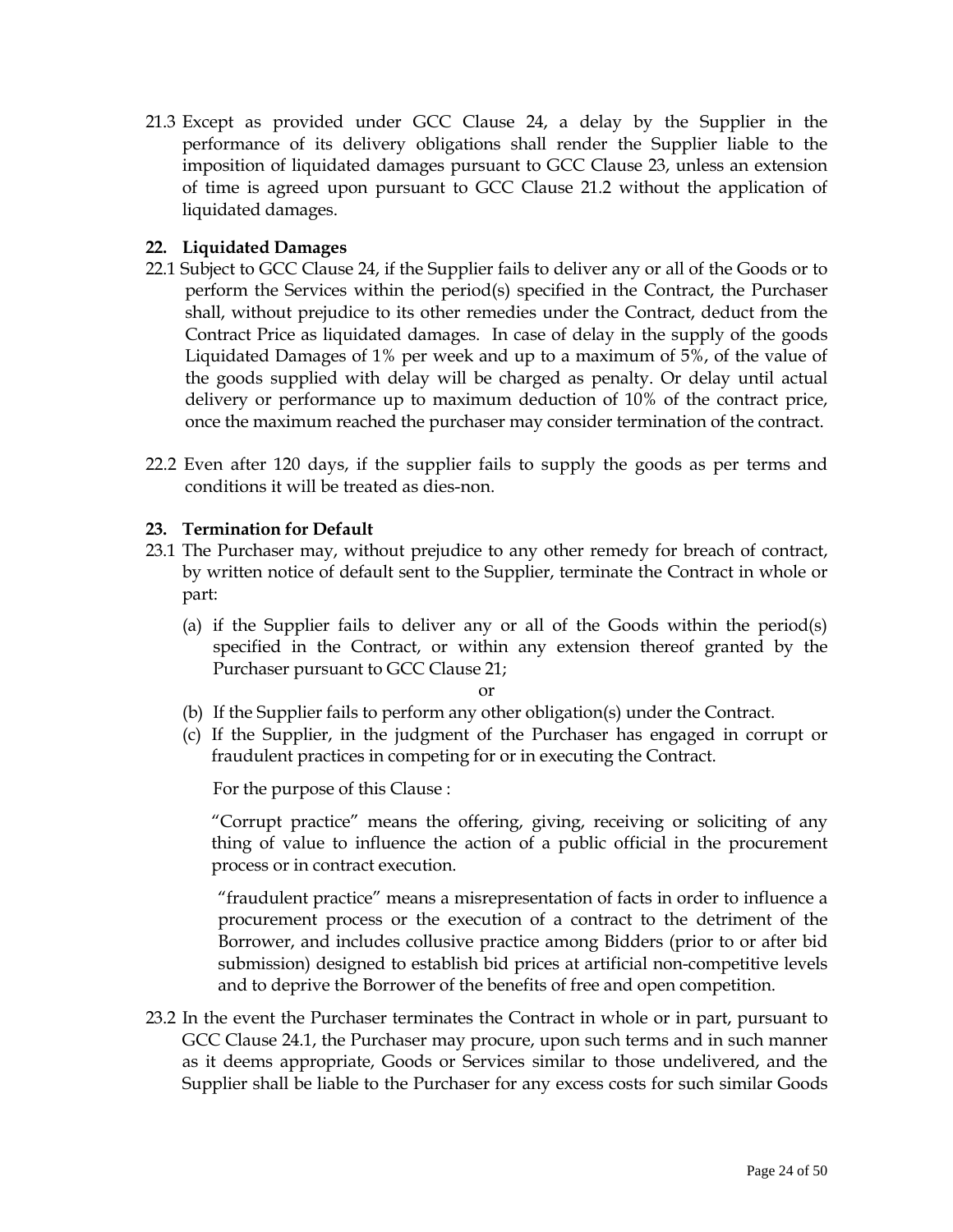or Services. However, the Supplier shall continue the performance of the Contract to the extent not terminated.

## **24. Force Majeure**

- 24.1 Notwithstanding the provisions of GCC Clauses 21, 22, 23, the Supplier shall not be liable for forfeiture of its performance security, liquidated damages or termination for default, if and to the extent that, its delay in performance or other failure to perform its obligations under the Contract is the result of an event of Force Majeure.
- 24.2 For purposes of this Clause, "Force Majeure" means an event beyond the control of the Supplier and not involving the Supplier's fault or negligence and not foreseeable. Such events may include, but are not limited to, acts of the Purchaser either in its sovereign or contractual capacity, wars or revolutions, fires, floods, epidemics, quarantine restrictions and freight embargoes.
- 24.3 If a Force Majeure situation arises, the Supplier shall promptly notify the Purchaser in writing of such conditions and the cause thereof. Unless otherwise directed by the Purchaser in writing, the Supplier shall continue to perform its obligations under the Contract as far as is reasonably practical, and shall seek all reasonable alternative means for performance not prevented by the Force Majeure event.

#### **25. Termination for Insolvency**

25.1 The Purchaser may at any time terminate the Contract by giving written notice to the Supplier, if the Supplier becomes bankrupt or otherwise insolvent. In this event, termination will be without compensation to the Supplier, provided that such termination will not prejudice or affect any right of action or remedy which has accrued or will accrue thereafter to the Purchaser.

## **26. Penalty for Quality Deviation**:

26.1 Bicycles supplied should meet Technical Specification specified in Tender Document. Purchaser will constitute Technical & Purchase Committee for the purpose of verification of adherence to quality specifications. Method of verification & levy of Penalty will be decided by the Committee. The Committee may levy Penalty up to 10% of cost of the Bicycles supplied. The penalty will be levied @ 1% for each failure of

 crash test of the selected bicycle. In addition, the supplier will be responsible to replace the defective parts in all bicycles of the lot from which the sample was selected for the crash test. In case of deviations from the specifications are found to be highly unacceptable the purchaser reserves the right to reject the quantity supplied and ask for replacement.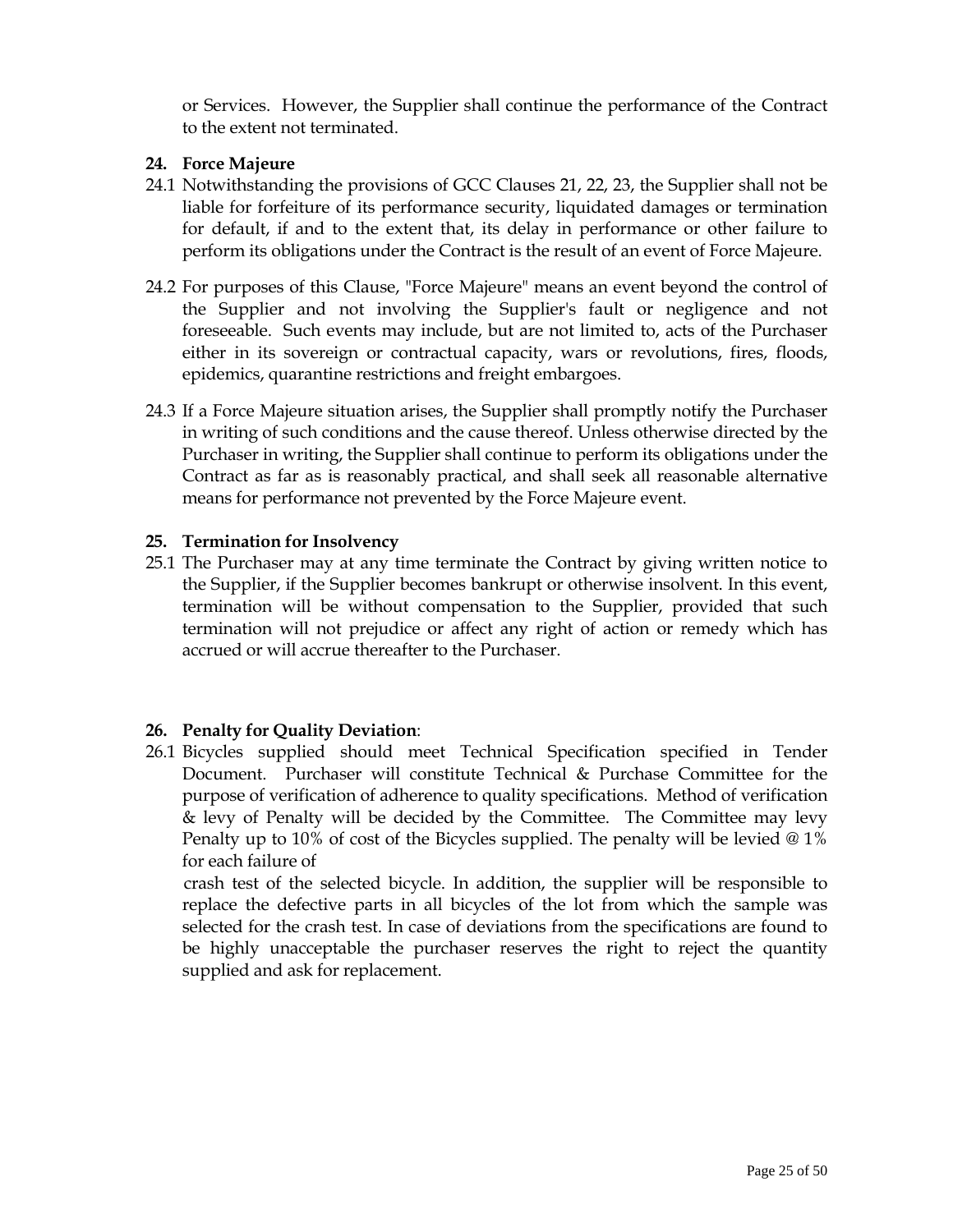## **27. Termination for Convenience**

- 27.1 The Purchaser, by written notice sent to the Supplier, may terminate the Contract, in whole or in part, at any time for its convenience. The notice of termination shall specify that termination is for the Purchaser's convenience, the extent to which performance of the Supplier under the Contract is terminated, and the date upon which such termination becomes effective.
- 27.2 The Goods that are complete and ready for shipment within 30 days after the Supplier's receipt of notice of termination shall be accepted by the Purchaser at the Contract terms and prices. For the remaining Goods, the Purchaser may elect:
	- (a) to have any portion completed and delivered at the Contract terms and prices; and/or
	- (b) to cancel the remainder and pay to the Supplier an agreed amount for partially completed Goods and for materials and parts previously procured by the Supplier.

#### **28. Resolution of Disputes**

- 28.1 The Purchaser and the supplier shall make every effort to resolve amicably by direct informal negotiation any disagreement or dispute arising between them under or in connection with the Contract.
- 28.2 If, after thirty (30) days the parties fail to resolve their dispute or difference by such consultations, then either the Purchaser or the Supplier may give notice to the other party of its intention to commence arbitration, as hereinafter provided, as to the matter in dispute, and no arbitration in respect of this matter may be commenced unless such notice is given.
	- 28.2.1 Any dispute or difference in respect of which a notice of intention to commence arbitration has been given in accordance with this clause shall be finally settled by arbitration. Arbitration may be commenced prior to or after delivery of the Goods under the contract.
	- 28.2.2 Arbitration proceedings shall be conducted in accordance with the rules of procedure specified in the SCC.
- 28.3 Notwithstanding any reference to arbitration herein;
	- (a) The parties shall continue to perform their respective obligations under the contract unless they otherwise agree; and
	- (b) The purchaser shall pay the supplier any money due to the supplier.

#### **29. Limitation of Liability**

- 29.1 Except in case of criminal negligence or willful misconduct, and in the case of infringement pursuant to clause 5,
	- (a) The supplier shall not be liable to the Purchaser, whether in contract tort, or otherwise, for any indirect or consequential loss or damage, loss of use, loss of profits or interest costs, provided that this exclusion shall not apply to any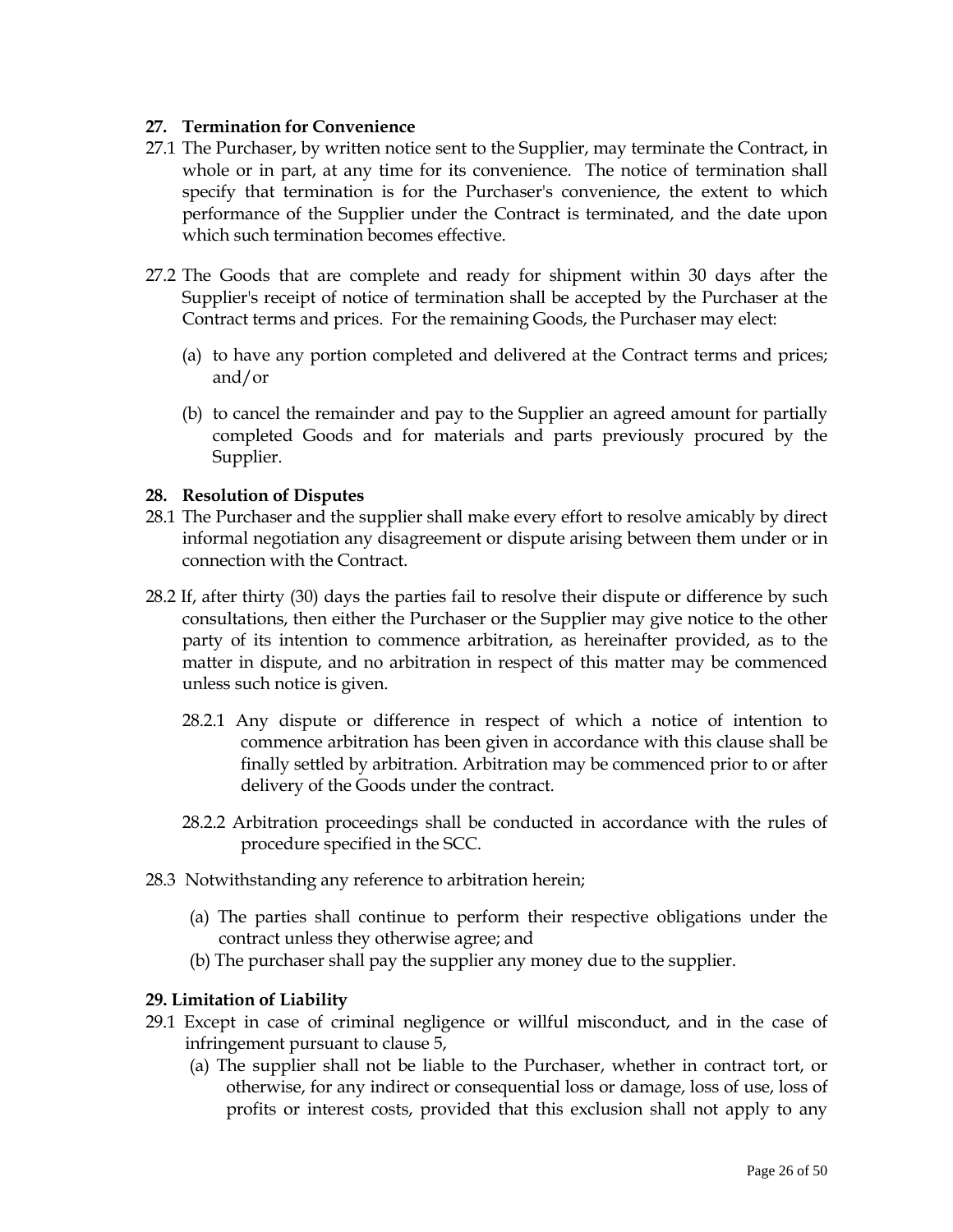obligation of the supplier to pay liquidated damage to the purchaser; and this exclusion shall not apply to any obligation of the supplier to pay liquidated damages to the Purchaser; and

 (b) The aggregate liability of the supplier to the Purchaser, whether under the contract, in tort or otherwise, shall not exceed the total contract price, provided that this limitation shall not apply to the cost of repairing or replacing defective equipment.

## **30. Governing Language**

30.1 The contract shall be written in English language. Subject to GCC Clause 30, English language version of the Contract shall govern its interpretation. All correspondence and other documents pertaining to the Contract which are exchanged by the parties shall be written in the same language.

## **31. Applicable Law**

31.1 The Contract shall be interpreted in accordance with the laws of the Union of India.

## **32. Notices**

- 32.1 Any notice given by one party to the other pursuant to this Contract shall be sent to other party in writing or by cable, telex or facsimile and confirmed in writing to the other Party's address specified in SCC.
- 32.2 A notice shall be effective when delivered or on the notice's effective date, whichever is later.

## **33 Taxes and Duties**

33.1 Suppliers shall be entirely responsible for all taxes, duties, license fees, octroi, road permits, etc., incurred until delivery of the contracted Goods to the Purchaser.

## **34. Logo:**

- 34.1 A Logo be affixed on the head crust of the Bi-Cycle as provided by the purchaser with a Slogan "ಶಿಕ್ಷಣವೇ ಶಕ್ತಿ" ("Shikshanave Shakthi") and to engrave "ಸಾರ್ವಜನಿಕ ಶಿಕ್ಷಣ ಇಲಾಖೆ, ಕರ್ನಾಟಕ ಸರ್ಕಾರ" ("Sarvajnika Shikshana Elaake", "Karnataka Sarkara") on both sides of centre bar of the Boys Bicycle.
- 34.2 A Logo to be affixed on the Bi-Cycle as provided by the purchaser with a Slogan "ಹೆಣ್ಣೊಂದು ಕಲಿತರೆ ಶಾಲೆ ಒಂದು ತೆರೆದಂತೆ" ("Hennu ondu Kalithare Shale ondu Teredante") and to engrave "ಸಾರ್ವಜನಿಕ ಶಿಕ್ಷಣ ಇಲಾಖೆ, ಕರ್ನಾಟಕ ಸರ್ಕಾರ" ("Sarvajnika Shikshana Elaake", "Karnataka Sarkara") on both sides of parallel bar of the Girls Bicycle.

# **V - SPECIAL CONDITIONS OF CONTRACT**

## **Special Conditions of Contract**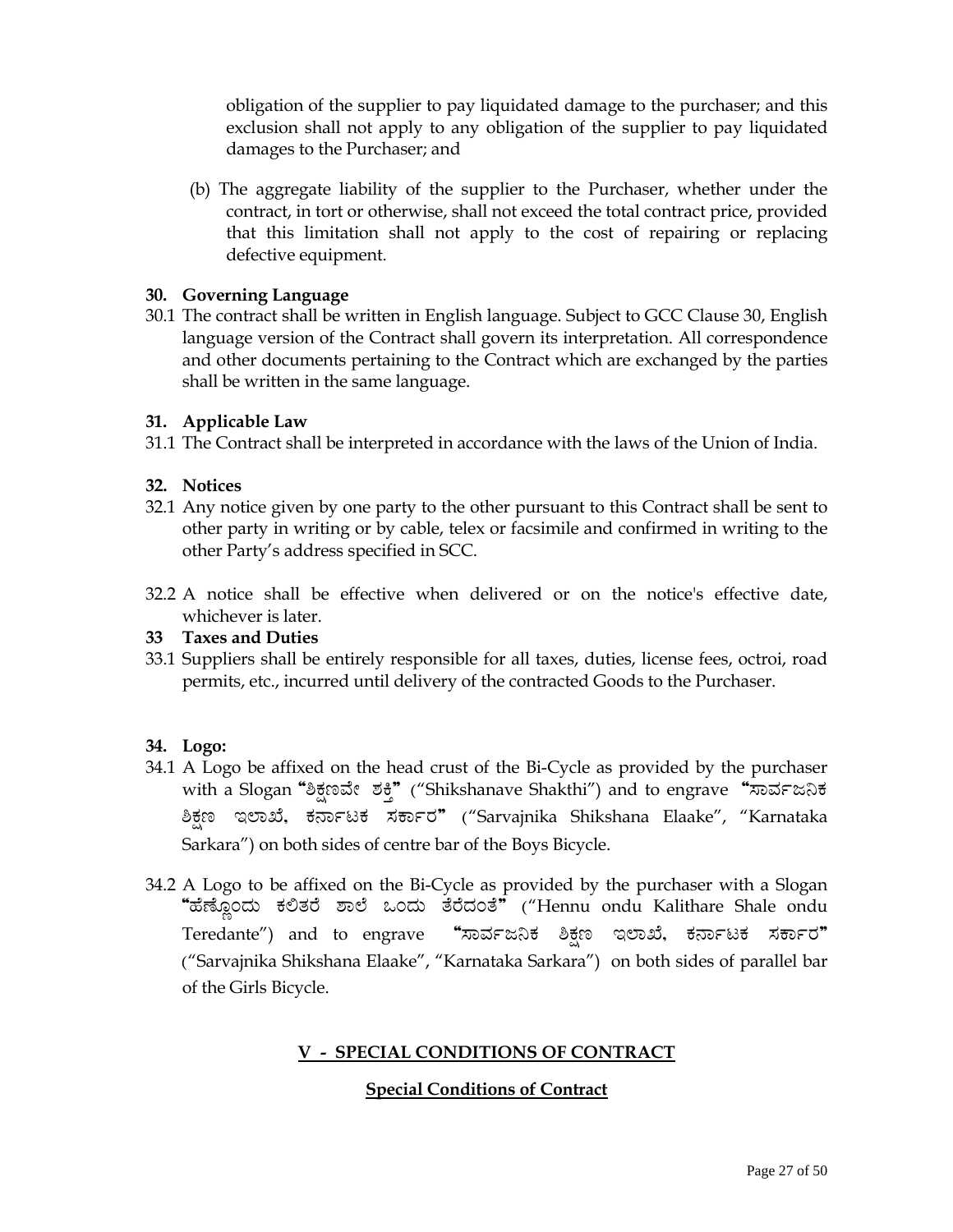The following Special Conditions of Contract shall supplement the General Conditions of Contract. Whenever there is a conflict, the provisions herein shall prevail over those in the General Conditions of Contract. The corresponding clause number of the General Conditions is indicated in parentheses.

## **1. Definitions (GCC Clause 1)**

# (a) The Purchaser is **Commissioner for public Instruction, New public**

**offices,** 

## **Nrupathunga Road, Bangalore-1**

(b) The Supplier is  $\frac{1}{\sqrt{2\pi}}$  (to be filled at the time of signing contract)

## **2. Inspection and Tests (GCC Clause 7)**

 Inspection and tests prior to shipment of Goods and at final acceptance are as follows:

- (i) The inspection of the Goods shall be carried out to check whether the Goods are in conformity with the technical specifications attached to the contract and shall be in line with the inspection/test procedures laid down in the Technical Specifications and the General Conditions of contract. The supplier will dispatch the goods to the ultimate consignee after internal inspection testing along with the supplier's inspection report and manufacturer's warranty certificate.
- (ii) The acceptance test will be conducted by the purchaser, their consultant or any other person nominated by the purchaser, at its option. The acceptance will involve trouble-free operation. There shall not be any additional charges for carrying out acceptance tests. No malfunction, partial or complete failure of any part of bicycle should occur. The supplier shall maintain necessary log in respect of the results of the tests to establish to the entire satisfaction of the purchaser, the successful completion of the test specified. An average uptake efficiency of 98% or the duration of test period shall be considered as satisfactory.
- (iii) In the event of the Bi-Cycle failing to pass the acceptance test, a period not exceeding two weeks will be given to rectify the defects and clear the acceptance test, failing which the purchaser reserves the rights to get the equipment replaced by the supplier at no extra cost to the purchaser.
- (iv) Purchaser reserve the right to constitute an inspection team at District / Taluq Level comprising of the Department officers and Technically qualified expert or a Professor / Lecturer from the local technical colleges to conduct the Visual Test at the time of assembling of bicycles and distribution of bicycles to the schools.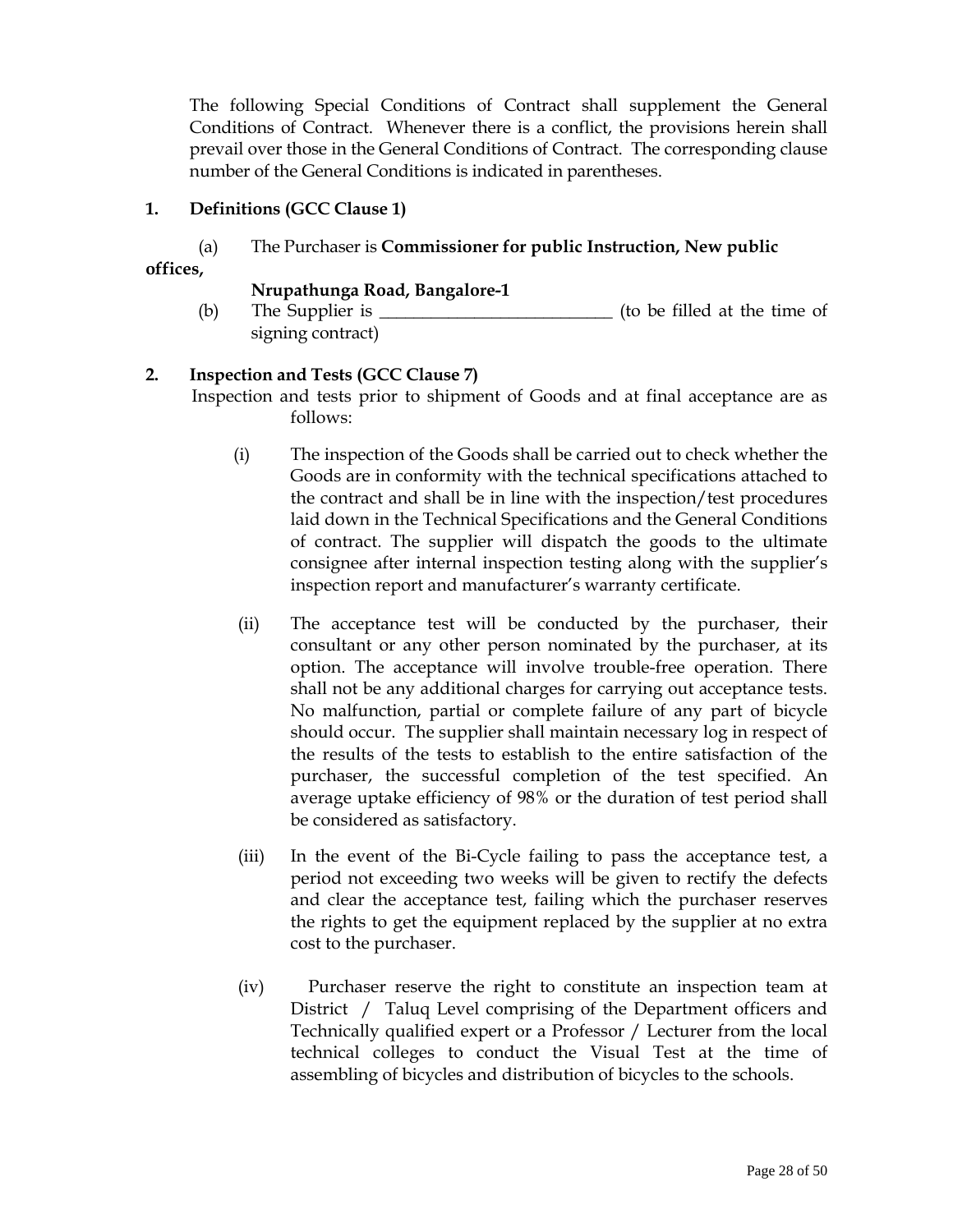# **3. Delivery and Documents (GCC Clause 9)**

 Upon delivery of the Goods, the supplier shall notify the purchaser and the insurance company by cable/telex/fax the full details of the shipment including contract number, railway receipt number and date, description of goods, quantity, name of the consignee etc. The supplier shall mail the following documents to the purchaser with a copy to the insurance company:

- (i) Three copies of the Supplier invoice showing Goods description, quantity, unit price, total amount;
- (ii) Railway receipt/acknowledgment of receipt of goods from the consignee(s);

- (iii) Insurance Certificate;
- (iv) Manufacturer's/Supplier's warranty certificate;
- (v) Inspection Certificate issued by the nominated inspection agency, and the Supplier's factory inspection report; and
- (vi) Certificate of Origin.

 The above documents shall be received by the Purchaser before arrival of the Goods (except where the Goods have been delivered directly to the Consignee with all documents) and, if not received, the Supplier will be responsible for any consequent expenses.

## **4. Incidental Services (GCC Clause 12)**

 The following services shall be furnished and the cost shall be included in the contract price:

- a. Performance of the on-site assembly and supply of the equipment.
- b. Furnishing the detailed operation and maintenance manuals for each items of supply at each location.

## **5. Payment (GCC Clause 15)**

Payment for Goods and Services shall be made in Indian Rupees as follows:

(i) *On Delivery*: The supplier can seek payment after completing the supplies in a taluk or block assigned to him. 90% (Ninety) of the Contract Price (excluding warranty & quality deviation cost) shall be paid on receipt of goods and upon submission of Acceptance Certificate issued by Purchaser's representative. The balance 10% shall be paid upon submission of receipt of inspections and test results from the 3rd Party Agency. For determining the completion of supplies for this purpose, only such supplies will be considered where the supplies to a taluk/block assigned to the supplier have been completed in full (100%), ie, part-supply made to a taluk/block will not be considered.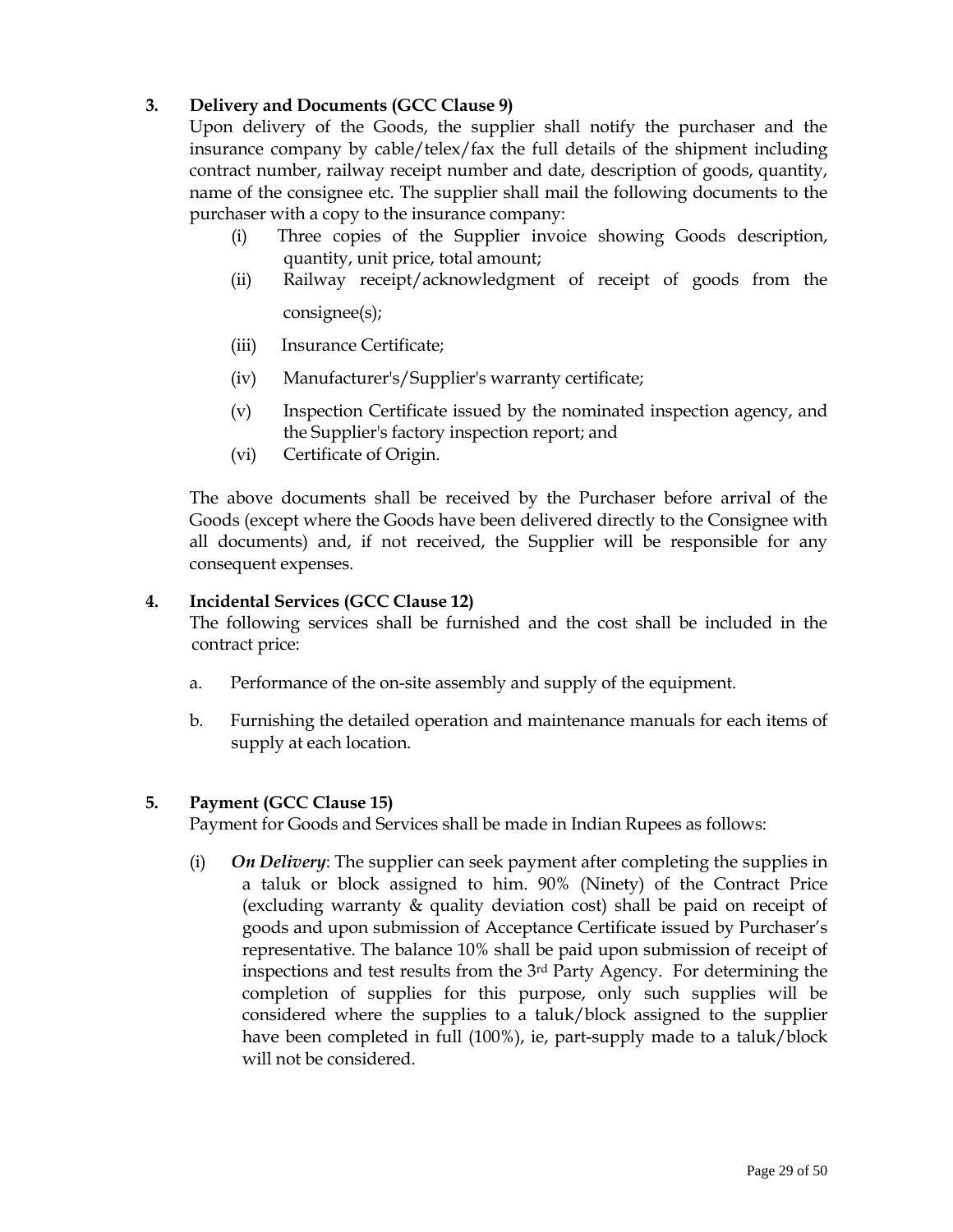- (ii) *On Final Acceptance*: 10% of the Contract Price shall be paid immediately after completion of Quality verification, after deducting penalty/costs if any.
- (iii) The supplier shall furnish a Bank Guarantee for 5% (five percent) of the total contract price having validity for 5 years excluding the period of supply. This Bank Guarantee will be released on completion of 5 years of warranty period.

## **6. Settlement of Disputes (Clause 27)**

 The dispute settlement mechanism to be applied pursuant to clause 27.2.2 shall be as follows;

- (a) In case of Dispute or difference arising between the Purchaser and a domestic supplier relating to any matter arising out of or connected with this agreement, such dispute or difference shall be settled in accordance with the Arbitration and Conciliation Act, 1996, by a Sole Arbitrator. The Sole Arbitrator shall be appointed by agreement between the parties; failing such agreement, by the appointing authority namely the Indian Council of Arbitration/President of the Institution of Engineers (India)/The International Centre for Alternative Dispute Resolution (India). A certified copy of the appointment Order shall be supplied to each of the Parties.
- (b) Arbitration proceedings shall be held at Bangalore Karnataka, and the language of the arbitration proceedings and that of all documents and communications between the parties shall be English.
- (c) The decision of arbitrators shall be final and binding upon both parties. The cost and expenses of Arbitration proceedings will be paid as determined by the Arbitrator. However, the expenses incurred by each party in connection with the preparation, presentation etc. of its proceedings shall be borne by each party itself.

# **7. Notices (Clause 31)**

 For the purpose of all notices, the following shall be the address of the Purchaser and Supplier.

Purchaser:

 The Commissioner for Public Instruction New Public Offices Nrupathunga Road, **Bangalore - 560001**

Supplier: (To be filled in at the time of Contract signature)

.............................................

**8. Progress of Supply:**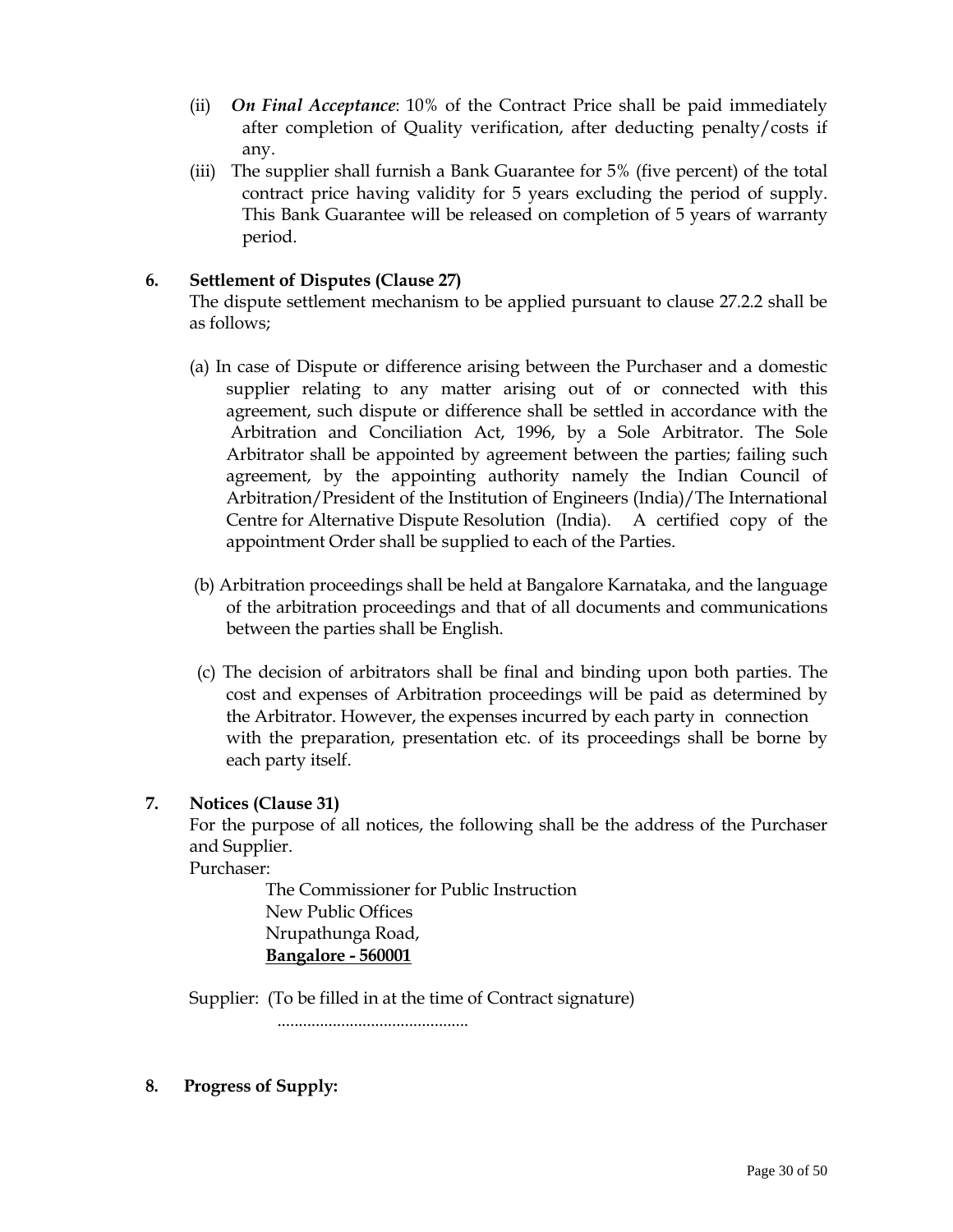Supplier shall regularly intimate progress of supply, in writing to the Purchaser as under

- Quantity offered for inspection and date
- Quantity accepted/rejected by inspection agency and date
- Quantity dispatched/delivered to consignees and date
- Quantity where incidental serviced have been satisfactorily completed with date,
- Quantity where rectification/repair/replacement effected/completed on receipt

of

- any communication from consignee/Purchaser with date;
- Date of completion of entire contract including services if any, and
- Date of receipt of entire payment under the contract.

#### **9. Right to use defective equipment:**

 If after delivery, acceptance and installation and within the guarantee and warranty period, the operation or use of the equipment proves to be unsatisfactory, the Purchaser shall have the right to continue to operate or use such equipment until rectifications of defects, errors or omissions by repair or by partial or complete replacement is made without interfering with the Purchaser's operation.

#### **10. Supplier Integrity:**

 The supplier is responsible for and obliged to conduct all contracted activities in accordance with the Contract using state-of-the-art methods and economic principles and exercising all means available to achieve the performance specified in the Contract.

#### **11. Supplier's Obligations:**

 The Supplier is obliged to work closely with the Purchaser's staff, act within its own authority and abide by directives issued by the Purchaser and implementation activities.

 The Supplier will abide by the job safety measures prevalent in India and will free the Purchaser from all demands or responsibilities arising from accidents or loss of life the cause of which is the Supplier's negligence. The Supplier will pay all indemnities arising from such incidents and will not hold the Purchaser responsible or obligated.

 The Supplier is responsible for managing the activities of its personnel or subcontracted personnel and will hold itself responsible for any misdemeanors.

 The Supplier will treat as confidential all data and information about the Purchaser, obtained in the execution of his responsibilities, in strict confidence and will not reveal such information to any other party without the prior written approval of the Purchaser.

#### **12. Patent Rights:**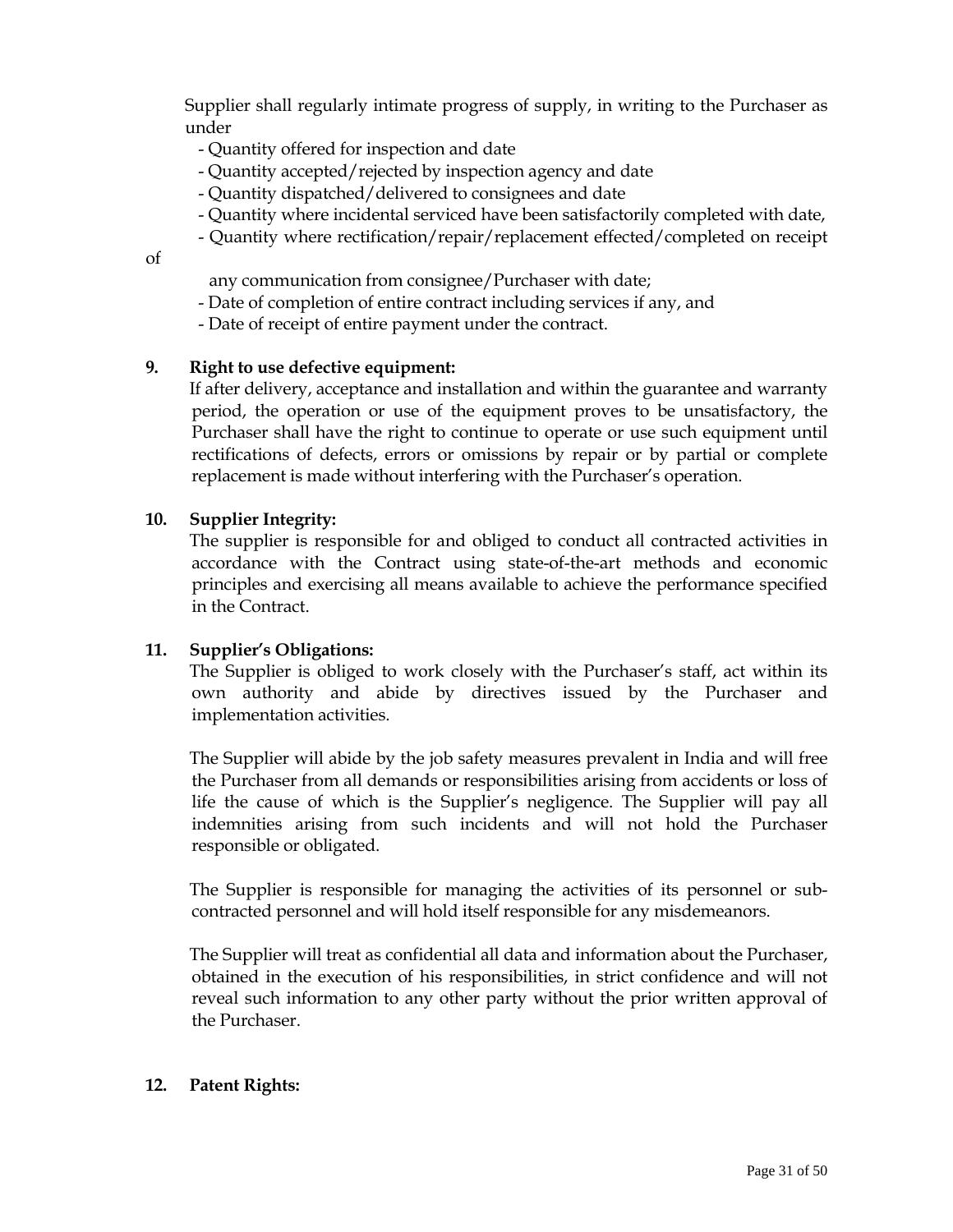In the event of any claim asserted by a third party of infringement of copyright, patent, trademark or industrial design rights arising from the use of the Goods or any part thereof in the Purchaser's country, the supplier shall act expeditiously to extinguish such claim. If the supplier fails to comply and the Purchaser is required to pay compensation to a third party resulting from such infringement, the supplier shall be responsible for the compensation including all expenses, court costs and lawyer fees. The Purchaser will give notice to the supplier of such claim, if it is made, without delay.

## **13. Hardware Installation:**

 The Supplier is responsible for all unpacking, assemblies, fixing the hardware at the user site (Schools). The Supplier will test all Bi-Cycles and accomplish all adjustments necessary for successful and continuous operation of the bicycles at all the delivery sites.

## **14. Technical Documentation:**

 The Technical Documentation involving detailed instruction for operation and maintenance is to be delivered with every unit of the equipment supplied. The language of the documentation should be English.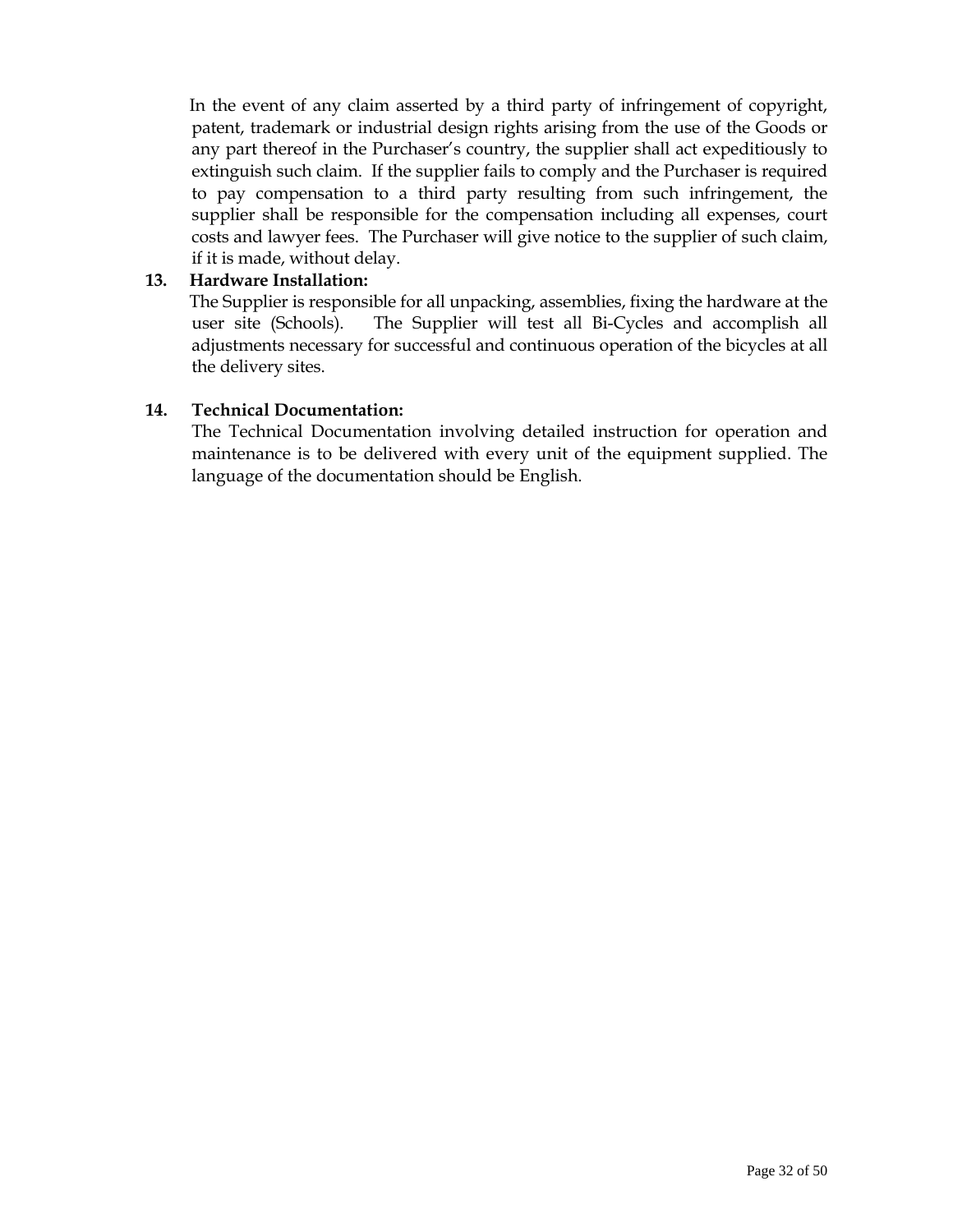# **TECHNICAL EVALUATION**

# (Compliance information to be provided by the bidders in excel sheet only and necessary document to be uploaded as hyperlink)

| <b>S1.</b><br>No | Description                                                                                                          | <b>Required Document</b>                                  | <b>Whether attached?</b><br>Yes/No<br>provide hyperlink to the<br>document |  |
|------------------|----------------------------------------------------------------------------------------------------------------------|-----------------------------------------------------------|----------------------------------------------------------------------------|--|
| $\mathbf{1}$     | If you are a manufacturer,<br>certificate<br>attach<br>of<br>incorporation<br>relevant<br><b>or</b><br>document      | Certificate<br>Attach<br>of<br>incorporation              | Scan and hyperlink the<br>Certificate<br>of<br>incorporation               |  |
| $\overline{2}$   | Details of the Manufacturer:<br>Name of the company, Year of<br>establishment, Location<br>of<br>Factory and Address | Enter relevant details here                               | Scan and hyperlink the<br>Certificate of registration                      |  |
| 3                | Provide license details                                                                                              | Valid up to ______<br>Name Licensing Authority            | Scan and hyperlink the<br>license copy                                     |  |
| 4                | Quantity of bid                                                                                                      | Mention the Quantity<br>Girls -<br>Boys -                 |                                                                            |  |
| 5                | <b>EMD</b> details                                                                                                   | Amount:<br>Name of Bank:                                  | Scan and hyperlink the<br><b>EMD</b>                                       |  |
| 6                | Turn over details                                                                                                    | Year:<br>amount:<br>(Attach last 3 years reports)         | Scan and hyperlink the<br>last 3 years Audit reports<br>relevant portions. |  |
| 7                | ISO certification                                                                                                    | ISO No.<br>Validity up to _______                         | Scan and hyperlink the<br>ISO certificate.                                 |  |
| 8                | Installed production capacity                                                                                        | $\frac{1}{\sqrt{1-\frac{1}{2}}}\int \rho e^{i\phi}$ annum | Scan and hyperlink the<br>relevant certificate.                            |  |
| 9                | Quantity of Bi-cycles supplied<br>in last 3 years                                                                    | Year:<br>Quantity:                                        | Scan and hyperlink the<br>audit report                                     |  |
| 10               | Provide details in Annexure 'C'                                                                                      | Attach Annexure 'C'                                       | Scan and hyperlink the<br>annexure "C"                                     |  |
| 11               | Undertaking for not having<br>been disqualified                                                                      | Attach Undertaking copy                                   | Scan and hyperlink the<br>copy of the Undertaking                          |  |
| 12               | Income Tax Returns for last 3<br>years                                                                               | Attach 2014-15, 2015-16 and<br>2017-18 Document           | Scan and hyperlink IT<br>Returns                                           |  |
| 13               | Sales Tax Returns for last 3<br>years                                                                                | Attach 2014-15, 2015-16 and<br>2017-18 Document           | Scan and hyperlink Sales<br><b>Tax Returns</b>                             |  |

Place:

Date: Signature: Signature: Signature: Signature: Signature: Signature: Signature: Signature: Signature: Signature: Signature: Signature: Signature: Signature: Signature: Signature: Signature: Signature: Signature: Signatu Name: Business Address:

# **ANNEXURE – 'A'**

# **TECHNICAL SPECIFICATIONS FOR GIRLS BICYCLE**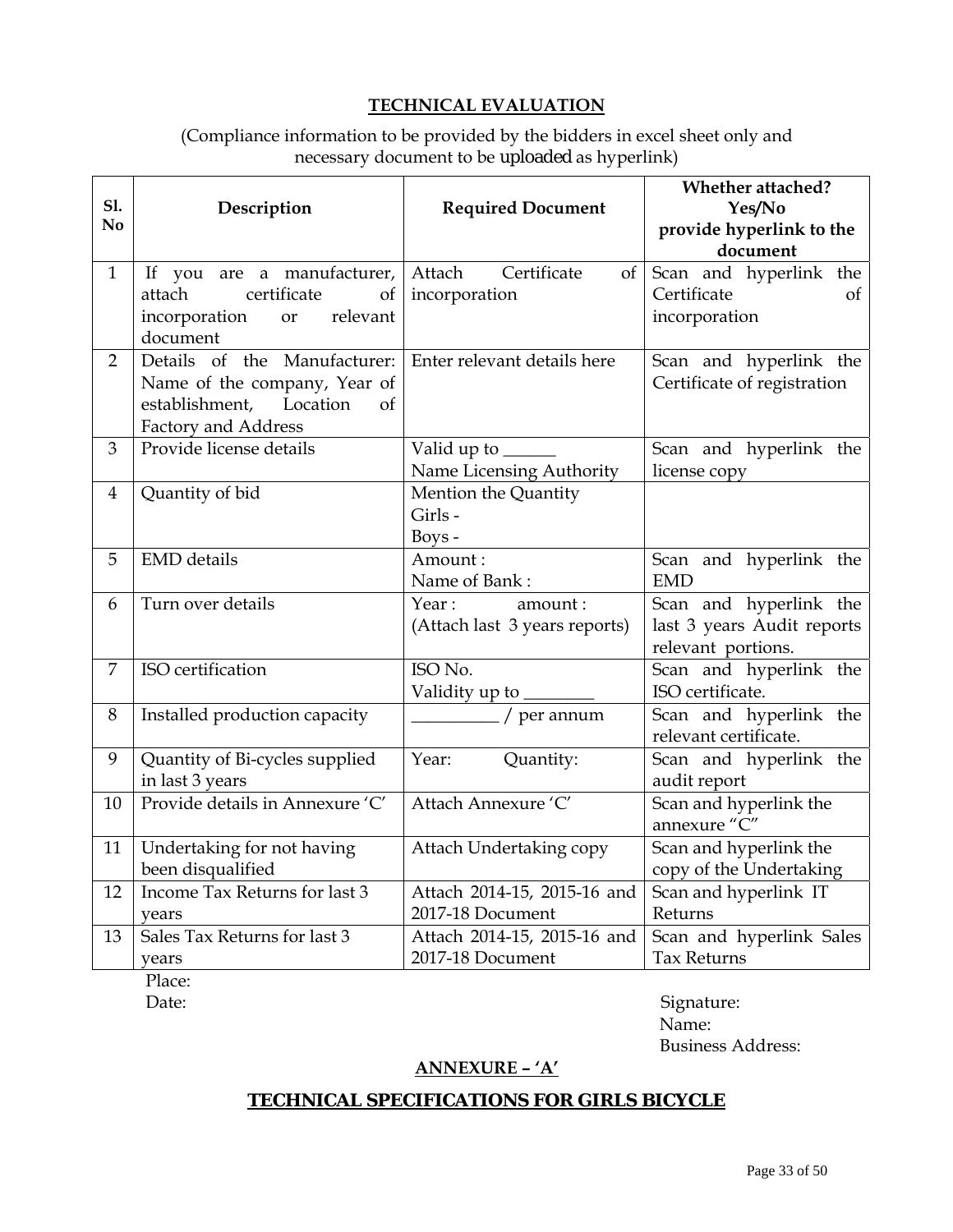| $\mathbf{1}$     | <b>Standard</b>                     | The Girl's Bicycle should conform to India<br>Standard of IS 10613 -2014 with hand operated                                                                                                                                                                                                                                                      |  |  |
|------------------|-------------------------------------|--------------------------------------------------------------------------------------------------------------------------------------------------------------------------------------------------------------------------------------------------------------------------------------------------------------------------------------------------|--|--|
|                  |                                     | lever brake system.4.1(a)                                                                                                                                                                                                                                                                                                                        |  |  |
| $\boldsymbol{2}$ | Colour                              | Maroon (YS-9091)                                                                                                                                                                                                                                                                                                                                 |  |  |
| 3                | Frame                               | As per IS-623 : 2008<br>The Frame should be made up of Steel tube of the<br>following Chemical Composition<br>$(C)$ : 0.20 percent<br>Carbon<br>Silicon (Si) : 0.15 percent<br>Manganese (Mn) : 0.90 percent<br>Phosphorus $(P)$ : 0.05 percent<br>Sulfur<br>$: 0.05$ percent<br>(S)                                                             |  |  |
| 4                | Dimension of seat tube              | As per IS-623 : 2008                                                                                                                                                                                                                                                                                                                             |  |  |
|                  | a) Outside diameter of<br>seat tube | 28.6 mm                                                                                                                                                                                                                                                                                                                                          |  |  |
|                  | b) Thickness of seat tube           | $1.63$ mm                                                                                                                                                                                                                                                                                                                                        |  |  |
| $\overline{5}$   | Saddle                              | PVC Saddle as per IS:10613:2014 with latest<br>amendments                                                                                                                                                                                                                                                                                        |  |  |
| $6\phantom{1}6$  | <b>Gear Bell</b>                    | <b>Chromium Plated Steel Gear Bell</b><br>Diameter: 58 mm<br>Height : 20 mm                                                                                                                                                                                                                                                                      |  |  |
| $\mathbf{7}$     | Lock                                | <b>7 Lever Metallic Lock</b>                                                                                                                                                                                                                                                                                                                     |  |  |
| 8                | <b>Centre stand</b>                 | Metallic Full stand with lock - black metallic<br>coated<br><b>Thickness:</b><br>a. Outer Strip $-2.65$ mm<br>b. Inner Strip $-3.00$ mm                                                                                                                                                                                                          |  |  |
| 9                | Carrier                             | <b>Metallic Black Coated 4 putty Carrier</b>                                                                                                                                                                                                                                                                                                     |  |  |
|                  |                                     | Thickness:                                                                                                                                                                                                                                                                                                                                       |  |  |
|                  |                                     | a. Carrier Strip $-2.60$ mm                                                                                                                                                                                                                                                                                                                      |  |  |
|                  |                                     | b. Support $leg - 4.25$ mm                                                                                                                                                                                                                                                                                                                       |  |  |
|                  | 10 Gear Case                        | Full Gear Case on Both sides - with 22 to 23<br>gauge thickness sheet                                                                                                                                                                                                                                                                            |  |  |
| 11               | <b>Basket</b>                       | Front basket steel netted with black coating along<br>with two sides supporting Rod and Clamp Black<br><b>Metallic Coated</b><br>Hight:<br>a. Front<br>26.0 cm<br>b. Back<br>21.0 cm<br>Size:<br>a. Top<br>26 cm x 28 cm<br>b. Bottom<br>20 cm x 20 cm<br><b>Thickness:</b><br>a. Outer Beading<br>$4.3 \text{ mm}$<br>b. Wire mesh<br>$0.75$ mm |  |  |
|                  |                                     | c. Support Rod dia<br>$6.2 \text{ mm}$                                                                                                                                                                                                                                                                                                           |  |  |

# **Schedule-I**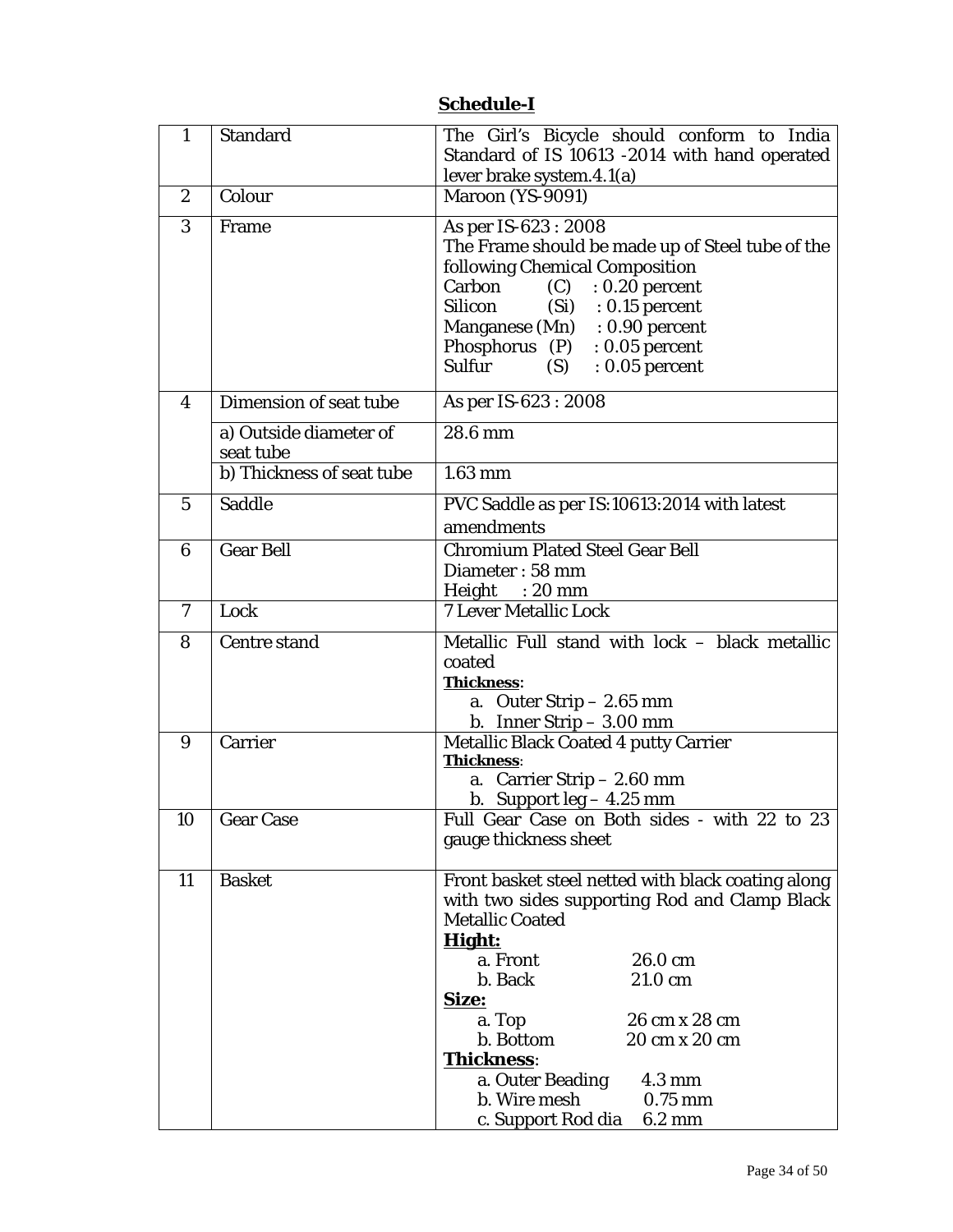| 12 | <b>Saree Guard</b>                              | Metallic Saree Guard (both sides black metallic                                            |  |  |
|----|-------------------------------------------------|--------------------------------------------------------------------------------------------|--|--|
|    |                                                 | coated)<br>Thickness:                                                                      |  |  |
|    |                                                 | a. Outer Beading<br>$3.5 \text{ mm}$                                                       |  |  |
|    |                                                 | b. Wire mesh<br>$0.65$ mm                                                                  |  |  |
|    |                                                 | Area:                                                                                      |  |  |
|    |                                                 | a.   Right Side<br>680 Sq.cm                                                               |  |  |
|    |                                                 | b. Left Side<br>680 Sq.cm                                                                  |  |  |
|    |                                                 | c. Span between two wires not above 1 cm                                                   |  |  |
| 13 | Rim                                             | 26" x 1 ½" as per IS-624 : 2003                                                            |  |  |
| 14 | <b>Rim Tape</b>                                 | Rim tape between rim and tube                                                              |  |  |
| 15 | <b>Tube</b>                                     | As per IS-2415 : 2004                                                                      |  |  |
| 16 | <b>Tyre</b>                                     | $\sqrt{26" \times 1\frac{1}{2} - 7}$ ply                                                   |  |  |
|    |                                                 | as per IS-2414 : 2005                                                                      |  |  |
| 17 | Pedal                                           | As per IS-628 : 1993 reaffirmed<br>2005/<br>10613:2014, with two reflectors                |  |  |
| 18 | <b>Crank &amp; Chain wheel</b>                  | As per IS-1281 : 2014                                                                      |  |  |
| 19 | Chain                                           | As per IS: 2403:1991 reaffirmed 2001 with latest                                           |  |  |
|    |                                                 | amendment if any and it should be ISI marked                                               |  |  |
|    |                                                 |                                                                                            |  |  |
| 20 | Mudguard                                        | As per IS:6218:2008                                                                        |  |  |
| 21 | Freewheel                                       | As per IS:1283:1995                                                                        |  |  |
| 22 | <b>B.B.</b> Assembly                            | As per IS:1131:2006, 1132:2009 & 1134:2004                                                 |  |  |
| 23 | components<br><b>Spokes &amp; Spokes Nipple</b> | As per IS:630:2005                                                                         |  |  |
| 24 | <b>Brakes</b>                                   | As per IS:10613:2014                                                                       |  |  |
|    |                                                 |                                                                                            |  |  |
| 25 | <b>Handle Bar</b>                               | As per IS:625:2006 with suitable hand grips on                                             |  |  |
|    |                                                 | each end.                                                                                  |  |  |
| 26 | <b>Steering Head Assembly</b>                   | As per IS:2973-1983 / IS:10613:2014                                                        |  |  |
| 27 | <b>Hub Assembly</b>                             | As per IS:629:2013                                                                         |  |  |
| 28 | <b>Spokes</b>                                   | As per IS:630:2005                                                                         |  |  |
| 29 | <b>Warranty Card</b>                            | Bicycles supplied should have 2 years warranty.                                            |  |  |
|    |                                                 | But, main parts such as Frame, Handle Bar &                                                |  |  |
|    |                                                 | Front Fork should have warranty of 5 years. A                                              |  |  |
|    |                                                 | Warranty card should be given along with each<br>bicycle at time of delivery (with primary |  |  |
|    |                                                 | instructions for proper maintenance and usage                                              |  |  |
|    |                                                 | must be printed on card)                                                                   |  |  |
| 30 | <b>Size</b>                                     | 20" with seat adjustable up to 1½ Inches                                                   |  |  |
|    |                                                 | as per IS 10613-2014                                                                       |  |  |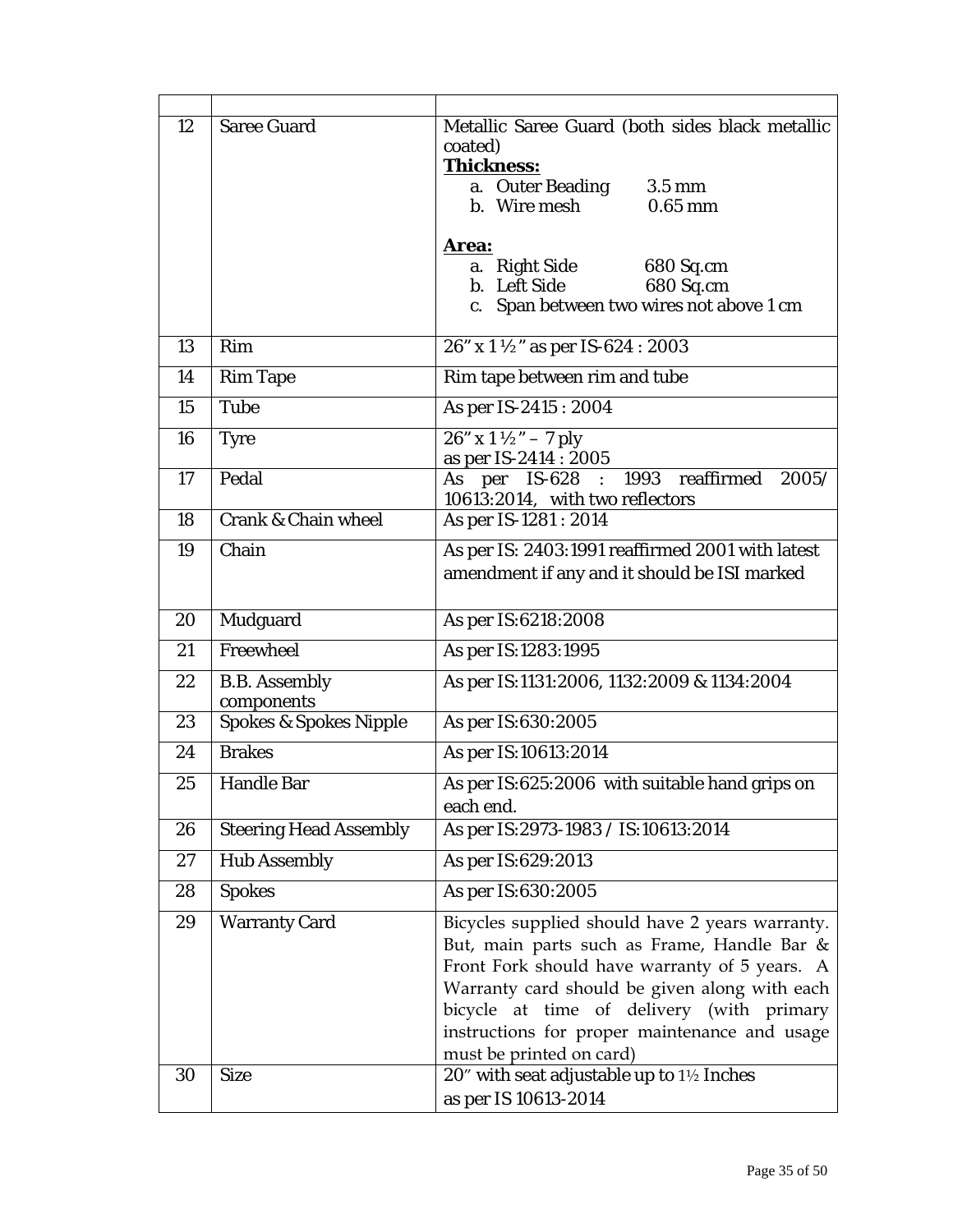| 31 | Fork       | As per IS No: 2061-1995                     |  |  |  |
|----|------------|---------------------------------------------|--|--|--|
| 32 | Reflectors | 10 reflectors of standard ISO 6742-2 as per |  |  |  |
|    |            | Supreme Court Road Safety Committee         |  |  |  |
|    |            | recommendations.                            |  |  |  |

## **STANDARD ACCESSORIES**

 Girls Bi-Cycles of 20" size for use by Age Group 13 years and above as per IS specification mentioned above shall be supplied by supplier irrespective of the fact whether or not such minor accessories are specifically indicated in the Tender Document or Purchase Order.

## **TECHNICAL SPECIFICATIONS FOR BOYS BICYCLE**

#### **Schedule-II**

|   | Standard | The Boy's Bicycle should conform to India<br>Standard of IS 10613 -2014 with hand operated |  |  |
|---|----------|--------------------------------------------------------------------------------------------|--|--|
|   |          | lever brake system.4.1(a)                                                                  |  |  |
|   | Colour   | <b>BLUE</b> (YS-7947)                                                                      |  |  |
| 3 | Frame    | As per IS-623 : 2008                                                                       |  |  |
|   |          | The Frame should be made up of Steel tube of the                                           |  |  |
|   |          | following Chemical Composition                                                             |  |  |
|   |          | Carbon<br>$(C)$ : 0.20 percent                                                             |  |  |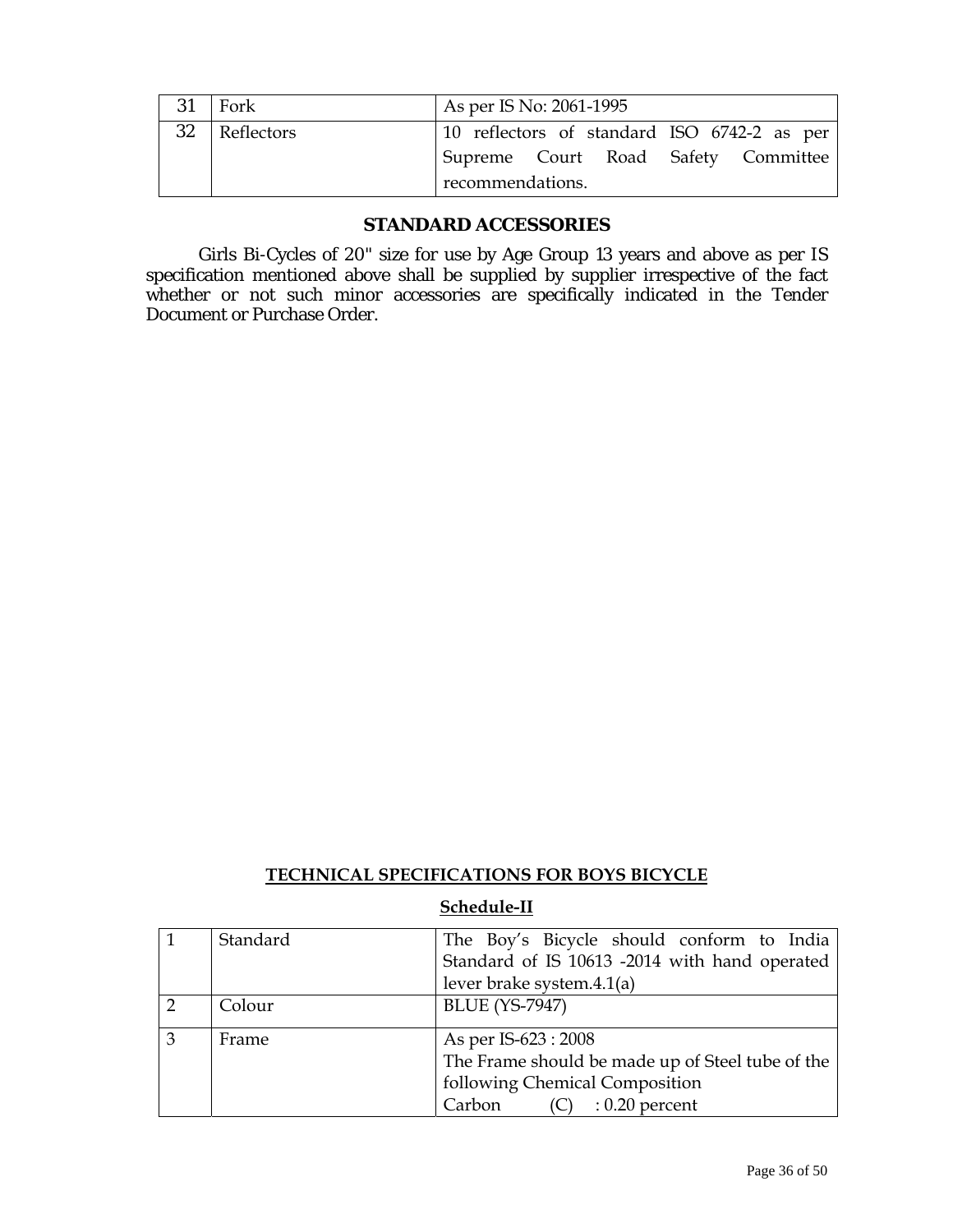|                |                                        | Silicon<br>$(Si)$ : 0.15 percent                                                                                     |
|----------------|----------------------------------------|----------------------------------------------------------------------------------------------------------------------|
|                |                                        | Manganese (Mn) : 0.90 percent                                                                                        |
|                |                                        | Phosphorus (P)<br>$: 0.05$ percent                                                                                   |
|                |                                        | Sulfur<br>$: 0.05$ percent<br>(S)                                                                                    |
| $\overline{4}$ | Dimension of seat tube                 | As per IS-623 : 2008                                                                                                 |
|                | Outside diameter of<br>a)<br>seat tube | 28.6 mm                                                                                                              |
|                | b) Thickness of seat tube              | $1.63$ mm                                                                                                            |
| 5              | Saddle                                 | <b>PVC</b> Saddle                                                                                                    |
| 6              | Gear Bell                              | Chromium Plated Steel Gear Bell                                                                                      |
|                |                                        | Diameter: 58 mm                                                                                                      |
|                |                                        | Height: 20 mm                                                                                                        |
| 7              | Lock                                   | <b>7 Lever Metallic Lock</b>                                                                                         |
| 8              | Centre stand                           | Metallic Full stand with lock - black metallic                                                                       |
|                |                                        | coated                                                                                                               |
|                |                                        | Thickness:                                                                                                           |
|                |                                        | a. Outer Strip - 2.65 mm                                                                                             |
|                |                                        | b. Inner Strip - 3.00 mm                                                                                             |
| 9              | Carrier                                | Metallic Black Coated 4 putty Carrier                                                                                |
|                |                                        | Thickness:                                                                                                           |
|                |                                        | c. Carrier Strip - 2.60 mm<br>d. Support leg - 4.25 mm                                                               |
| 10             | Gear Case                              | Half Gear Case - with 22 to 23 gauge thickness                                                                       |
|                |                                        | sheet                                                                                                                |
| 11             | Rim                                    | 26" x 1 1/2" as per IS-624 : 2003                                                                                    |
| 12             | <b>Rim Tape</b>                        | Rim tape between rim and tube                                                                                        |
| 13             | Tube                                   | As per IS-2415: 2004                                                                                                 |
| 14             | Tyre                                   | $26''$ x $1\frac{1}{2}$ " – 7 ply                                                                                    |
|                |                                        | as per IS-2414 : 2005                                                                                                |
| 15             | Pedal                                  | reaffirmed<br>1993<br><b>IS-628</b><br>2005/<br>As<br>per<br>$\ddot{\phantom{a}}$<br>10613:2014, with two reflectors |
| 16             | Crank & Chain wheel                    | As per IS-1281 : 2014                                                                                                |
| 17             | Chain                                  | As per IS: 2403:1991 reaffirmed 2001 with latest<br>amendment if any and it should be ISI marked                     |
| 18             | Mudguard                               | As per IS:6218:2008                                                                                                  |
| 19             | <b>B.B.</b> Assembly<br>components     | As per IS:1131:2006, 1132:2009 & 1134:2004                                                                           |
| 20             | Freewheel                              | As per IS:1283:1995                                                                                                  |
| 21             | <b>Spokes &amp; Spokes Nipple</b>      | As per IS:630:2005                                                                                                   |
| 22             | <b>Brakes</b>                          | As per IS:10613:2014                                                                                                 |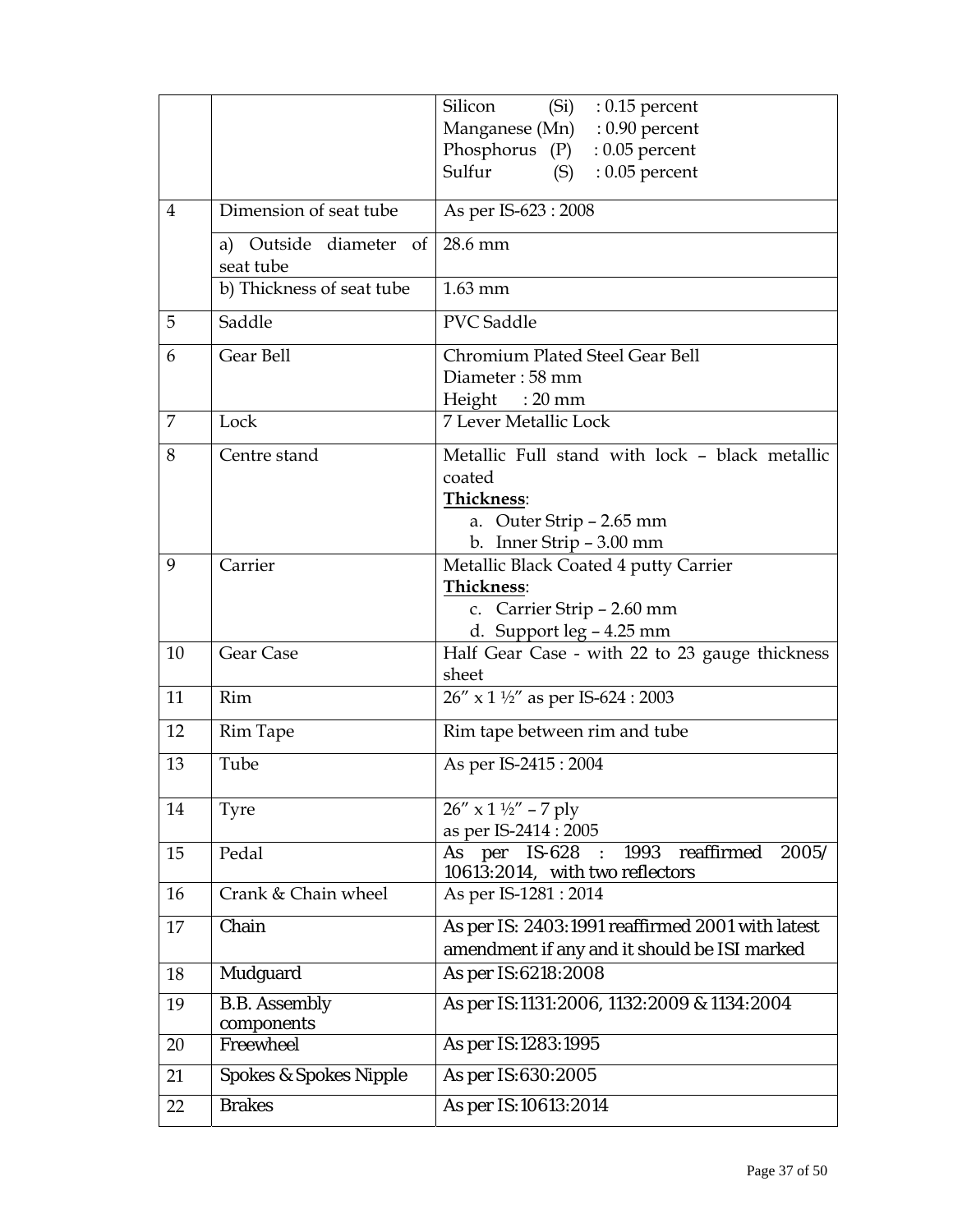| 23 | <b>Handle Bar</b>             | As per IS:625:2006 with suitable hand grips on                                                                                                                                                                                                                                                                             |  |  |
|----|-------------------------------|----------------------------------------------------------------------------------------------------------------------------------------------------------------------------------------------------------------------------------------------------------------------------------------------------------------------------|--|--|
|    |                               | each end.                                                                                                                                                                                                                                                                                                                  |  |  |
| 24 | <b>Steering Head Assembly</b> | As per IS:2973-1983 / IS:10613:2014                                                                                                                                                                                                                                                                                        |  |  |
| 25 | <b>Hub Assembly</b>           | As per IS:629:2013                                                                                                                                                                                                                                                                                                         |  |  |
| 26 | <b>Spokes</b>                 | As per IS:630:2005                                                                                                                                                                                                                                                                                                         |  |  |
| 27 | <b>Warranty Card</b>          | Bicycles supplied should have 2 years warranty.<br>But, main parts such as Frame, Handle Bar &<br>Front Fork should have warranty of 5 years. A<br>Warranty card should be given along with each<br>bicycle at time of delivery (with primary<br>instructions for proper maintenance and usage<br>must be printed on card) |  |  |
| 28 | <b>Size</b>                   | 20" with seat adjustable up to 3 Inches<br>as per IS 10613-2014                                                                                                                                                                                                                                                            |  |  |
| 29 | Fork                          | As per IS No: 2061-1995                                                                                                                                                                                                                                                                                                    |  |  |
| 30 | Reflectors                    | 10 reflectors of standard ISO 6742-2 as per<br>Supreme Court Road Safety Committee<br>recommendations.                                                                                                                                                                                                                     |  |  |

# **STANDARD ACCESSORIES**

 Boys Bi-Cycles of 20" size for use by Age Group 13 years and above as per IS specification mentioned above shall be supplied by supplier irrespective of the fact whether or not such minor accessories are specifically indicated in the Tender Document or Purchase Order.

# **ANNEXURE – 'B' : SCHEDULE OF REQUIREMENTS**

## **SUPPLY: At School level**

Location, Item and Quantity of Supply

**Bid Security : Rs.1.75 Crores** 

| Sl. No.        | District               | Girls | <b>Boys</b> | Total |
|----------------|------------------------|-------|-------------|-------|
| 1              | <b>Bangalore North</b> | 1062  | 1165        | 2227  |
| $\overline{2}$ | <b>Bangalore South</b> | 2069  | 2029        | 4098  |
| 3              | <b>Bangalore Rural</b> | 3608  | 3707        | 7315  |
| 4              | Chikkaballapura        | 4999  | 5327        | 10326 |
| 5              | Kolara                 | 6166  | 5834        | 12000 |
| 6              | Ramanagara             | 3980  | 3954        | 7934  |
| 7              | Madhugiri              | 4339  | 4654        | 8993  |
| 8              | Tumkur                 | 6122  | 6486        | 12608 |
| 9              | Kodagu                 | 2006  | 2009        | 4015  |
| 10             | Chitradurga            | 7891  | 8633        | 16524 |
| 11             | Davanagere             | 7658  | 8131        | 15789 |
| 12             | Chamarajanagara        | 4265  | 4449        | 8714  |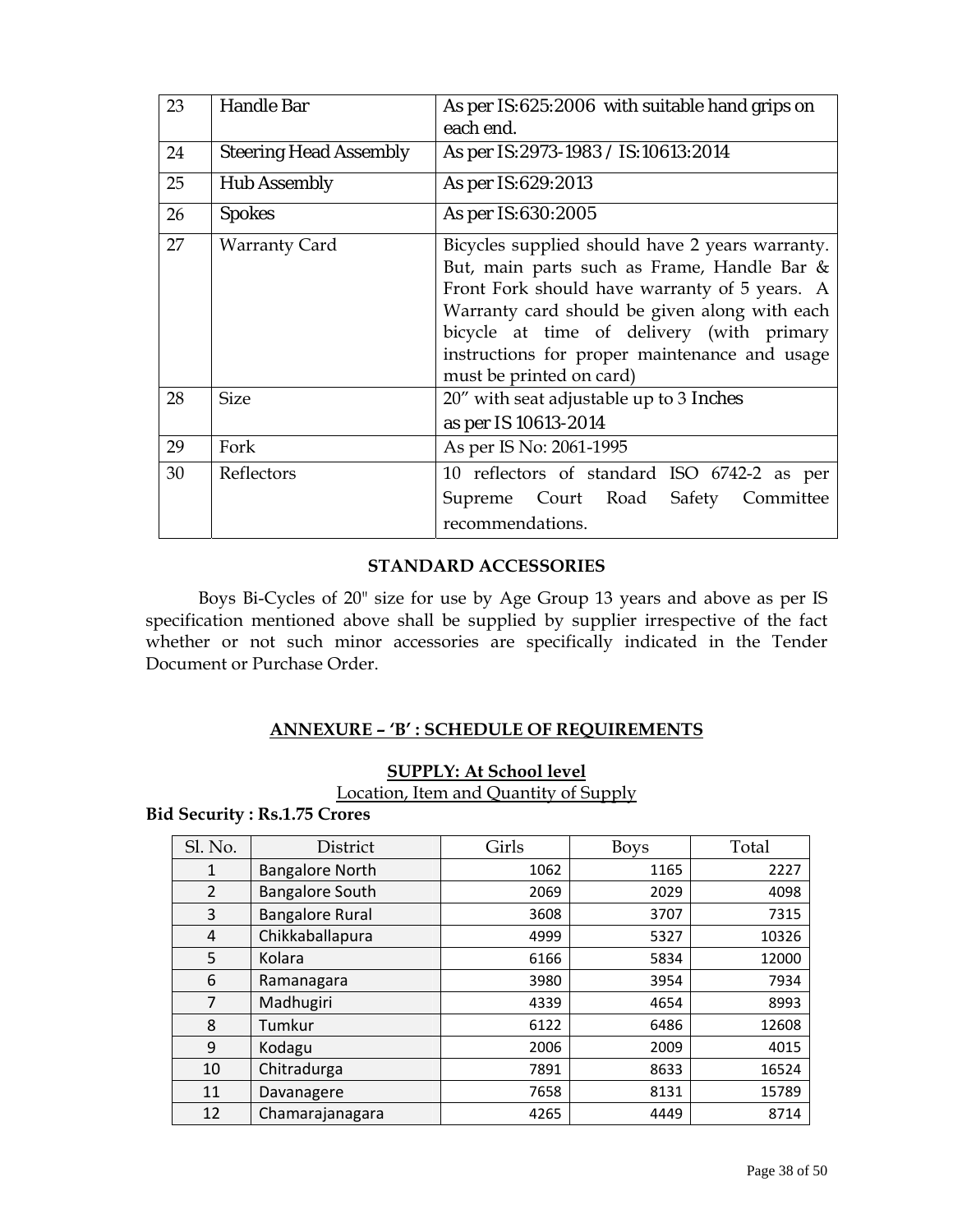| 13 | Hassan           | 6214    | 6403    | 12617   |
|----|------------------|---------|---------|---------|
| 14 | Shimaga          | 6882    | 7003    | 13885   |
| 15 | Mandya           | 6345    | 6553    | 12898   |
| 16 | Mysore           | 9143    | 9375    | 18518   |
| 17 | Chikkmagaluru    | 3863    | 4017    | 7880    |
| 18 | Dakshina Kannada | 6963    | 6603    | 13566   |
| 19 | Udupi            | 4106    | 4467    | 8573    |
| 20 | Bagalkote        | 12406   | 12127   | 24533   |
| 21 | Belagavi         | 9801    | 9807    | 19608   |
| 22 | Chikkodi         | 15799   | 16607   | 32406   |
| 23 | Dharwada         | 5186    | 5495    | 10681   |
| 24 | Gadag            | 5637    | 5394    | 11031   |
| 25 | Haveri           | 9534    | 9690    | 19224   |
| 26 | Uttara Kannada   | 3088    | 3565    | 6653    |
| 27 | Sirsi            | 4146    | 4463    | 8609    |
| 28 | Vijayapura       | 12896   | 13534   | 26430   |
| 29 | <b>Bellary</b>   | 13766   | 13738   | 27504   |
| 30 | <b>Bidar</b>     | 9120    | 10081   | 19201   |
| 31 | Kalaburgi        | 12324   | 12739   | 25063   |
| 32 | Koppal           | 9610    | 9151    | 18761   |
| 33 | Raichur          | 11563   | 11666   | 23229   |
| 34 | Yadgir           | 7228    | 7569    | 14797   |
|    | <b>Total</b>     | 239,785 | 246,425 | 486,210 |

# **SUPPLY: At Hostel level**

# Location, Item and Quantity of Supply

| SI. No. | <b>District</b>        | Girls | <b>Boys</b> | Total |
|---------|------------------------|-------|-------------|-------|
| 1       | <b>Bangalore North</b> | 45    | 83          | 128   |
| 2       | <b>Bangalore South</b> | 34    | 101         | 135   |
| 3       | <b>Bangalore Rural</b> | 64    | 289         | 353   |
| 4       | Chikkaballapura        | 157   | 471         | 628   |
| 5       | Kolara                 | 235   | 553         | 788   |
| 6       | Ramanagara             | 80    | 224         | 304   |
| 7       | Madhugiri              | 86    | 463         | 549   |
| 8       | Tumkur                 | 112   | 223         | 335   |
| 9       | Kodagu                 | 47    | 59          | 106   |
| 10      | Chitradurga            | 304   | 654         | 958   |
| 11      | Davanagere             | 237   | 548         | 785   |
| 12      | Chamarajanagara        | 133   | 299         | 432   |
| 13      | Hassan                 | 267   | 492         | 759   |
| 14      | Shimaga                | 334   | 447         | 781   |
| 15      | Mandya                 | 84    | 245         | 329   |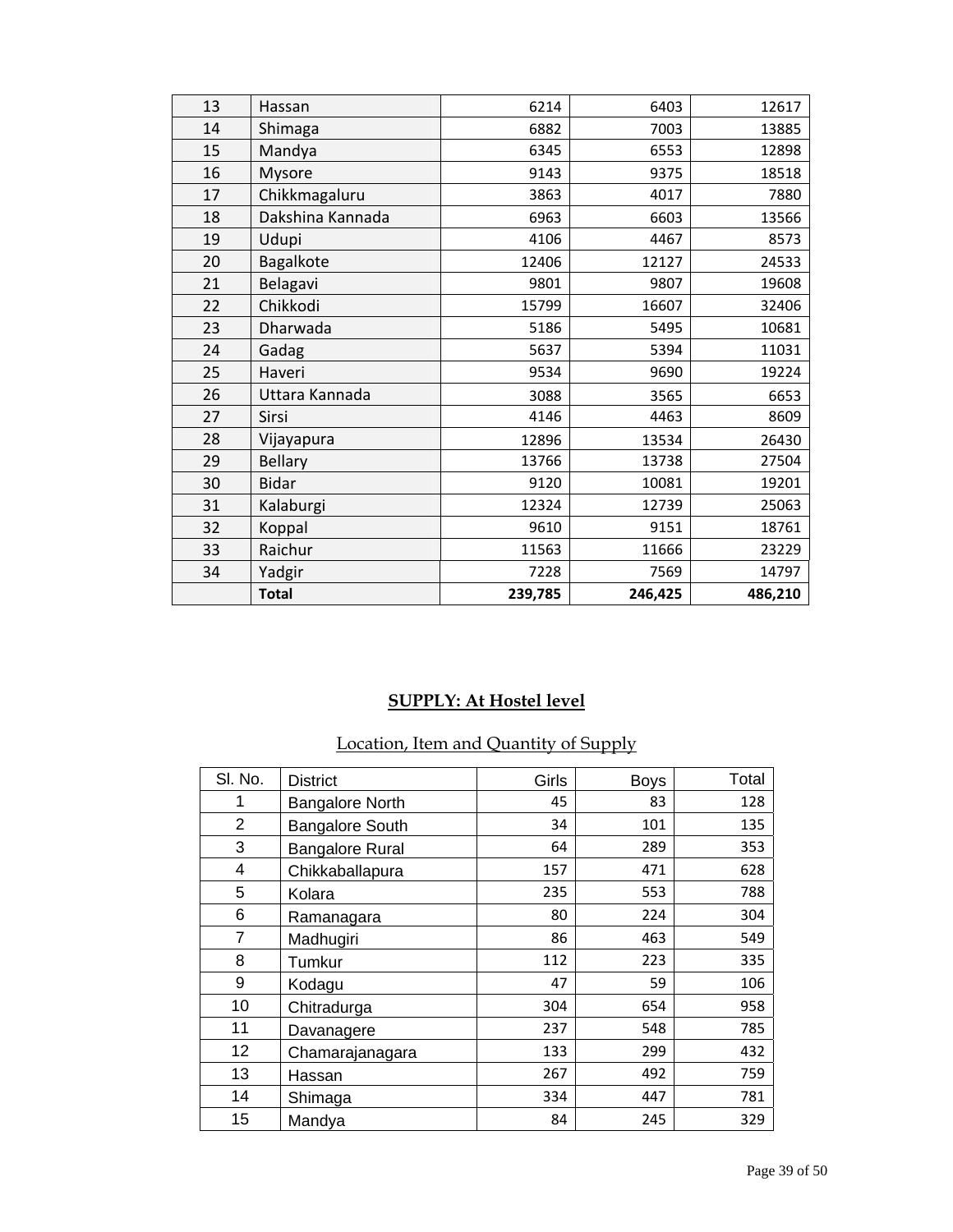| 16 | <b>Mysore</b>    | 137   | 456    | 593    |
|----|------------------|-------|--------|--------|
| 17 | Chikkmagaluru    | 280   | 283    | 563    |
| 18 | Dakshina Kannada | 101   | 147    | 248    |
| 19 | Udupi            | 66    | 117    | 183    |
| 20 | Bagalkote        | 167   | 551    | 718    |
| 21 | Belagavi         | 140   | 304    | 444    |
| 22 | Chikkodi         | 125   | 496    | 621    |
| 23 | Dharwada         | 119   | 106    | 225    |
| 24 | Gadag            | 133   | 264    | 397    |
| 25 | Haveri           | 181   | 486    | 667    |
| 26 | Uttara Kannada   | 60    | 43     | 103    |
| 27 | Sirsi            | 92    | 169    | 261    |
| 28 | Vijayapura       | 234   | 943    | 1177   |
| 29 | <b>Bellary</b>   | 331   | 948    | 1279   |
| 30 | <b>Bidar</b>     | 108   | 370    | 478    |
| 31 | Kalaburgi        | 120   | 734    | 854    |
| 32 | Koppal           | 222   | 628    | 850    |
| 33 | Raichur          | 226   | 750    | 976    |
| 34 | Yadgir           | 55    | 253    | 308    |
|    | <b>Total</b>     | 5,116 | 13,199 | 18,315 |

# **ANNEXURE – 'C'**

# **Proforma for Performance Statement for the last three years**

IFB No......................... Date of Opening....................... Time................ Hours.............

Name of the Firm: .....................................................................................................

| <b>Orders</b>                               | Order          | Descripti                       | Value     | Date of                                      | <b>Remarks</b>                            | Has the supplier                                                                                    |
|---------------------------------------------|----------------|---------------------------------|-----------|----------------------------------------------|-------------------------------------------|-----------------------------------------------------------------------------------------------------|
| placed                                      | N <sub>0</sub> | on and                          | <b>of</b> | Completion                                   | indicating                                | satisfactorily                                                                                      |
| by (Full<br>address<br>of<br>Purchas<br>er) | and<br>Date    | Quantity<br>of Goods<br>ordered | Order     | of Delivery<br>As per<br>Contract/<br>Actual | reasons<br>for late<br>delivery if<br>any | executed the<br>order referred<br>under purchase<br>orders<br>(certificate from<br>the purchaser to |
|                                             |                |                                 |           |                                              |                                           | be enclosed)                                                                                        |
| 1                                           | $\mathbf{2}$   | 3                               | 4         | 5                                            | 6                                         |                                                                                                     |
|                                             |                |                                 |           |                                              |                                           |                                                                                                     |
|                                             |                |                                 |           |                                              |                                           |                                                                                                     |
|                                             |                |                                 |           |                                              |                                           |                                                                                                     |
|                                             |                |                                 |           |                                              |                                           |                                                                                                     |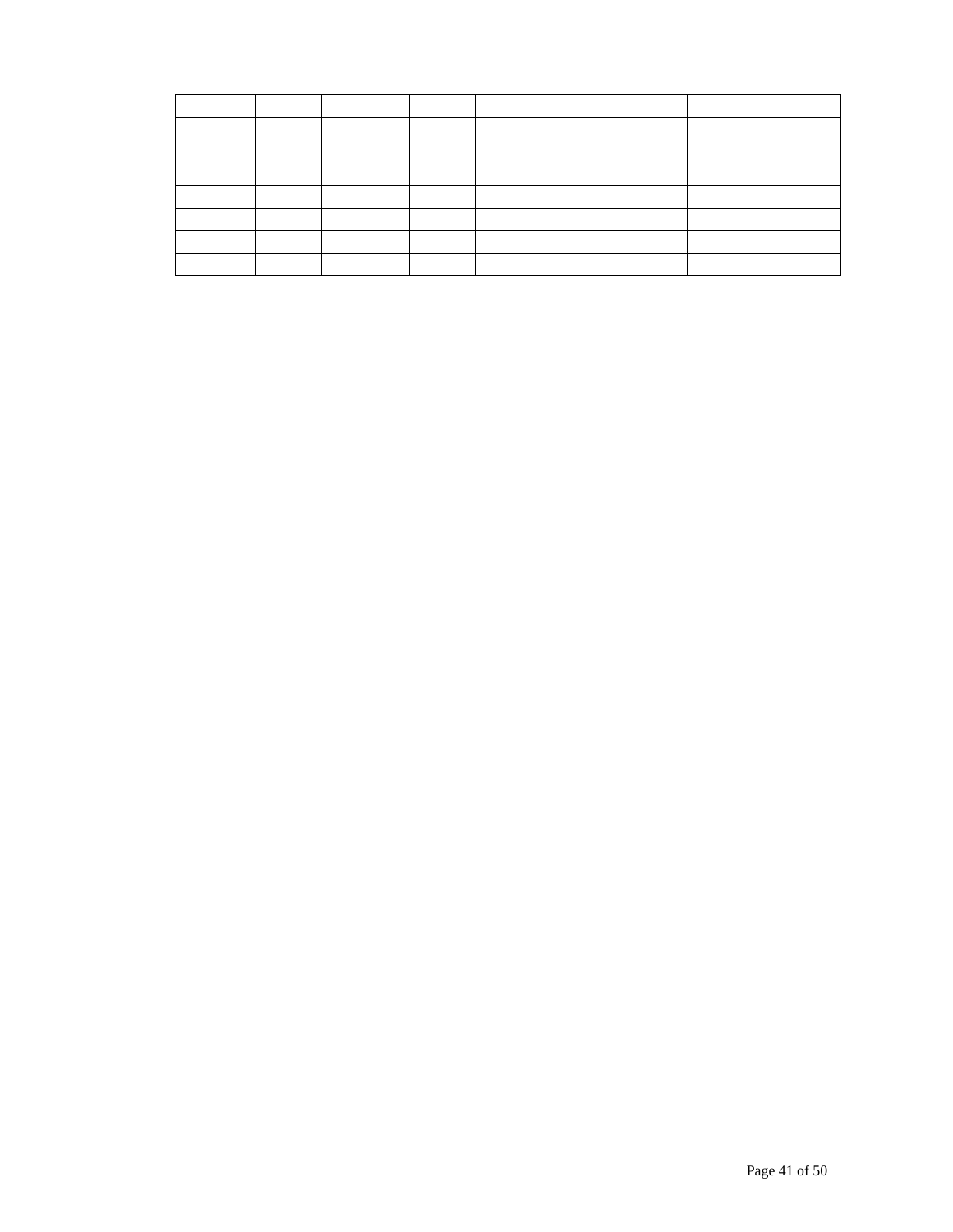## **ANNEXURE – 'D' CAPABILITY STATEMENT**

1. Name & Address of the Bidder **Phone:** Phone: 2. Classifications 1. Manufacturer 2. Authorised Importer 3. Plant: a. Location b. Description, Type & size of building c. Is property on lease or free hold? If on lease indicate date of expiry of lease in such case

4. Type of bicycles manufactured and supplied during last 2 years.

| Name/model of | Capacity/Size | Nos. manufactured | Nos. of orders on hand |
|---------------|---------------|-------------------|------------------------|
| bicycle       |               |                   |                        |

5. Types of bicycles supplied during last 2 years other than those covered under 4 above.

| Name/model<br>of bicycle | Capacity/<br>size and<br>model | Name of<br>Manufacturer | Total Nos.<br>supplied<br>in India | No. of<br>orders on<br>hand |
|--------------------------|--------------------------------|-------------------------|------------------------------------|-----------------------------|
|                          |                                |                         |                                    |                             |

- 6. Turnover for similar equipments sold in last two years.
- 7. Details of Testing facilities available
	- a. List testing equipment available
	- b. Give details of tests which can be carried out on items offered
	- c. Details of the testing organization available.
- 8. Personnel organization:

Give organization chart for following indicating clearly the No. of employers at various levels.

- 1. Quality assurance
- 2. Production
- 3. Marketing
- 4. Service
- 5. Spare parts
- 6. Administrative
- 9. Names of two buyers to whom similar bicycles were supplied in the past and to whom reference may be made by the purchaser regarding the bidder's technical and delivery ability.

|  | $\sim$ - -- ---- -- -- -- -- -- - |  |
|--|-----------------------------------|--|

## **ANNEXURE - 'E'**

## **PRICE SCHEDULE**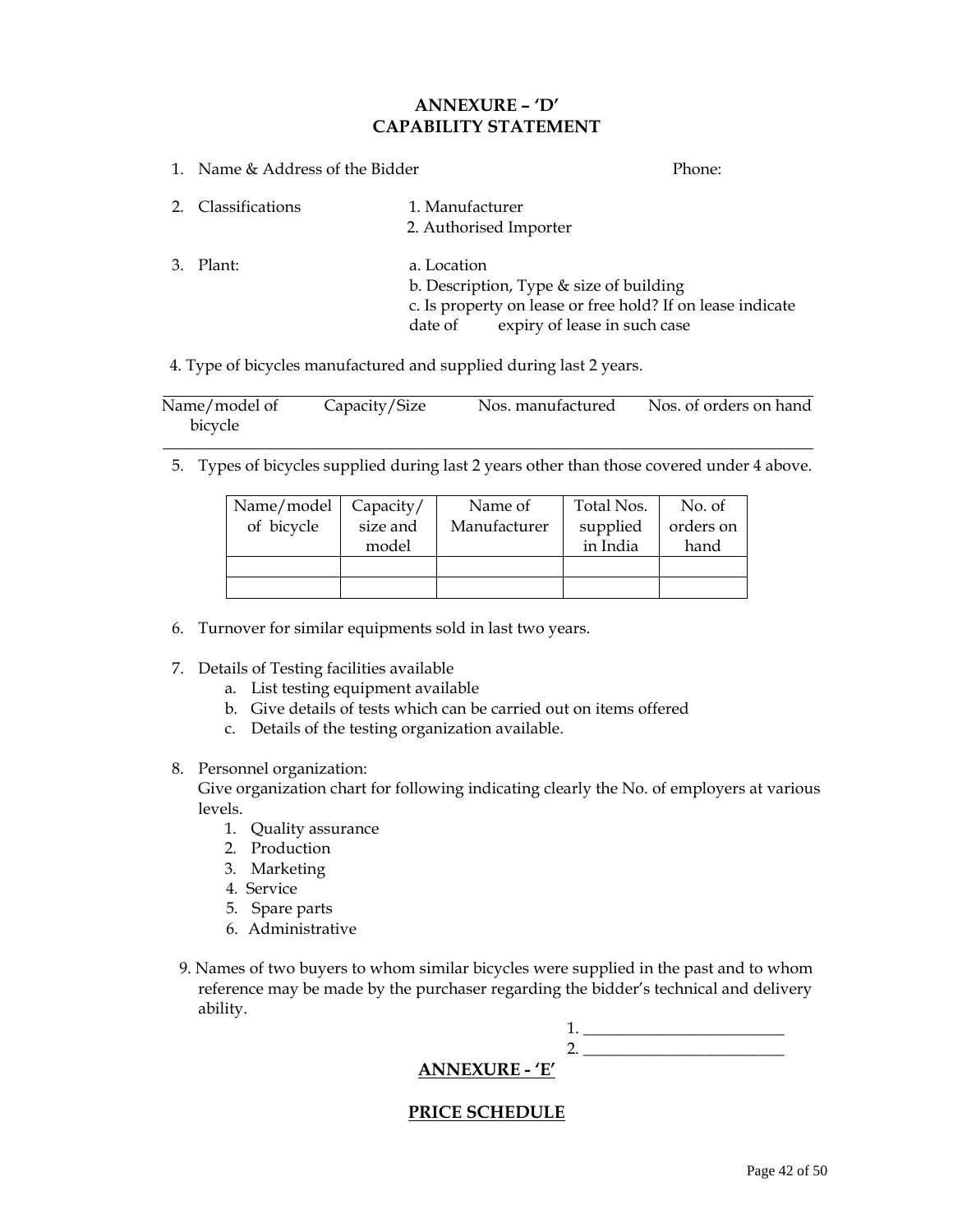| S1.            | Item/               | Qty. | $Ex-$          | inland      | <b>GST</b>   | Unit      | Total          |
|----------------|---------------------|------|----------------|-------------|--------------|-----------|----------------|
| No.            | specifications      | and  | Factory/ex-    | transport,  | and          | Price     | Price          |
|                |                     | Unit | warehouse/     | insurance   | other        | $(4+5+6)$ | $(3 \times 7)$ |
|                |                     |      | $ex-$          | and other   | <b>Taxes</b> |           |                |
|                |                     |      | showroom/      | local costs | payable      |           |                |
|                |                     |      | off the shelf  | incidental  | if           |           |                |
|                |                     |      |                | to delivery | contract     |           |                |
|                |                     |      |                |             | awarded      |           |                |
| $\mathbf{1}$   | $\overline{2}$      | 3    | $\overline{4}$ | 5           | 6            | 7         | 8              |
| $\mathbf{1}$   | Girls Bicycle       |      |                |             |              |           |                |
| $\overline{2}$ | <b>Boys Bicycle</b> |      |                |             |              |           |                |
|                | <b>Total</b>        |      |                |             |              |           |                |

#### **Note** :

- **i.** Conditional discounts will not be considered for evaluation.
- **ii.** In case of discrepancy between unit price & total price, unit price shall prevail.

Total Bid price in Words..............................................................................................................

Place:

Date: Signature: Signature: Signature: Signature: Signature: Signature: Signature: Signature: Signature: Signature: Signature: Signature: Signature: Signature: Signature: Signature: Signature: Signature: Signature: Signatu

Name:

Business Address:

# **ANNEXURE – 'F' : BID FORM**

Date:................................... TO: (Name and address of purchaser) Gentlemen and/or Ladies: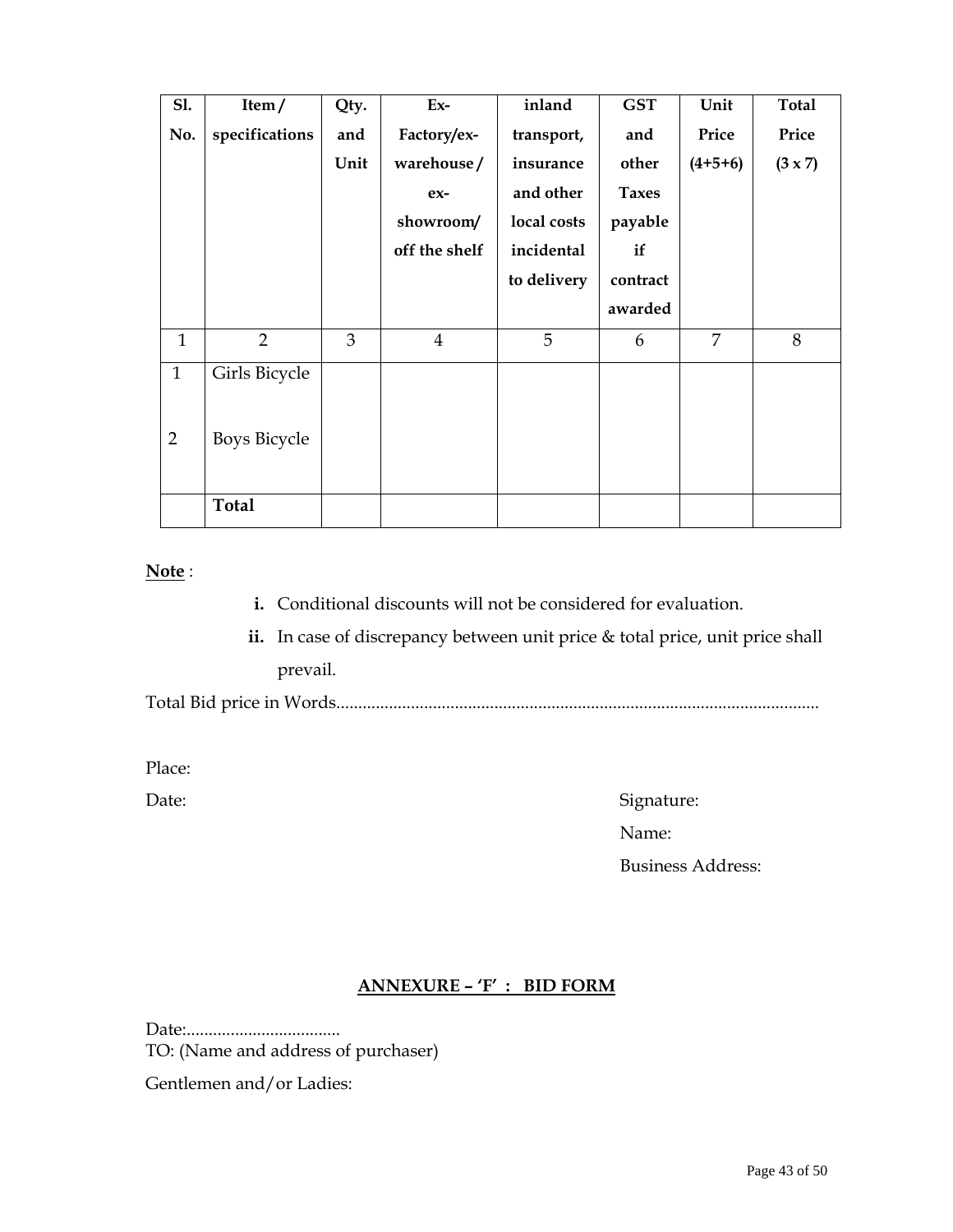Having examined the Bidding Documents including Addenda No's............... *[Insert numbers]*, the receipt of which is hereby duly acknowledged, we, the undersigned, offer to supply and deliver....................................................... *(Description of Goods and Services)* in conformity with the said bidding documents for the sum of..................... *(Total bid amount in words and figures)* or such other sums as may be ascertained in accordance with the Schedule of Prices attached herewith and made part of this bid.

We undertake, if our bid is accepted, to deliver the goods in accordance with the delivery schedule specified in the Schedule of Requirements.

If our bid is accepted, we will obtain the guarantee of a bank in a sum equivalent to 5% (five percent) of the Contract Price for the due performance of the Contract, in the form prescribed by the Purchaser.

We agree to abide by this bid for a period of............. *(Number)* days after the date fixed for bid opening under Clause 22 of the Instruction to Bidders and it shall remain binding upon us and may be accepted at any time before the expiration of that period.

Until a formal contract is prepared and executed, this bid, together with your written acceptance thereof and your notification of award shall constitute a binding Contract between us.

We undertake that, in competing for (and, if the award is made to us, in executing) the above contract, we will strictly observe the laws against fraud and corruption in force in India namely "Prevention of Corruption Act 1988".

Commissions or gratuities, if any, paid or to be paid by us to agents relating to this Bid, and to contract execution if we are awarded the contract, are listed below:

| Name and         | Amount in | Purpose of  |
|------------------|-----------|-------------|
| address of agent | Rupees    | Commission  |
|                  |           | or gratuity |

(if none, state "none").

 $\overline{a}$ 

We understand that you are not bound to accept the lowest or any bid you may receive.

Dated this ....... day of ............................ 20.....  $\frac{1}{2}$  ,  $\frac{1}{2}$  ,  $\frac{1}{2}$  ,  $\frac{1}{2}$  ,  $\frac{1}{2}$  ,  $\frac{1}{2}$  ,  $\frac{1}{2}$  ,  $\frac{1}{2}$  ,  $\frac{1}{2}$  ,  $\frac{1}{2}$  ,  $\frac{1}{2}$  ,  $\frac{1}{2}$  ,  $\frac{1}{2}$  ,  $\frac{1}{2}$  ,  $\frac{1}{2}$  ,  $\frac{1}{2}$  ,  $\frac{1}{2}$  ,  $\frac{1}{2}$  ,  $\frac{1$ 

 $\mathcal{L}=\mathcal{L}=\mathcal{L}=\mathcal{L}=\mathcal{L}=\mathcal{L}=\mathcal{L}=\mathcal{L}=\mathcal{L}=\mathcal{L}=\mathcal{L}=\mathcal{L}=\mathcal{L}=\mathcal{L}=\mathcal{L}=\mathcal{L}=\mathcal{L}=\mathcal{L}=\mathcal{L}=\mathcal{L}=\mathcal{L}=\mathcal{L}=\mathcal{L}=\mathcal{L}=\mathcal{L}=\mathcal{L}=\mathcal{L}=\mathcal{L}=\mathcal{L}=\mathcal{L}=\mathcal{L}=\mathcal{L}=\mathcal{L}=\mathcal{L}=\mathcal{L}=\mathcal{L}=\mathcal{$ 

*(Signature) (in the capacity of)*  Duly authorized to sign Bid for and on behalf of

 $\frac{1}{2}$  ,  $\frac{1}{2}$  ,  $\frac{1}{2}$  ,  $\frac{1}{2}$  ,  $\frac{1}{2}$  ,  $\frac{1}{2}$  ,  $\frac{1}{2}$  ,  $\frac{1}{2}$  ,  $\frac{1}{2}$  ,  $\frac{1}{2}$  ,  $\frac{1}{2}$  ,  $\frac{1}{2}$  ,  $\frac{1}{2}$  ,  $\frac{1}{2}$  ,  $\frac{1}{2}$  ,  $\frac{1}{2}$  ,  $\frac{1}{2}$  ,  $\frac{1}{2}$  ,  $\frac{1$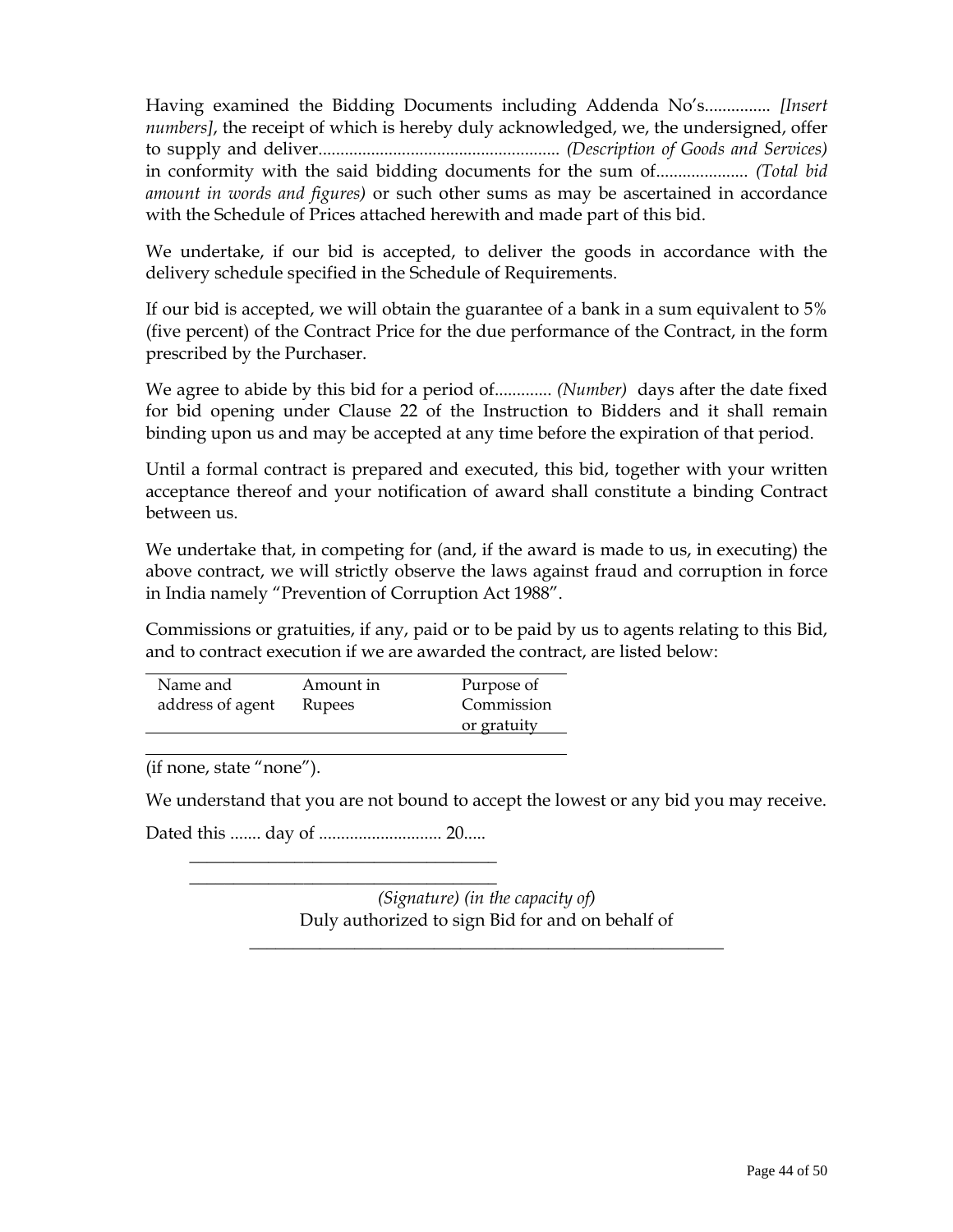# **ANNEXURE – G : CONTRACT FORM**

THIS AGREEMENT is made on the …th day of …………, 20… between the *(Name of Purchaser)*………………. (hereinafter referred to as "the Purchaser") of the one part and *(Name of Supplier)* …………(hereinafter referred to as "the Supplier") of the other part :

WHEREAS the Purchaser is desirous of purchasing ………….*(Quantity)* bicycles for the students studying in 8th standard in Karnataka, had invited tenders. The Purchaser has accepted the bid of the Supplier for the supply of ………………bicycles (…………. girls bicycle and ………… boys bicycle) to ………… Districts for the sum of Rs. …………… (Rupees …………………………………………………………………… only) (hereinafter called "the Contract Amount").

## **NOW THIS AGREEMENT WITNESSETH AS FOLLOWS:**

- 1. In this Agreement words and expressions shall have the same meanings as are respectively assigned to them in the Conditions of Contract referred to.
- 2. The following documents shall be deemed to form and be read and construed as part of this Agreement, viz.:
	- (a) The Bid Form and the Price Schedule submitted by the Bidder/Supplier;
	- (b) Letter of the supplier dated ………………… offering reduced price;
	- (c) The Schedule of Requirements;
	- (d) The Technical Specifications;
	- (e) The General Conditions of Contract;
	- (f) The Special Conditions of Contract; and
	- (g) Letter of Intent
- 3. In consideration of the payments to be made by the Purchaser to the Supplier as hereinafter mentioned, the Supplier hereby covenants with the Purchaser to supply bicycles of the specification mentioned in the tender document and at the rate of Rs. …….. (Rupees ………………………….. Only) per Boys bicycle and Rs………. (Rupees ………………………….. Only) per Girls bicycle in conformity in all respects with the provisions of the contract.
- 4. The Purchaser hereby covenants to pay the Supplier in consideration of the supply of bicycles in good condition to the schools, the particulars of which will be supplied by the purchaser well before the bicycles are brought by the supplier to the block level for delivery, the Contract Price or such other sum as may become payable under the provisions of the Contract at the times and in the manner prescribed by the Contract.
- 5. The supplier hereby agrees to the condition that, the bicycles supplied to the school shall be as per the sample supplied to the purchaser at all District office. The number of bicycles to be supplied may be varied by the Purchaser.
- 6. The supplier hereby agrees to the condition that, bicycles should be supplied to the schools concerned in good condition within 120 days from the date of receipt of letter of Intent. The first dispatch must start on or before 15th day from receipt of the purchase order, but within 30 days from receipt of Letter of Intent.
- 7. The supplier hereby agrees to the condition that, the bicycles supplied shall satisfy all technical specifications as mentioned in Tender Document, and also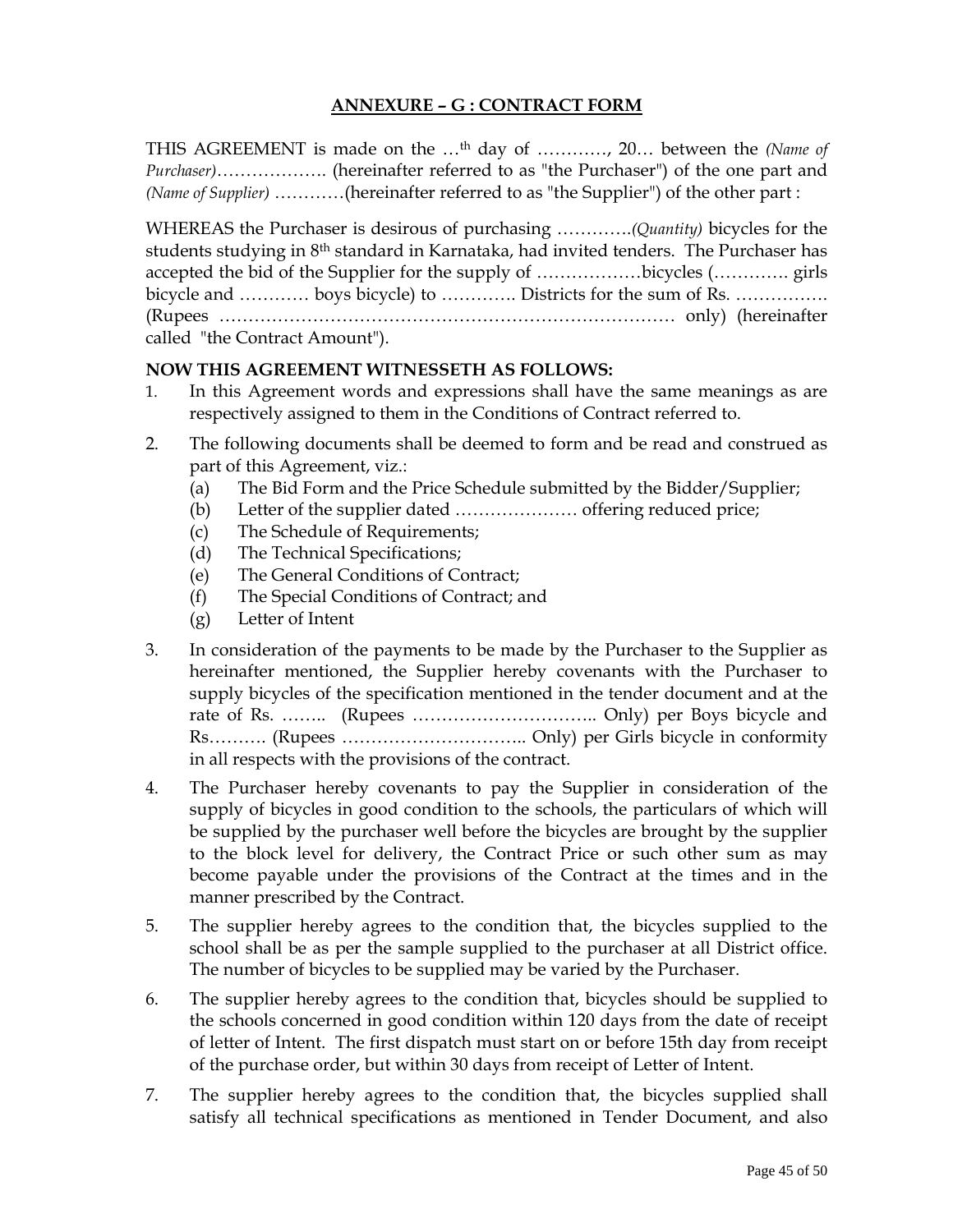fulfill the provisions as mentioned in the Government Order No. ……………………………

- 8. The supplier hereby agrees to the condition that, penalty of 1% of the cost of bicycles not so supplied will be imposed for every week of delay, if the supply is not made within the specified date. The dates on which no. of bicycles are delivered to schools will be obtained from School/BEO is considered as date of delivery for calculation of delay penalty.
- 9. The supplier hereby agrees to the condition that, 90% of the cost of order for each block will be paid after the supply of all the bicycles in concerned block. 10% shall be paid immediately after completion of quality verification, after deducting penalty/costs, if any.
- 10. The supplier hereby agrees to the condition that, the Supplier will be entirely responsible for payment of all taxes, duties, license fees, octroi, VAT and road permits etc., incurred until delivery of the contracted goods to the purchaser at the school level.
- 11. The supplier hereby agrees to the condition that, bicycles randomly selected from each lot/district and put to test to ensure the quality of the bicycles supplied.
- 12. The supplier hereby agrees to the conditions specified under tender clause 7.2.1 and 7.2.2 regarding the tests. Regarding samples for "Crash Test", tender condition clause No.7.3 & other related clauses are applicable. The no. of samples for the 'crash test' shall be as determined at the rate of 1 cycle per 2,500 at the time of manufacture, at the rate of 1 cycle for every 12,500 cycles post delivery to be transported to the selected sites at the districts.
- 13. The supplier hereby agrees to the condition that, if the bicycles supplied are not according to the technical specification as per Tender Notification, the Commissioner for Public Instruction (purchaser) will have the powers to impose penalty or to order for exchange of the bicycles so supplied.
- 14. The supplier hereby agrees to the condition that, in addition, to the above deductions in payment, Bank Guarantee of 5% of the total value of contract amount has to be provided by the supplier which is valid up to 5 years 4 months from the date of issue of letter of intent, and that the Bank Guarantee will be released after completion of the warranty period of 5 years, subject to the fulfillment of the contract obligations.
- 15. The supplier hereby agrees to the condition that, the supplier shall ensure that the bicycles supplied are well fitted and are as per the specification mentioned in tender document and satisfy all the conditions laid down in the tender document.
- 16. The supplier hereby agrees to the condition that, the supplier shall follow other conditions that are mentioned in tender document and letter of intent also.
- 17. Serial number should be given to each bicycle on the frame and it should be visible at the prominent place of the bicycle. Soft copy of the list of serial numbers of the bicycles supplied to the schools should be submitted along with proof of delivery and bicycles visual test report conducted by the Taluq level screening committee constituted by the purchaser in the format as prescribed by the purchaser.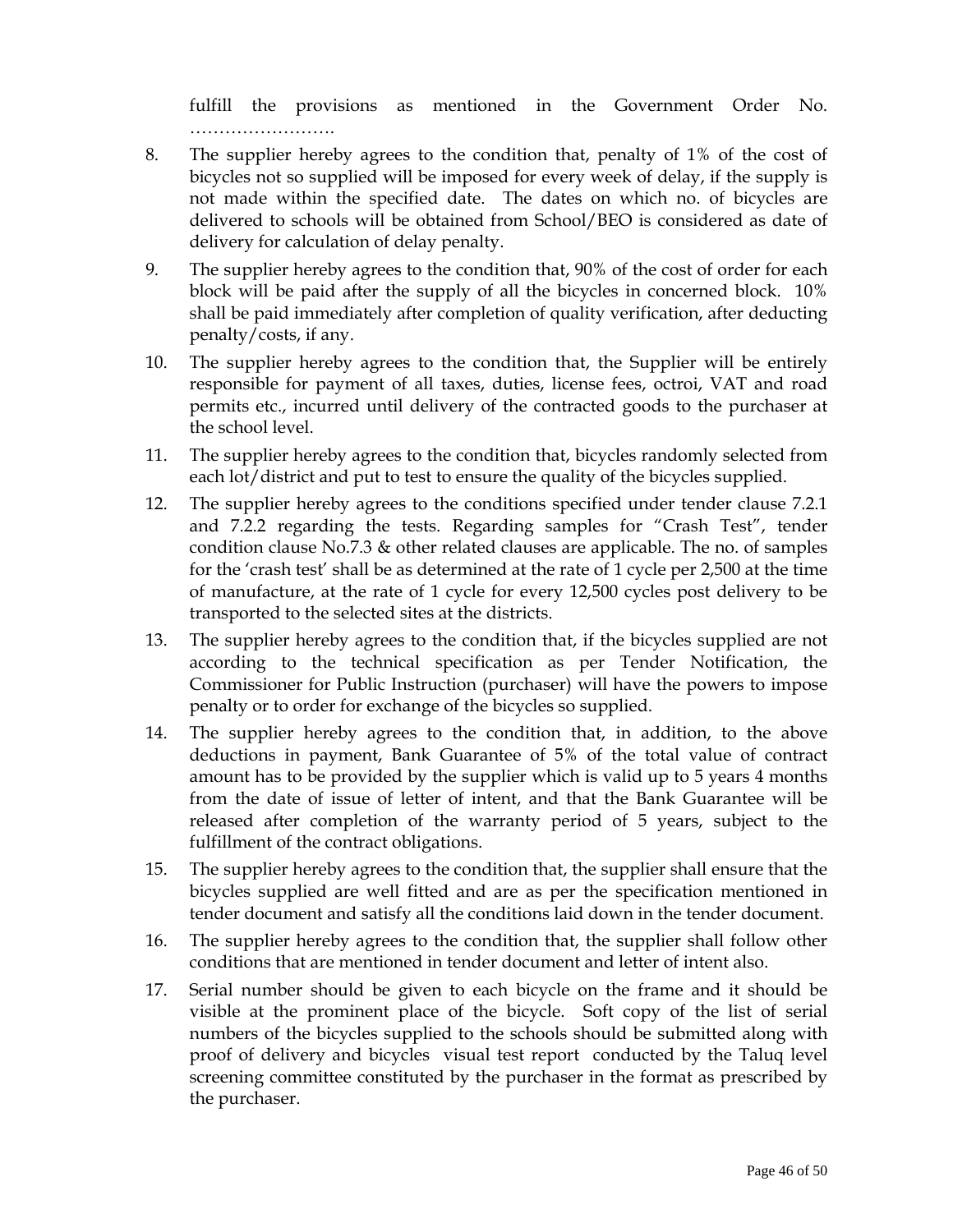- 18. The supplier hereby agrees to the condition that, logo as supplied by the Purchaser should be fixed on front basket of each girls bicycle with the words "ಹೆಣ್ಣೊಂದು ಕಲಿತರೆ ಶಾಲೆಯೊಂದು ತೆರೆದಂತೆ" on a metal plate and should also affix the words "ಸಾರ್ವಜನಿಕ ಶಿಕ್ಷಣ ಇಲಾಖೆ, ಕರ್ನಾಟಕ ಸರ್ಕಾರ" on both sides of parallel bar of the bicycle.
- 19. The supplier hereby agrees to the condition that, logo as supplied by the Purchaser should be fixed on head crest of each boys bicycle with the words "ಶಿಕ್ಷಣವೇ ಶಕ್ತಿ" on a metal plate and should also the words **"ಸಾರ್ವಜನಿಕ ಶಿಕ್ಷಣ ಇಲಾಖೆ, PÀ£ÁðlPÀ ¸ÀPÁðgÀ"** on both sides of centre bar of the bicycle.
- 20. The supplier hereby agrees to the condition that, the remaining bicycles supplied during the previous year will be overhauled before distributing the same to schools.
- 21. The supplier hereby agrees to the condition that, the purchaser shall conduct inspection of bicycles at the production level by any 3rd party appointed by purchaser to ensure the quality and specification of bicycles.
- 22. The supplier hereby agrees to the condition that, the supplier shall conduct free servicing camp at the cluster level within 3 months from the date of supply of the bicycles.
- 23. The supplier hereby agrees to the condition that, the Bicycles supplied should have 2 years warranty. But, main parts such as Frame, Handle Bar & Front Fork should have warranty of 5 years & Warranty card to this effect shall be supplied along with each bicycle at the time of delivery (with primary instructions for proper maintenance and usage must be printed on card).
- 24. The supplier hereby agrees to the condition that, supplier shall supply tool kit containing spanners, air pump, puncher material, etc., which are necessary to carry out minor repairs and fittings to each school at the time of delivery of bicycles to respective schools.

The supplier hereby agrees to the condition that, brief particulars of the bicycles which shall be supplied by the Supplier are as under:

1. a. DESCRIPTION/ SPECIFICATION OF GIRLS BICYCLE :

 Girls bicycles of 20" with seat adjustable up to 1½ Inches as per IS 10613-2014. Maroon colour as per approved sample – frame as per IS:623-2008 (with chemical composition of Carbon-0.20 percent, Silicon-0.15 percent, Manganese-0.90 percent, Phosphorus-0.05 percent & Sulfur-0.05 percent), Fork as per IS:2061-1995, Seat tube as per IS-623:2008 (outside diameter of seat tube-28.6mm, Thickness of seat tube-1.63mm), with PVC Saddle as per IS:10613-2014, chromium plated steel gear bell (Diameter:58mm & Height:20mm), 7 levers metallic lock, metallic full stand with lock (Outer Strip thickness-2.65mm & Inner strip thickness-3.00mm), black painted 4 putty carrier (Carrier Strip Thickness - 2.60mm & Support leg thickness - 4.25mm), full gear case on both sides – with 22-23 guage thickness of sheet, Front basket steel netted with black coating along with supporting rod & clamp, metallic saree guard (both sides black metallic coated),  $26'' \times 1\frac{1}{2}$  7 ply tyre as per IS-2414:2005, Tube as per IS-2415:2004, pedal as per IS-628:1999reaffirmed 2005/10613:2014 with two reflectors, Crank & Chain wheel as per IS-1281:2014 , 26" x 1½" Rim as per IS 624:2003, Rim tape between rim and tube, Chain as per IS:2403:1991 reaffirmed 2001 with latest amendment if any and it should be ISI marked, Mudguard as per IS:6218:2008, Freewheel as per IS:1283:1995, B.B. Assembly components as per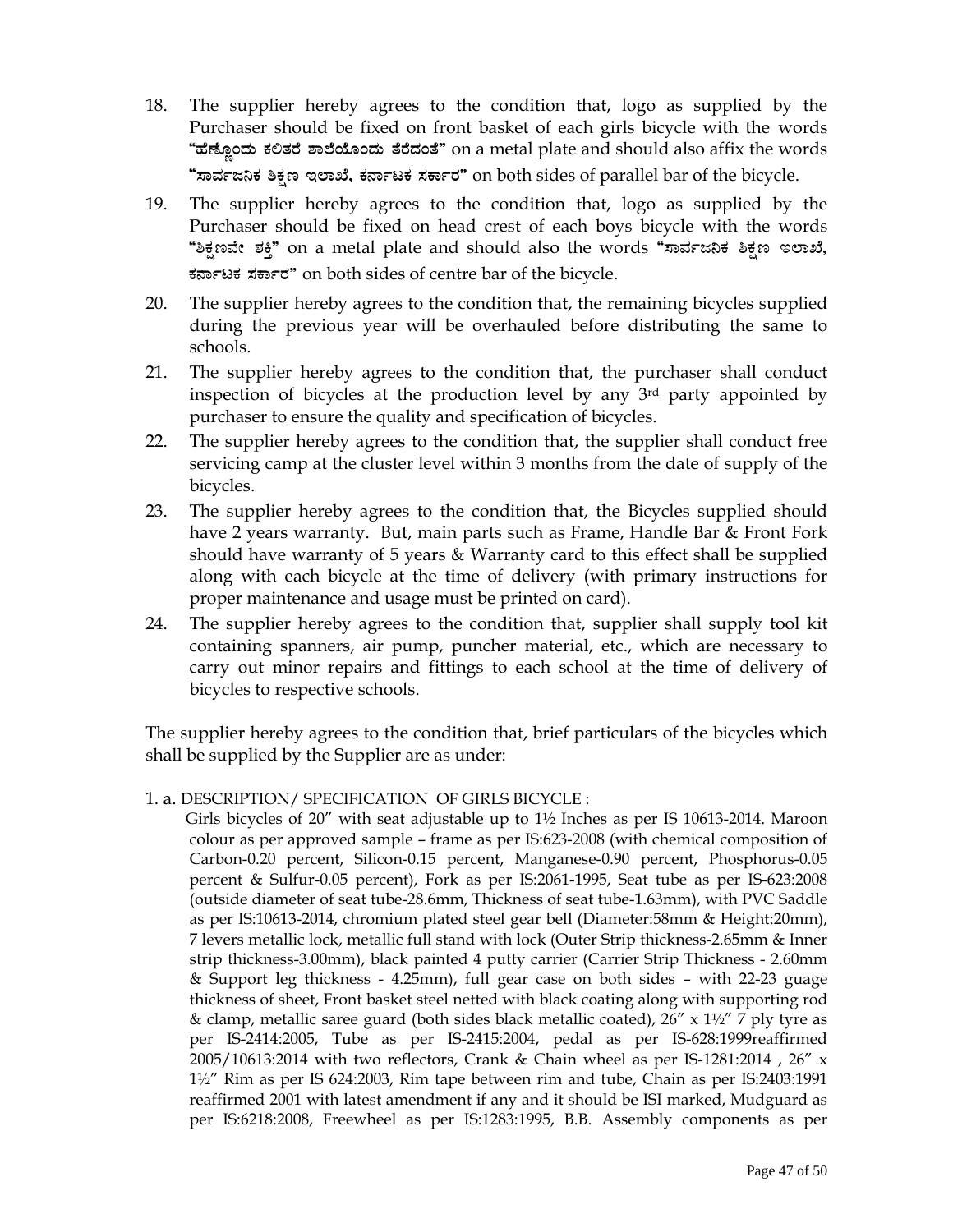IS:1131:2006, 1132:2009&1134:2004, Spokes & Spokes Nipple as per IS:630:2005, Brakes as per IS:10613:2014, Handle Bar as per IS:625:2006 with suitable hand grips on each end, Steering Head assembly as per IS:2973-1983/IS:10613:2014, Hub assembly as per IS:629:2013, Spokes as per IS:630:2005 shall be supplied by the supplier with all accessories which are necessary for the satisfactory and efficient operation of the bi-cycle irrespective of fact whether or not such minor accessories are specifically indicated in the Tender Document or Purchase order. Bicycles shell be fitted with 10 reflectors of standard ISO 6742-2 as per road safety guidelines.

- b. QUANTITY TO BE SUPPLIED : ………..
- c. UNIT PRICE IN Rs. ………

d. TOTAL PRICE IN RS. …………..

#### 2. a. DESCRIPTION/ SPECIFICATION OF BOYS BICYCLE :

Boys bicycles of 20" size with seat adjustable up to 3" as per IS 10613-2014. Blue colour as per approved sample – frame as per IS:623-2008 (with chemical composition of Carbon-0.20 percent, Silicon-0.15 percent, Manganese-0.90 percent, Phosphorus-0.05 percent & Sulfur-0.05 percent), Fork as per IS:2061-1995, Seat tube as per IS-623:2008 (outside diameter of seat tube-28.6mm, Thickness of seat tube-1.63mm), with PVC Saddle, chromium plated steel gear bell (Diameter:58mm & Height:20mm), 7 levers metallic lock, metallic full stand with lock (Outer Strip thickness-2.65mm & Inner strip thickness-3.00mm), black painted 4 putty carrier (Carrier Strip Thickness - 2.60mm & Support leg thickness - 4.25mm), half gear case – with 22-23 guage thickness of sheet,  $26'' \times 1\frac{1}{2}$  7 ply tyre as per IS-2414:2005, Tube as per IS-2415:2004, pedal as per IS-628:1999 reaffirmed  $2005/10613:2014$  with two reflectors, Crank & Chain wheel as per IS-1281:2014, 26" x 1½" Rim as per IS 624:2003, Rim tape between rim and tube, Chain as per IS:2403:1991 reaffirmed 2001 with latest amendment if any and it should be ISI marked, Mudguard as per IS:6218:2008, B.B. Assembly components as per IS:1131:2006, 1132:2009&1134:2004, Freewheel as per IS:1283:1995, Spokes & Spokes Nipple as per IS:630:2005, Brakes as per IS:10613:2014, Handle Bar as per IS:625:2006 with suitable hand grips on each end, Steering Head assembly as per IS:2973-1983/IS:10613:2014, Hub assembly as per IS:629:2013, Spokes as per IS:630:2005 shall be supplied by the supplier with all accessories which are necessary for the satisfactory and efficient operation of the bi-cycle irrespective of fact whether or not such minor accessories are specifically indicated in the Tender Document or Purchase order. Bicycles shell be fitted with 10 reflectors of standard ISO 6742-2 as per road safety guidelines.

 b. QUANTITY TO BE SUPPLIED : …………. c. UNIT PRICE IN RS. ………

d. TOTAL PRICE IN RS…………..

TOTAL VALUE: Rs. …………… (Rupees ……………………………only)

DELIVERY SCHEDULE: Within 120 Days from the date of issue of letter of intent.

IN WITNESS where of the parties hereto have caused this Agreement to be executed in accordance with their respective laws the day and year first above written.

Signed, Sealed and Delivered by the said (Purchaser) in the presence of:...........................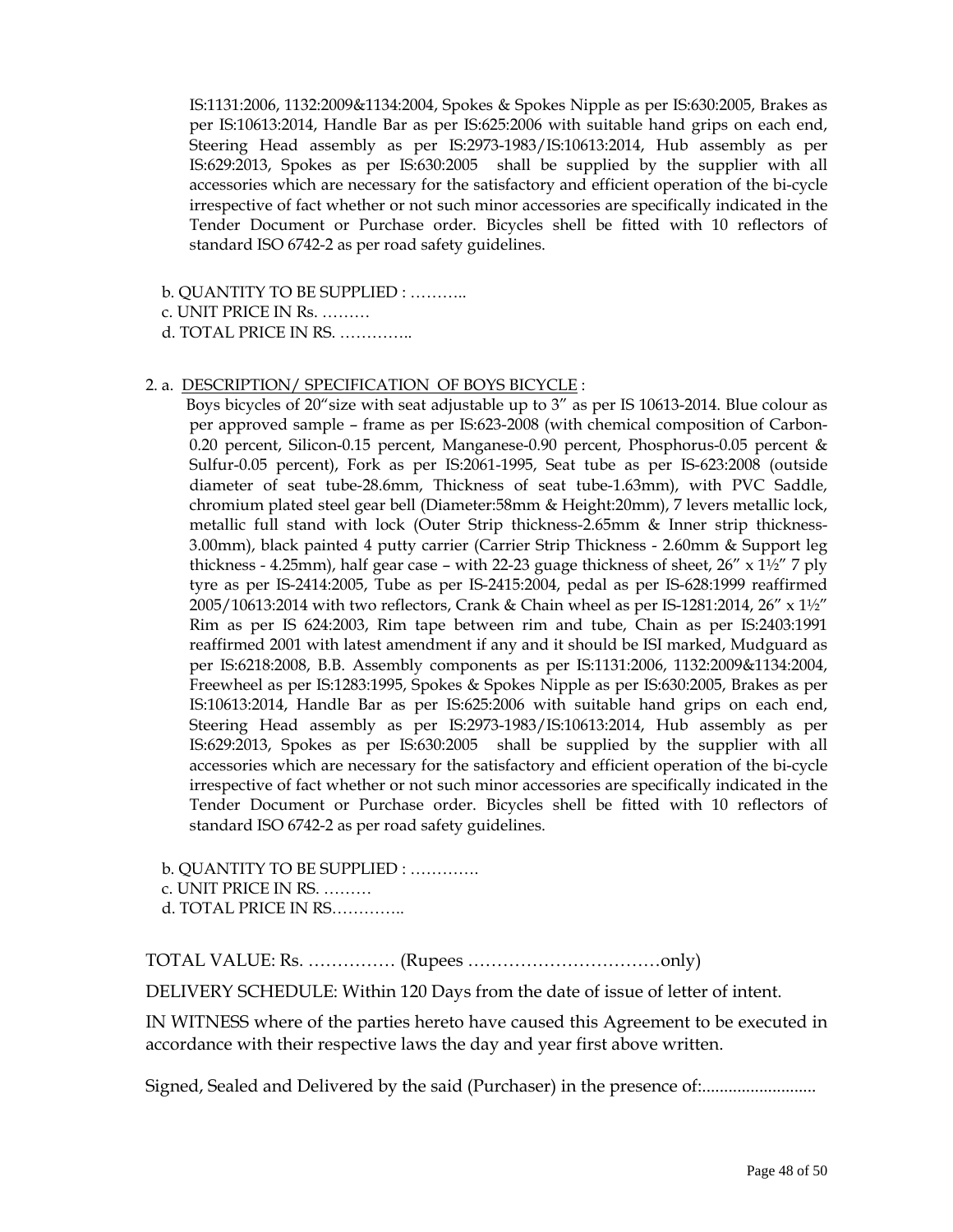Signed, Sealed and Delivered by the said (Name of the supplier with address) in the presence of:.......................................

# **ANNEXURE – H : PERFORMANCE SECURITY FORM**

To: <u>Camerandella (Name</u> of Purchaser)

**WHEREAS** ................................................................... (Name of Supplier) hereinafter called "the Supplier" has undertaken , in pursuance of Contract No................. dated,........... 20... to supply...................... .................................................(Description of Goods and Services) hereinafter called "the Contract".

**AND WHEREAS** it has been stipulated by you in the said Contract that the Supplier shall furnish you with a Bank Guarantee by a recognized bank for the sum specified therein as security for compliance with the Supplier's performance obligations in accordance with the Contract.

**AND WHEREAS** we have agreed to give the Supplier a Guarantee:

**THEREFORE WE** hereby affirm that we are Guarantors and responsible to you, on behalf of the Supplier, up to a total of ................................... ........................................ (Amount of the Guarantee in Words and Figures) and we undertake to pay you, upon your first written demand declaring the Supplier to be in default under the Contract and without cavil or argument, any sum or sums within the limit of ................................. (Amount of Guarantee) as aforesaid, without your needing to prove or to show grounds or reasons for your demand or the sum specified therein.

This guarantee is valid until the ........day of....................20......

 Signature and Seal of Guarantors ................................ ................................ Date......................20.... Address:........................ ........................................